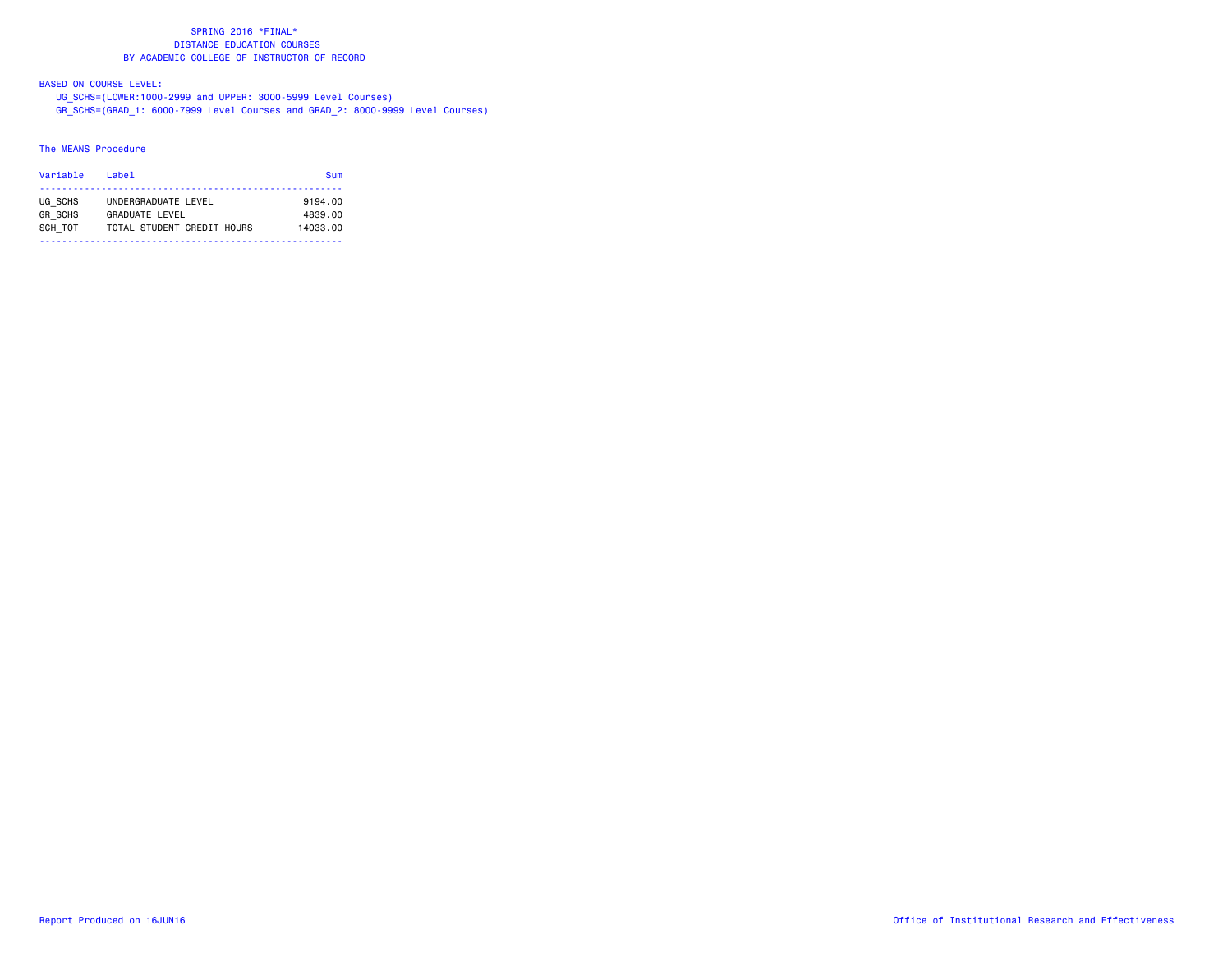### BASED ON COURSE LEVEL:

 UG\_SCHS=(LOWER:1000-2999 and UPPER: 3000-5999 Level Courses \*\*Excludes CVM 5000-5999 Level Courses\*\*) GR\_SCHS=(GRAD\_1: 6000-7999 Level Courses and GRAD\_2: 8000-9999 Level Courses)

#### The MEANS Procedure

|                            | N          |                |                                      |            |
|----------------------------|------------|----------------|--------------------------------------|------------|
| <b>ACADEMIC COLLEGE</b>    | <b>Obs</b> | Variable Label |                                      | <b>Sum</b> |
|                            |            |                |                                      | 489.00     |
|                            |            |                | GR SCHS GRADUATE LEVEL               | 255.00     |
|                            |            | SCH TOT        | TOTAL STUDENT CREDIT HOURS           | 744.00     |
| Architecture, Art & Design | 3          | UG SCHS        | UNDERGRADUATE LEVEL                  | 168,00     |
|                            |            | GR SCHS        | <b>GRADUATE LEVEL</b>                | 0.00       |
|                            |            | SCH TOT        | TOTAL STUDENT CREDIT HOURS           | 168.00     |
| Arts & Sciences            | 133        | UG SCHS        | UNDERGRADUATE LEVEL                  | 5412.50    |
|                            |            |                | GR SCHS GRADUATE LEVEL               | 1146.00    |
|                            |            | SCH TOT        | TOTAL STUDENT CREDIT HOURS           | 6558.50    |
| <b>Business</b>            | 22         |                | UG SCHS UNDERGRADUATE LEVEL          | 850.50     |
|                            |            |                | GR_SCHS GRADUATE LEVEL               | 828.00     |
|                            |            | SCH TOT        | TOTAL STUDENT CREDIT HOURS           | 1678.50    |
| Education                  | 107        |                | UG SCHS UNDERGRADUATE LEVEL          | 2265.00    |
|                            |            |                | GR_SCHS GRADUATE LEVEL               | 1842.00    |
|                            |            | SCH TOT        | TOTAL STUDENT CREDIT HOURS           | 4107.00    |
| Engineering                | 74         | UG SCHS        | UNDERGRADUATE LEVEL                  | 6.00       |
|                            |            |                | GR SCHS GRADUATE LEVEL               | 735.00     |
|                            |            | SCH TOT        | TOTAL STUDENT CREDIT HOURS           | 741.00     |
| Forest Resources           | 9          |                | UG SCHS UNDERGRADUATE LEVEL          | 3.00       |
|                            |            |                | GR SCHS GRADUATE LEVEL               | 33,00      |
|                            |            |                | SCH TOT   TOTAL STUDENT CREDIT HOURS | 36.00      |
|                            |            |                |                                      |            |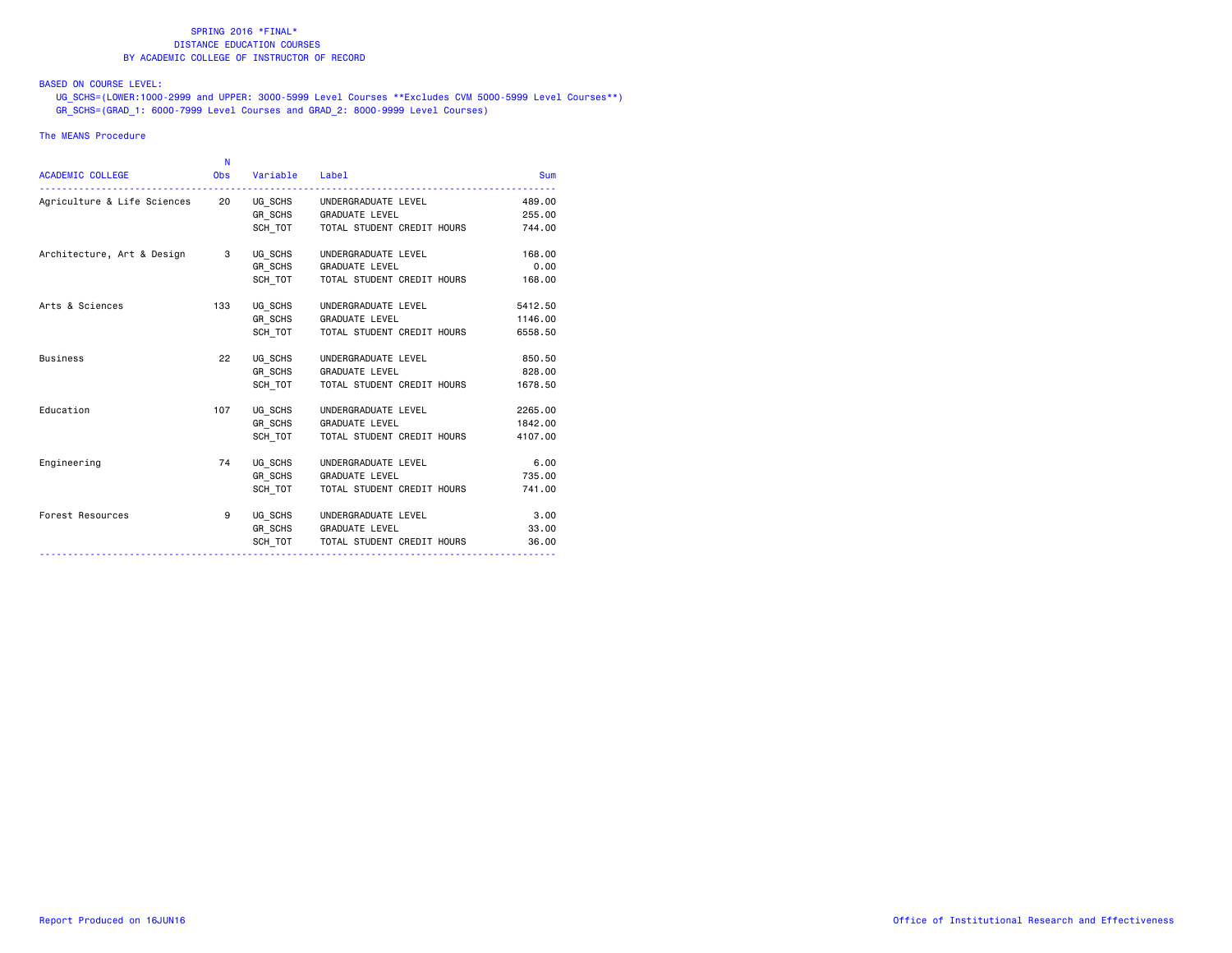### BASED ON COURSE LEVEL:

 UG\_SCHS=(LOWER:1000-2999 and UPPER: 3000-5999 Level Courses \*\*Excludes CVM 5000-5999 Level Courses\*\*) GR\_SCHS=(GRAD\_1: 6000-7999 Level Courses and GRAD\_2: 8000-9999 Level Courses)

|                                            | <b>UNDERGRADUATE</b> | <b>GRADUATE</b> |              |
|--------------------------------------------|----------------------|-----------------|--------------|
| <b>ACADEMIC DEPARTMENT</b>                 | <b>LEVEL</b>         | <b>LEVEL</b>    | <b>TOTAL</b> |
|                                            |                      |                 |              |
| Agricultural Economics                     | 0.00                 | 27.00           | 27.00        |
| Food Science, Nutrition & Health Promotion | 351.00               | 228.00          | 579.00       |
| Landscape Architecture                     | 96.00                | 0.00            | 96.00        |
| School of Human Sciences                   | 42.00                | 0.00            | 42.00        |
|                                            |                      |                 |              |
|                                            | 489.00               | 255.00          | 744.00       |
|                                            |                      |                 |              |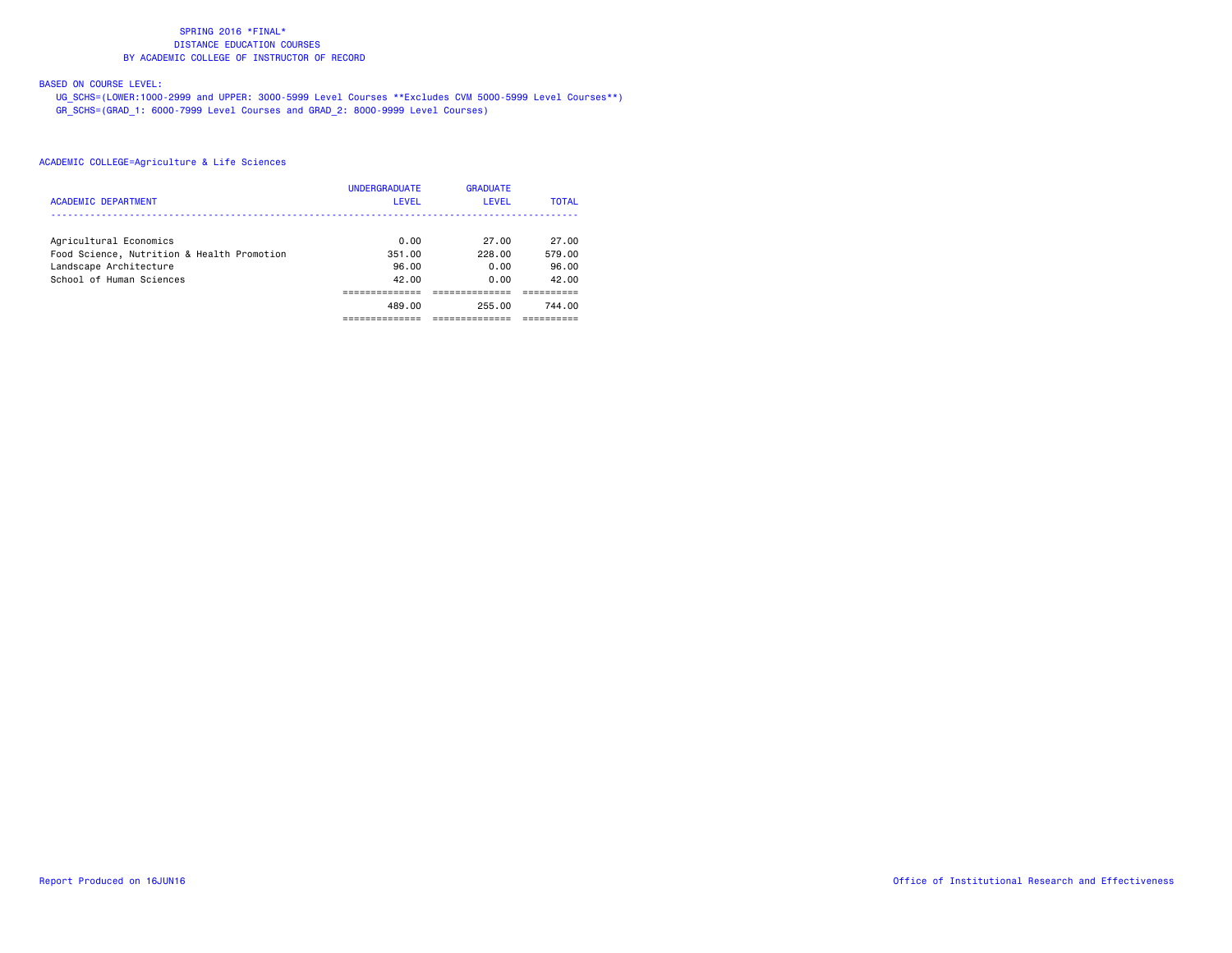### BASED ON COURSE LEVEL:

 UG\_SCHS=(LOWER:1000-2999 and UPPER: 3000-5999 Level Courses \*\*Excludes CVM 5000-5999 Level Courses\*\*) GR\_SCHS=(GRAD\_1: 6000-7999 Level Courses and GRAD\_2: 8000-9999 Level Courses)

| <b>ACADEMIC DEPARTMENT</b> | <b>UNDERGRADUATE</b><br><b>LEVEL</b> | <b>GRADUATE</b><br><b>LEVEL</b> | <b>TOTAL</b> |
|----------------------------|--------------------------------------|---------------------------------|--------------|
| Art AAD                    | 87.00                                | 0.00                            | 87.00        |
| Interior Design            | 30.00                                | 0.00                            | 30.00        |
| School of Architecture     | 51.00                                | 0.00                            | 51.00        |
|                            |                                      |                                 |              |
|                            | 168,00                               | 0.00                            | 168,00       |
|                            |                                      |                                 |              |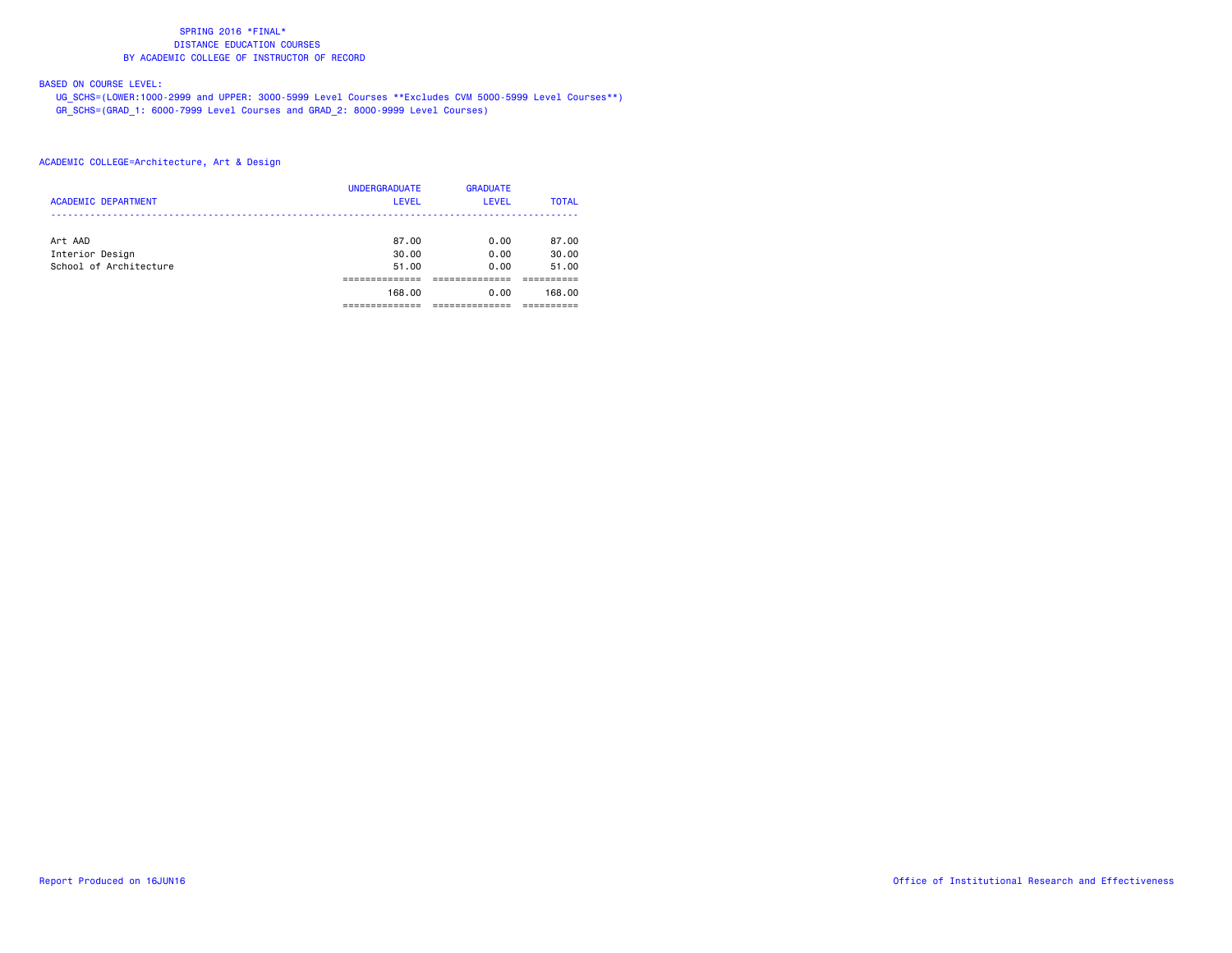### BASED ON COURSE LEVEL:

 UG\_SCHS=(LOWER:1000-2999 and UPPER: 3000-5999 Level Courses \*\*Excludes CVM 5000-5999 Level Courses\*\*) GR\_SCHS=(GRAD\_1: 6000-7999 Level Courses and GRAD\_2: 8000-9999 Level Courses)

|                                            | <b>UNDERGRADUATE</b>                                                                                                                                                                     | <b>GRADUATE</b> |              |
|--------------------------------------------|------------------------------------------------------------------------------------------------------------------------------------------------------------------------------------------|-----------------|--------------|
| <b>ACADEMIC DEPARTMENT</b>                 | <b>LEVEL</b><br>0.00<br>69.00<br>462,00<br>735.00<br>205.50<br>1840.00<br>384.00<br>432,00<br>123,00<br>79.00<br>0.00<br>372.00<br>711.00<br>==============<br>5412.50<br>-------------- | <b>LEVEL</b>    | <b>TOTAL</b> |
|                                            |                                                                                                                                                                                          |                 |              |
| Biological Sciences                        |                                                                                                                                                                                          | 179.00          | 179.00       |
| Chemistry                                  |                                                                                                                                                                                          | 0.00            | 69.00        |
| Classical & Modern Languages & Literatures |                                                                                                                                                                                          | 0.00            | 462.00       |
| Communication                              |                                                                                                                                                                                          | 21.00           | 756.00       |
| English                                    |                                                                                                                                                                                          | 33.00           | 238.50       |
| Geosciences                                |                                                                                                                                                                                          | 832,00          | 2672.00      |
| History                                    |                                                                                                                                                                                          | 9.00            | 393.00       |
| Mathematics & Statistics                   |                                                                                                                                                                                          | 0.00            | 432,00       |
| Philosophy & Religion                      |                                                                                                                                                                                          | 0.00            | 123,00       |
| Physics & Astronomy                        |                                                                                                                                                                                          | 0.00            | 79.00        |
| Political Science & Public Administration  |                                                                                                                                                                                          | 72.00           | 72.00        |
| Psychology                                 |                                                                                                                                                                                          | 0.00            | 372.00       |
| Sociology                                  |                                                                                                                                                                                          | 0.00            | 711.00       |
|                                            |                                                                                                                                                                                          | ==============  | ==========   |
|                                            |                                                                                                                                                                                          | 1146.00         | 6558.50      |
|                                            |                                                                                                                                                                                          | ==============  | ==========   |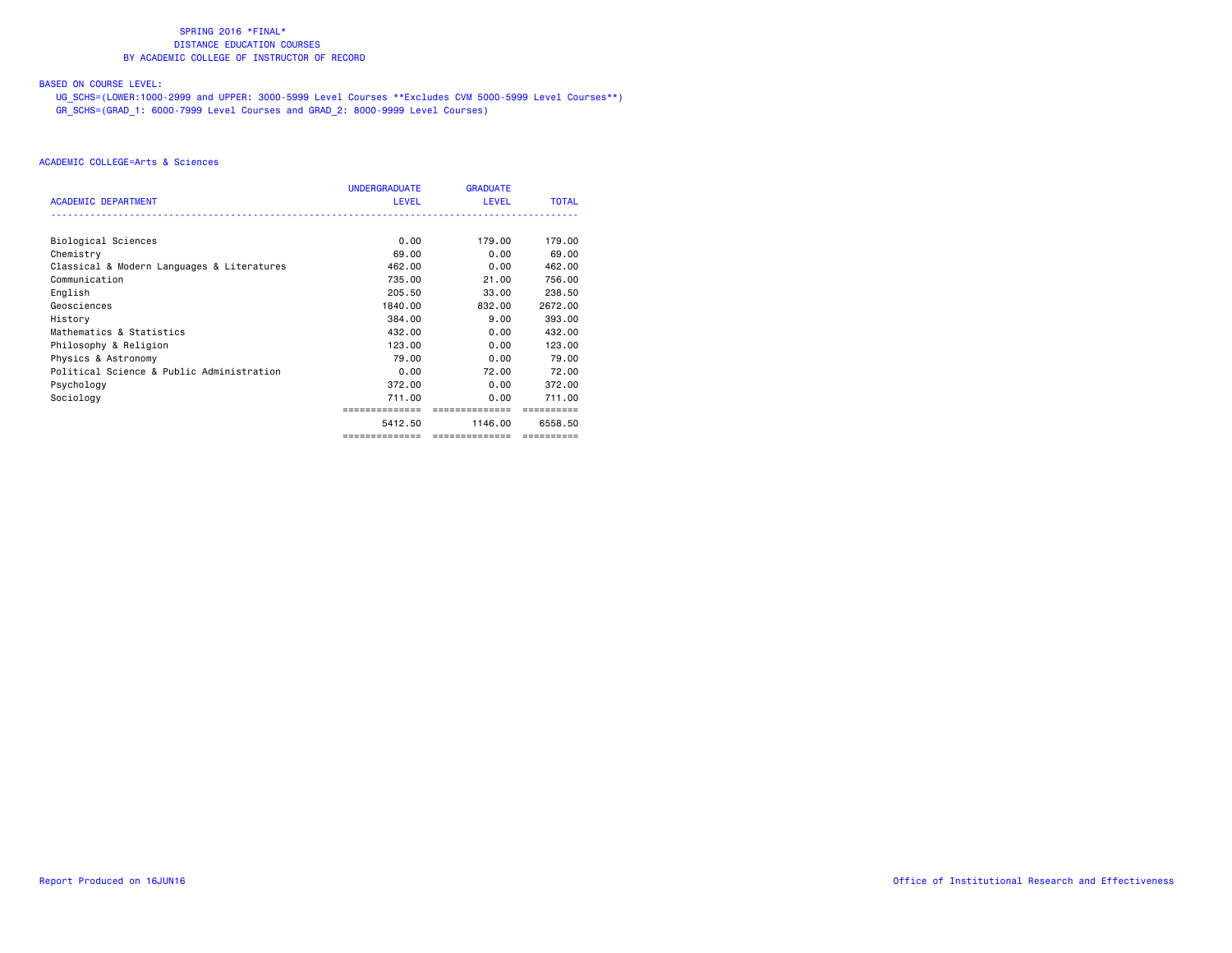### BASED ON COURSE LEVEL:

 UG\_SCHS=(LOWER:1000-2999 and UPPER: 3000-5999 Level Courses \*\*Excludes CVM 5000-5999 Level Courses\*\*) GR\_SCHS=(GRAD\_1: 6000-7999 Level Courses and GRAD\_2: 8000-9999 Level Courses)

| <b>ACADEMIC DEPARTMENT</b>                      | <b>UNDERGRADUATE</b><br>LEVEL | <b>GRADUATE</b><br>LEVEL | <b>TOTAL</b> |
|-------------------------------------------------|-------------------------------|--------------------------|--------------|
| Finance & Economics                             | 597.00                        | 192.00                   | 789.00       |
| Management & Information Systems                | 132.00                        | 291.00                   | 423.00       |
| Marketing, Quantitative Analysis & Business Law | 121.50                        | 288.00                   | 409.50       |
| School of Accountancy                           | 0.00                          | 57.00                    | 57.00        |
|                                                 |                               |                          |              |
|                                                 | 850.50                        | 828.00                   | 1678.50      |
|                                                 |                               |                          |              |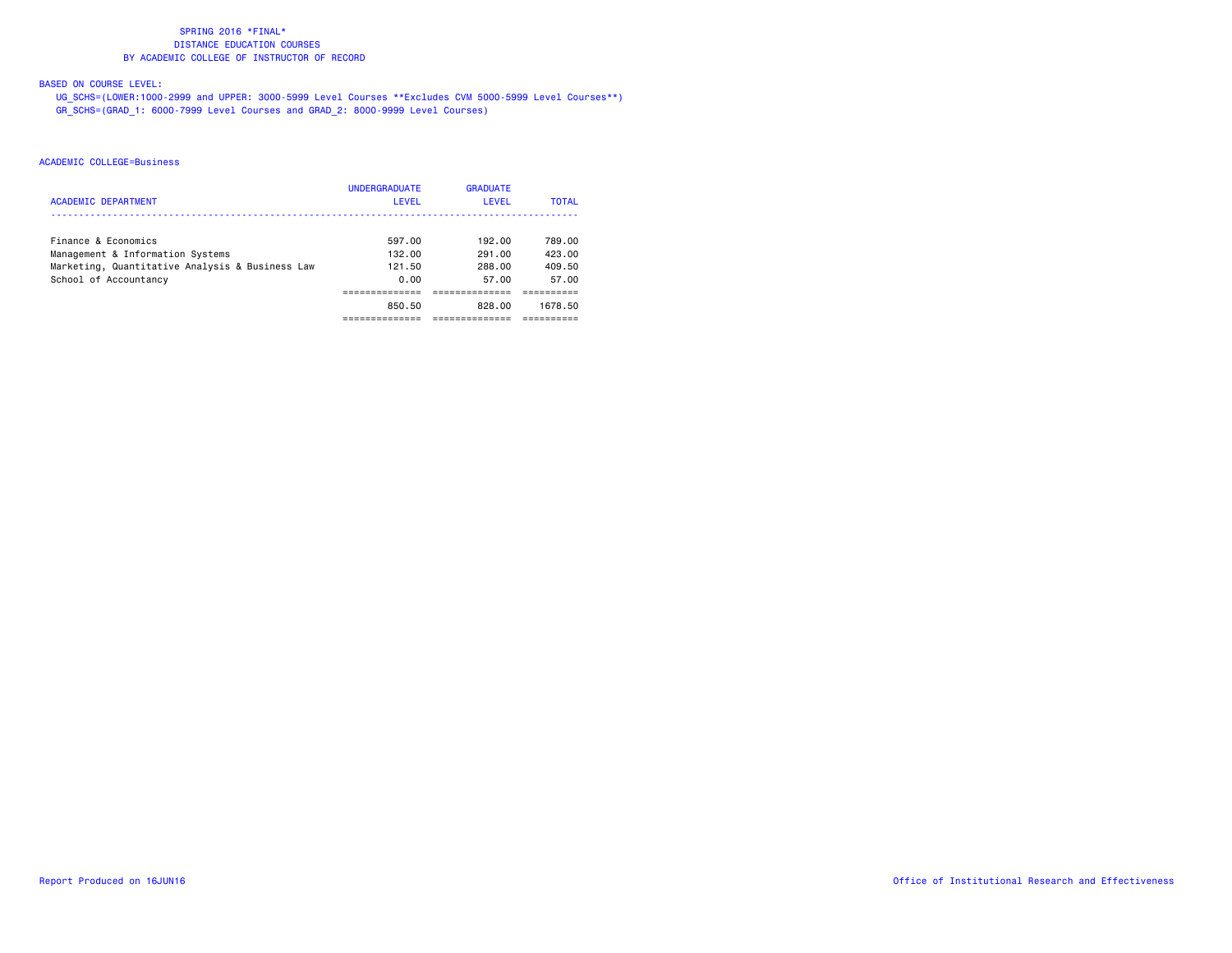### BASED ON COURSE LEVEL:

 UG\_SCHS=(LOWER:1000-2999 and UPPER: 3000-5999 Level Courses \*\*Excludes CVM 5000-5999 Level Courses\*\*) GR\_SCHS=(GRAD\_1: 6000-7999 Level Courses and GRAD\_2: 8000-9999 Level Courses)

| <b>ACADEMIC DEPARTMENT</b>                         | <b>UNDERGRADUATE</b><br>LEVEL | <b>GRADUATE</b><br>LEVEL | <b>TOTAL</b> |
|----------------------------------------------------|-------------------------------|--------------------------|--------------|
|                                                    |                               |                          |              |
| Counseling, Educational Psychology, and Foundation | 72.00                         | 389.00                   | 461.00       |
| Curriculum, Instruction & Special Education        | 1218.00                       | 679.00                   | 1897.00      |
| Educational Leadership                             | 21.00                         | 549.00                   | 570.00       |
| Instructional Systems & Workforce Development      | 732.00                        | 225.00                   | 957.00       |
| Kinesiology                                        | 1.00                          | 0.00                     | 1.00         |
| Music                                              | 221.00                        | 0.00                     | 221.00       |
|                                                    |                               |                          |              |
|                                                    | 2265.00                       | 1842.00                  | 4107.00      |
|                                                    | ---------                     | --------                 |              |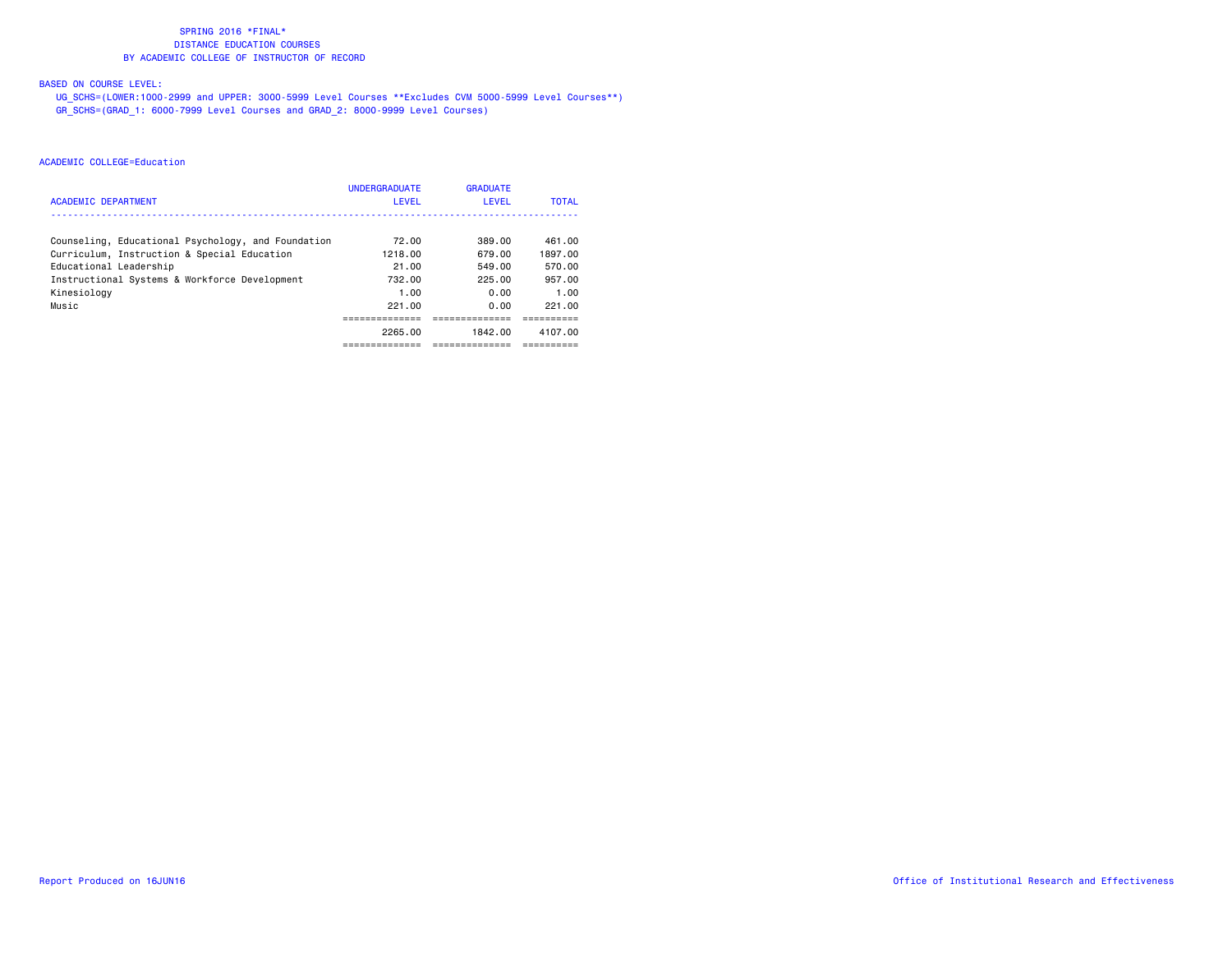### BASED ON COURSE LEVEL:

 UG\_SCHS=(LOWER:1000-2999 and UPPER: 3000-5999 Level Courses \*\*Excludes CVM 5000-5999 Level Courses\*\*) GR\_SCHS=(GRAD\_1: 6000-7999 Level Courses and GRAD\_2: 8000-9999 Level Courses)

### ACADEMIC COLLEGE=Engineering

| <b>ACADEMIC DEPARTMENT</b>        | <b>UNDERGRADUATE</b><br>LEVEL | <b>GRADUATE</b><br>LEVEL | <b>TOTAL</b> |
|-----------------------------------|-------------------------------|--------------------------|--------------|
|                                   |                               |                          |              |
| Aerospace Engineering             | 0.00                          | 44.00                    | 44.00        |
| Civil & Environmental Engineering | 0.00                          | 221.00                   | 221.00       |
| Computer Science & Engineering    | 0.00                          | 13.00                    | 13.00        |
| Electrical & Computer Engineering | 6.00                          | 129.00                   | 135.00       |
| Industrial & Systems Engineering  | 0.00                          | 282.00                   | 282.00       |
| Mechanical Engineering            | 0.00                          | 46.00                    | 46.00        |
|                                   |                               |                          |              |
|                                   | 6.00                          | 735.00                   | 741.00       |
|                                   |                               | --------                 |              |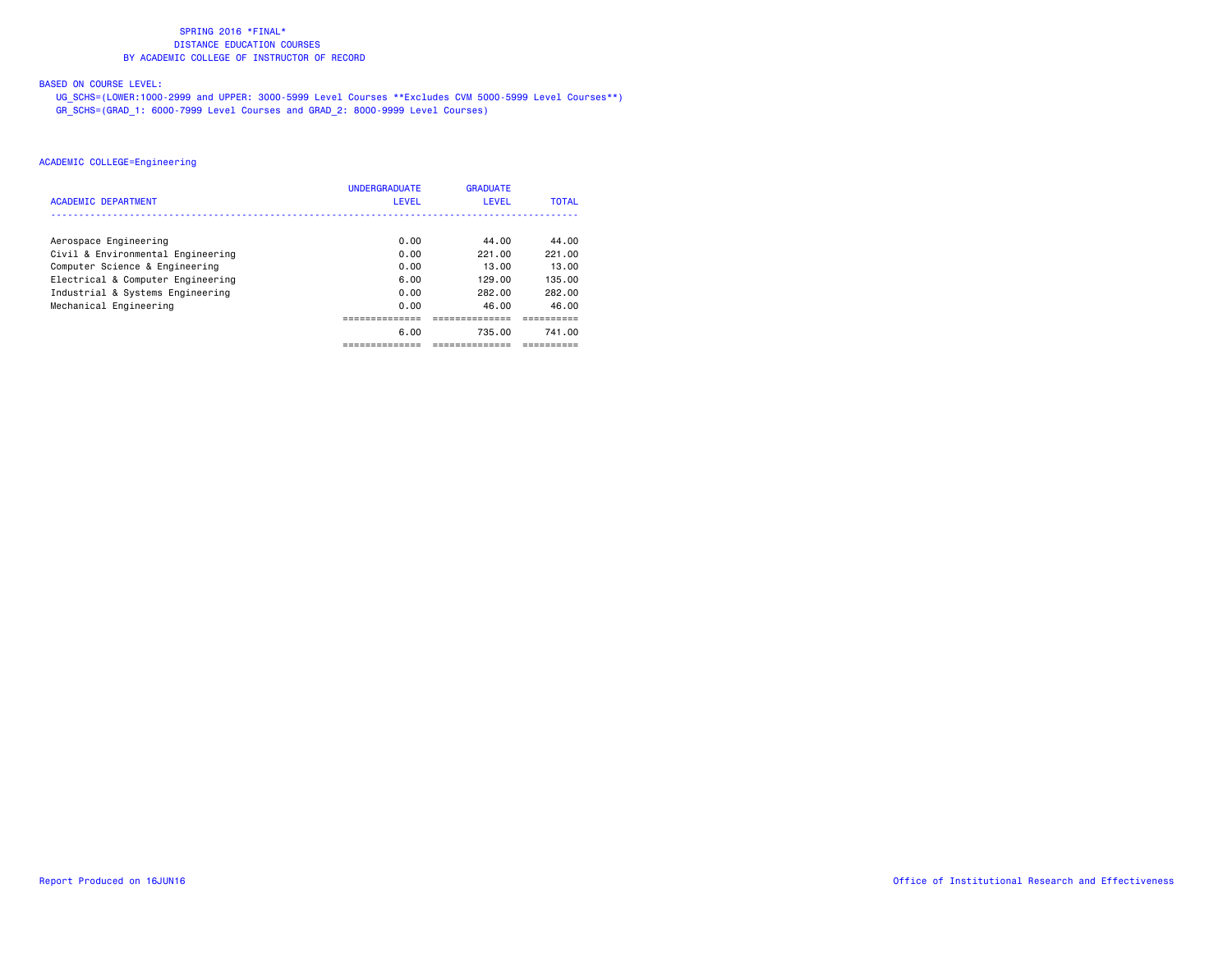### BASED ON COURSE LEVEL:

 UG\_SCHS=(LOWER:1000-2999 and UPPER: 3000-5999 Level Courses \*\*Excludes CVM 5000-5999 Level Courses\*\*) GR\_SCHS=(GRAD\_1: 6000-7999 Level Courses and GRAD\_2: 8000-9999 Level Courses)

### ACADEMIC COLLEGE=Forest Resources

| <b>ACADEMIC DEPARTMENT</b> | <b>UNDERGRADUATE</b><br><b>LEVEL</b> | <b>GRADUATE</b><br>LEVEL | <b>TOTAL</b> |
|----------------------------|--------------------------------------|--------------------------|--------------|
| Forestry                   | 3,00                                 | 33.00                    | 36.00        |
|                            | 3,00                                 | 33.00                    | 36.00        |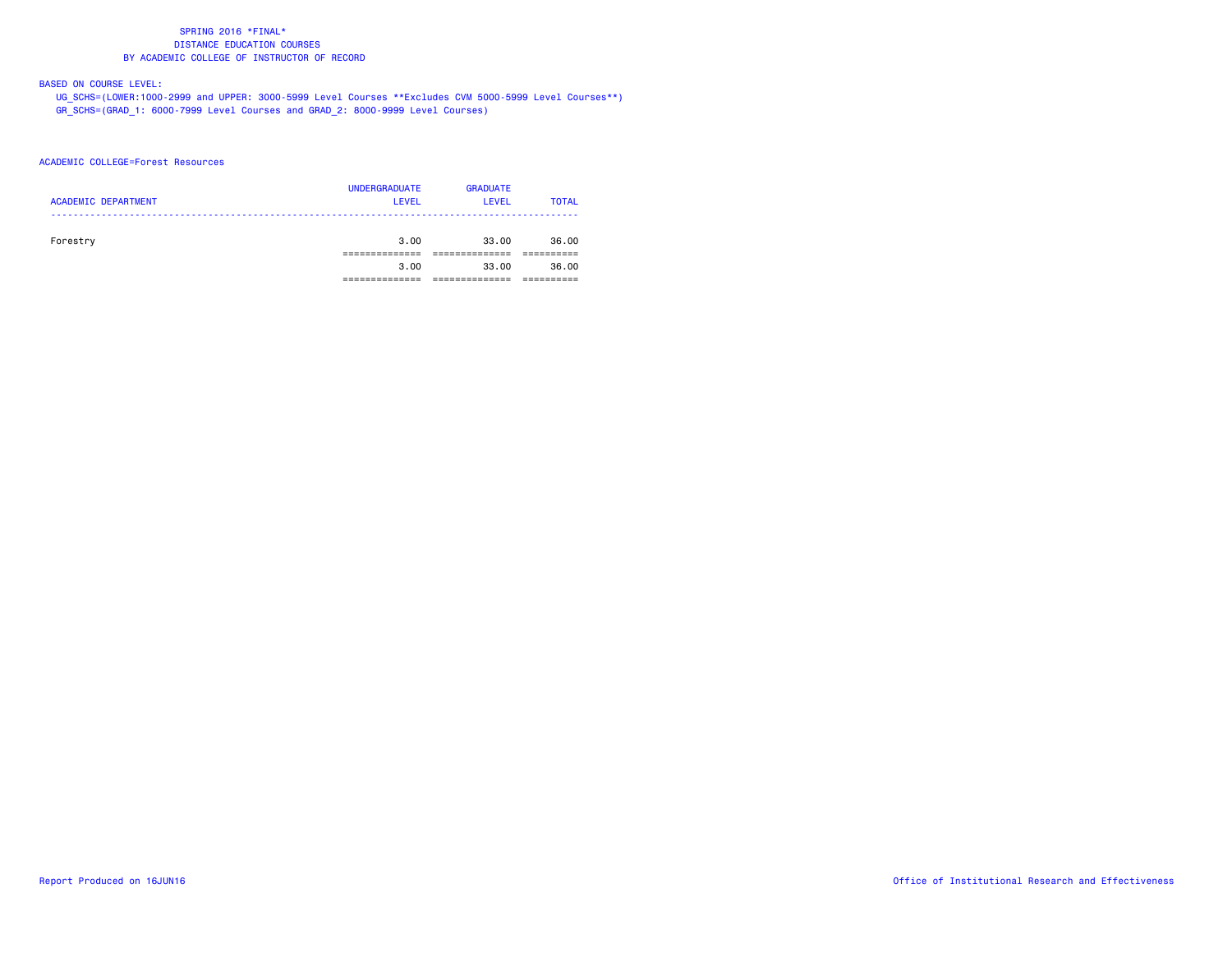| <b>ACADEMIC DEPARTMENT</b>                                     | Instructor Name  | Rank                              | Tenure<br>Status | <b>Course</b><br>Cip # | CRN | Course # Sec Type Title |       | Crs |                         | Delvy | Inst<br>Per | UG.<br><b>SCHS</b>           | <b>GR</b><br><b>SCHS</b> |                                           |
|----------------------------------------------------------------|------------------|-----------------------------------|------------------|------------------------|-----|-------------------------|-------|-----|-------------------------|-------|-------------|------------------------------|--------------------------|-------------------------------------------|
| Agricultural Economics                                         | Barefield, Danny | Extension Professor Non-Ten Track |                  | 010103                 |     | 13664 AEC 8713          | 501 C |     | Rural Comm & Econ De  O |       | 1.00        | 0.00<br>---------<br>0.00    | 27.00<br>.<br>27.00      | $2^{\circ}$<br>-------<br>$2^{\circ}$     |
| Agricultural Economics<br>. ================================== |                  |                                   |                  |                        |     |                         |       |     |                         |       |             | ========<br>0.00<br>======== | ========<br>27.00        | $=$ = = = = = :<br>$2^{\circ}$<br>======: |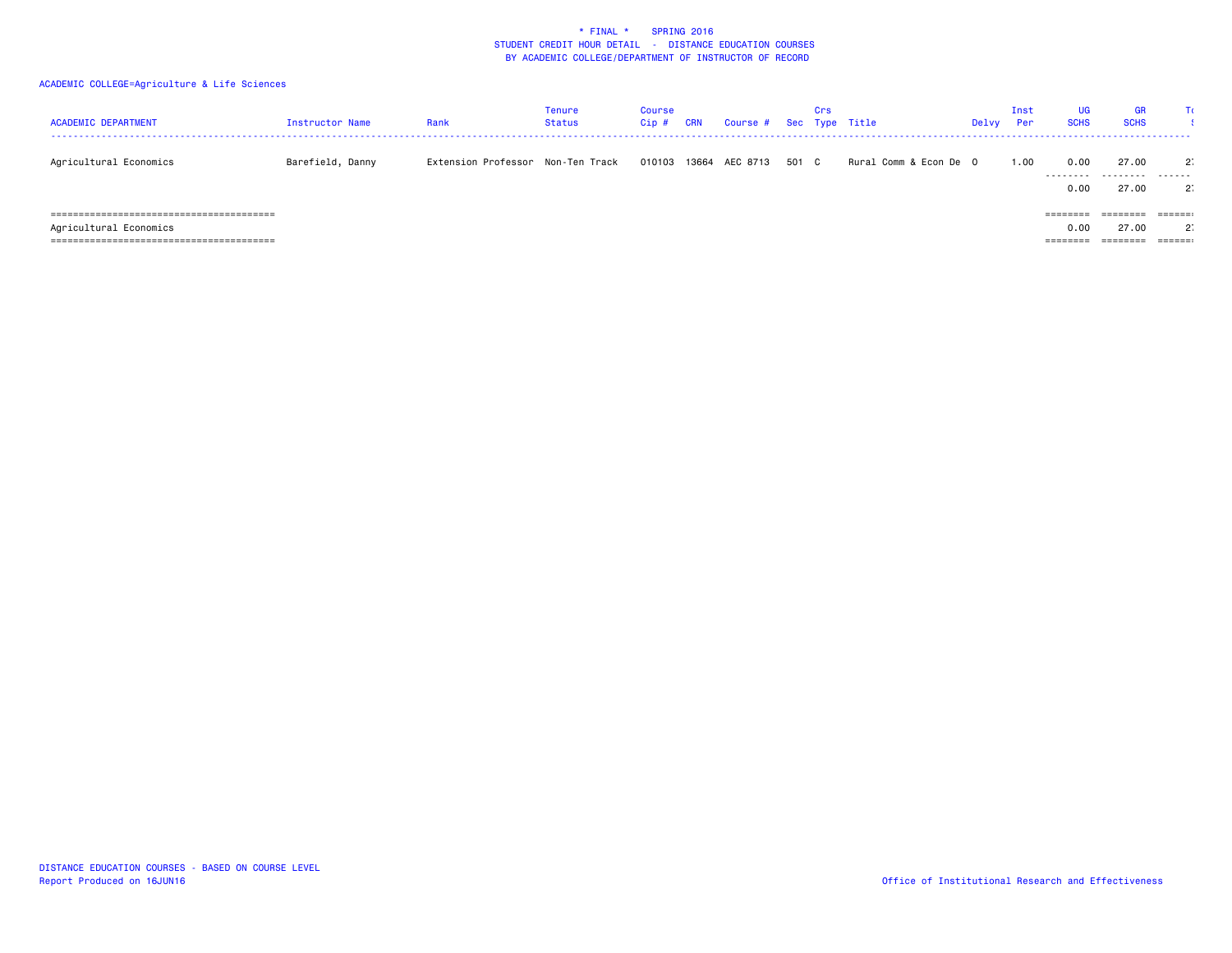| <b>ACADEMIC DEPARTMENT</b>                             | Instructor Name  | Rank                          | <b>Tenure</b><br><b>Status</b> | <b>Course</b><br>Cip# | <b>CRN</b> | Course #                          |                | Crs | Sec Type Title                                   | Delvy                     | Inst<br>Per  | <b>UG</b><br><b>SCHS</b> | <b>GR</b><br><b>SCHS</b>                                                                                                                                                                 | Τı                            |
|--------------------------------------------------------|------------------|-------------------------------|--------------------------------|-----------------------|------------|-----------------------------------|----------------|-----|--------------------------------------------------|---------------------------|--------------|--------------------------|------------------------------------------------------------------------------------------------------------------------------------------------------------------------------------------|-------------------------------|
| Food Science, Nutrition & Health Promoti Hall, Michael |                  | Lecturer                      | Non-Ten Track                  | 190501<br>512207      | 13805      | <b>FNH 4773</b><br>13810 FNH 6773 | 501 C<br>501 C |     | Intro to Env Health<br>Intro to Env Health       | $\circ$<br>$\overline{0}$ | 1.00<br>1.00 | 39.00<br>0.00            | 0.00<br>15.00                                                                                                                                                                            | 3(<br>1!                      |
|                                                        |                  |                               |                                |                       |            |                                   |                |     |                                                  |                           |              | .<br>39.00               | .<br>15.00                                                                                                                                                                               | $- - -$<br>5.                 |
|                                                        | Haque, Zahur     | Professor                     | Tenured                        |                       |            | 190504 13798 FNH 1003             | 501 C          |     | Intro to Vitamins &                              | $\mathbf{o}$              | 1.00         | 42.00                    | 0.00                                                                                                                                                                                     | 4:                            |
|                                                        |                  |                               |                                |                       |            |                                   |                |     |                                                  |                           |              | .<br>42.00               | .<br>0.00                                                                                                                                                                                | 4:                            |
|                                                        | Hunt, Barry      | Professor                     | Tenured                        |                       |            | 512207 13811 FNH 8553             | 501 C          |     | Behavioral Epidemiol 0                           |                           | 1.00         | 0.00                     | 45.00                                                                                                                                                                                    | 4                             |
|                                                        |                  |                               |                                |                       | 13814      | FNH 8673                          | 501 I          |     | Appl Proj for CHES                               | $\mathbf 0$               | 1.00         | 0.00<br><u>.</u>         | 21.00<br>$\frac{1}{2} \left( \frac{1}{2} \right) \left( \frac{1}{2} \right) \left( \frac{1}{2} \right) \left( \frac{1}{2} \right) \left( \frac{1}{2} \right) \left( \frac{1}{2} \right)$ | $\overline{2}$<br>$- - -$     |
|                                                        |                  |                               |                                |                       |            |                                   |                |     |                                                  |                           |              | 0.00                     | 66.00                                                                                                                                                                                    | 61                            |
|                                                        | Khan, Fauzia     | Lecturer                      | Non-Ten Track                  | 190501                |            | 13801 FNH 4193<br>13806 FNH 6193  | 501 C<br>501 C |     | Soc-Cult Aspect Food 0<br>Soc-Cult Aspect Food 0 |                           | 1.00<br>1.00 | 6.00<br>0.00             | 0.00<br>18.00                                                                                                                                                                            | 11                            |
|                                                        |                  |                               |                                |                       |            |                                   |                |     |                                                  |                           |              | --------<br>6.00         | 18.00                                                                                                                                                                                    | $\sim$ $\sim$<br>$2\cdot$     |
|                                                        | Oliver, Brittney | Assistant Professor Ten Track |                                | 512207                |            | 13812 FNH 8563                    | 501 C          |     | Prin Epic & Hlth Sci 0                           |                           | 1.00         | 0.00                     | 45.00                                                                                                                                                                                    | 4!                            |
|                                                        |                  |                               |                                |                       |            | 13813 FNH 8613                    | 501 C          |     | Dsgn Admin Hp Prog                               | $\mathbf 0$               | 1.00         | 0.00<br>.                | 45.00<br>.                                                                                                                                                                               | 4!<br>.                       |
|                                                        |                  |                               |                                |                       |            |                                   |                |     |                                                  |                           |              | 0.00                     | 90.00                                                                                                                                                                                    | 90                            |
|                                                        | Street, Susan    | Lecturer                      | Non-Ten Track                  | 190504                |            | 13799 FNH 2283                    | 501 C          |     | Child Health & Nutri 0                           |                           | 1.00         | 21.00                    | 0.00                                                                                                                                                                                     | $2^{\circ}$                   |
|                                                        |                  |                               |                                |                       |            | 13800 FNH 2293                    | 501 C          |     | Indiv & Family Nutri 0                           |                           | 1.00         | 120.00                   | 0.00                                                                                                                                                                                     | 12(                           |
|                                                        |                  |                               |                                |                       | 13868      | HS 2283                           | 501 C          |     | Child Health & Nutri 0                           |                           | 1.00         | 39.00                    | 0.00                                                                                                                                                                                     | 3(                            |
|                                                        |                  |                               |                                |                       |            | 13869 HS 2293                     | 501 C          |     | Indiv & Family Nutri 0                           |                           | 1.00         | 21.00<br>.               | 0.00<br>.                                                                                                                                                                                | $2^{\circ}$<br>------         |
|                                                        |                  |                               |                                |                       |            |                                   |                |     |                                                  |                           |              | 201.00                   | 0.00                                                                                                                                                                                     | 20 <sup>1</sup>               |
|                                                        | Thompson, Amy    | Lecturer                      | Non-Ten Track                  | 190501                | 13804      | <b>FNH 4393</b>                   | 501 C          |     | Prevention of Diseas 0                           |                           | 1.00         | 42.00                    | 0.00                                                                                                                                                                                     | 4:                            |
|                                                        |                  |                               |                                | 190504                |            | 13809 FNH 6393                    | 501 C          |     | Prevention of Diseas 0                           |                           | 1.00         | 0.00                     | 24.00                                                                                                                                                                                    | $2\cdot$                      |
|                                                        |                  |                               |                                |                       |            |                                   |                |     |                                                  |                           |              | .<br>42.00               | . <b>.</b><br>24.00                                                                                                                                                                      | ------<br>60                  |
|                                                        | White, Kelly     | Lecturer                      | Non-Ten Track                  | 190501                | 13807      | FNH 6223                          | 501 C          |     | Sports Nutrition                                 | $\mathbf 0$               | 1.00         | 0.00                     | 15.00                                                                                                                                                                                    | 1!                            |
|                                                        |                  |                               |                                | 190504                |            | 13802 FNH 4223                    | 501 C          |     | Sports Nutrition                                 | $\mathbf 0$               | 1.00         | 21.00<br>.               | 0.00<br>.                                                                                                                                                                                | $2^{\circ}$<br>- - -          |
|                                                        |                  |                               |                                |                       |            |                                   |                |     |                                                  |                           |              | 21.00                    | 15.00                                                                                                                                                                                    | 3(                            |
| Food Science, Nutrition & Health Promoti               |                  |                               |                                |                       |            |                                   |                |     |                                                  |                           |              | ========<br>351,00       | <b>ESSESSE</b><br>228.00                                                                                                                                                                 | $=$ $=$ $=$ $=$ $=$ $=$<br>57 |
|                                                        |                  |                               |                                |                       |            |                                   |                |     |                                                  |                           |              | -------- -------         |                                                                                                                                                                                          | <b>EEEEEE</b>                 |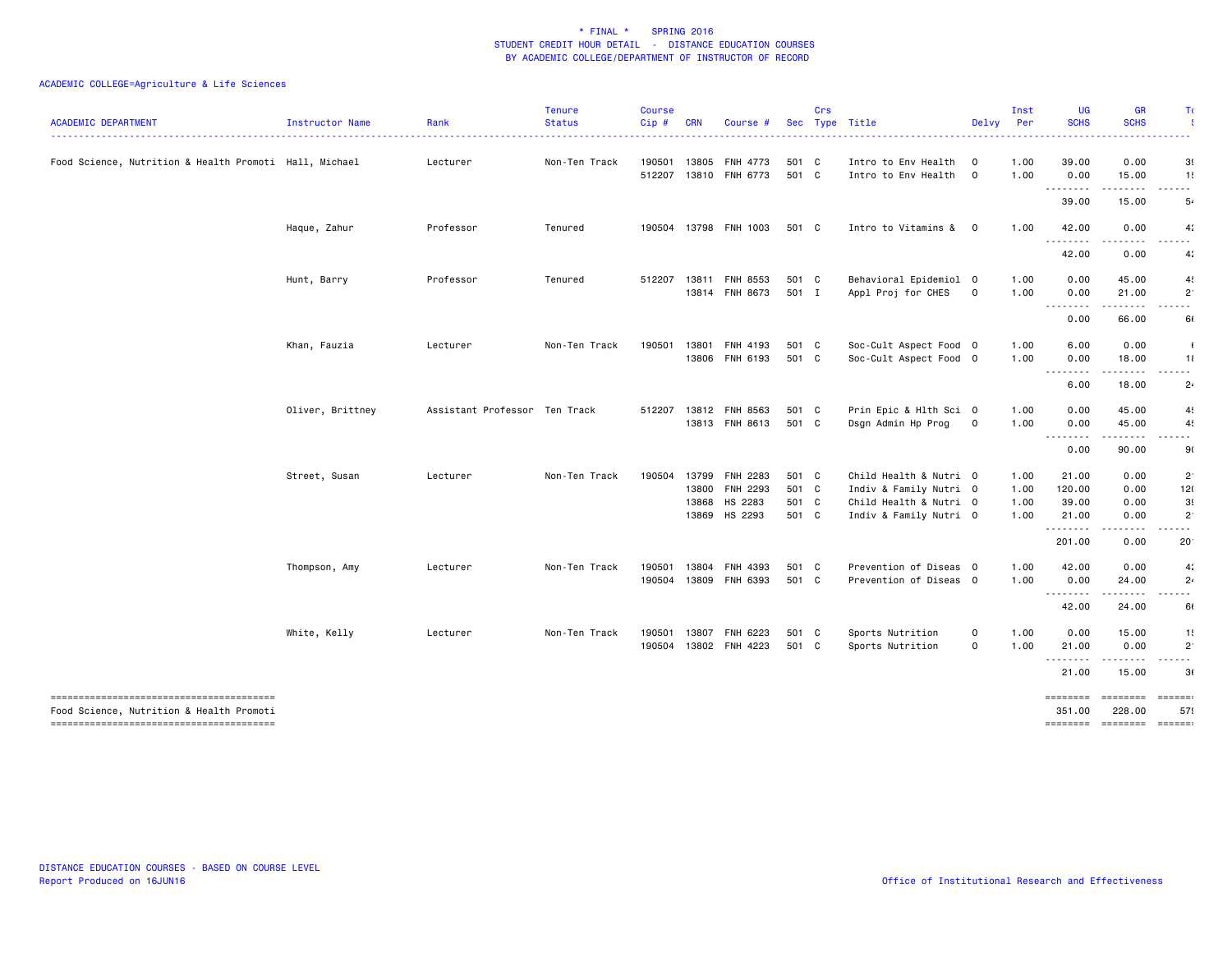| <b>ACADEMIC DEPARTMENT</b> | Instructor Name | Rank     | Tenure<br>Status | Course<br>$Cip$ # | CRN | Course #      |       | Crs | Sec Type Title  | Delvy        | Inst<br>Per | UG<br><b>SCHS</b>  | <b>GR</b><br><b>SCHS</b> |                         |
|----------------------------|-----------------|----------|------------------|-------------------|-----|---------------|-------|-----|-----------------|--------------|-------------|--------------------|--------------------------|-------------------------|
| Landscape Architecture     | Rood, Cynthia   | Lecturer | Non-Ten Track    | 040601            |     | 13882 LA 1803 | 501 C |     | Land Arch Appre | $\mathbf{0}$ | 1.00        | 96.00<br>--------- | 0.00<br>.                | 91<br>-------           |
|                            |                 |          |                  |                   |     |               |       |     |                 |              |             | 96.00              | 0.00                     | 90                      |
|                            |                 |          |                  |                   |     |               |       |     |                 |              |             | $=$ = = = = = = =  | ========                 | $=$ $=$ $=$ $=$ $=$ $:$ |
| Landscape Architecture     |                 |          |                  |                   |     |               |       |     |                 |              |             | 96.00              | 0.00                     | 90                      |
|                            |                 |          |                  |                   |     |               |       |     |                 |              |             | ========           | ========                 | $=$ $=$ $=$ $=$ $=$ $:$ |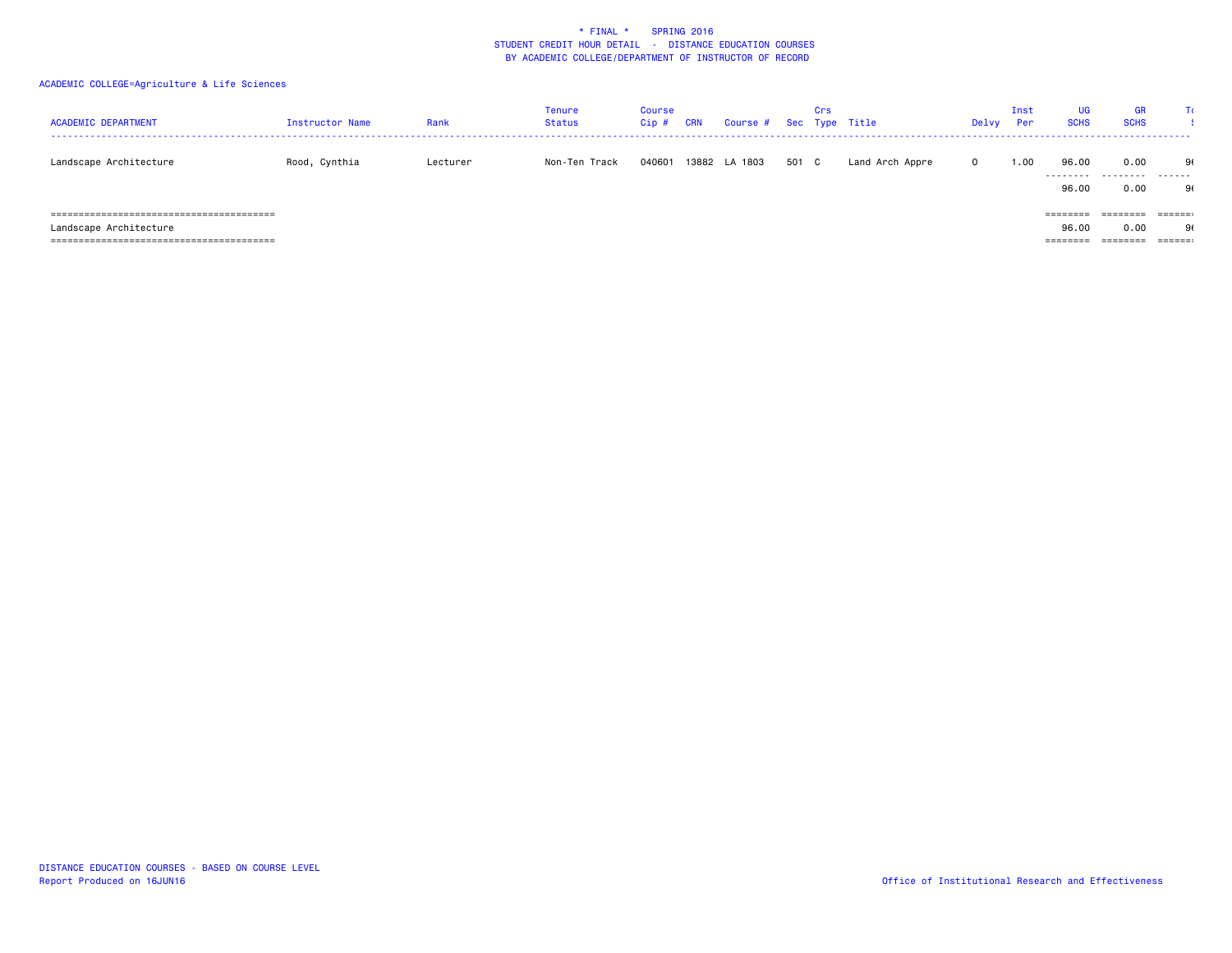| <b>ACADEMIC DEPARTMENT</b>                     | Instructor Name  | Rank     | Tenure<br>Status | Course<br>Cip# | <b>CRN</b> | Course # Sec Type Title |       | Crs |                   | Delvy    | Inst<br>Per | UG<br><b>SCHS</b>  | <b>GR</b><br><b>SCHS</b> |                         |
|------------------------------------------------|------------------|----------|------------------|----------------|------------|-------------------------|-------|-----|-------------------|----------|-------------|--------------------|--------------------------|-------------------------|
| School of Human Sciences                       | Boutwell, Angela | Lecturer | Non-Ten Track    | 190706         |            | 13870 HS 2813           | 501 B |     | Child Development | $\Omega$ | 00، ن       | 42.00<br>--------- | 0.00<br>.                | 4:<br>-------           |
|                                                |                  |          |                  |                |            |                         |       |     |                   |          |             | 42.00              | 0.00                     | 4:                      |
| =====================================<br>----- |                  |          |                  |                |            |                         |       |     |                   |          |             | $=$ = = = = = = =  | ========                 |                         |
| School of Human Sciences                       |                  |          |                  |                |            |                         |       |     |                   |          |             | 42.00              | 0.00                     | 4:                      |
|                                                |                  |          |                  |                |            |                         |       |     |                   |          |             | ========           | ========                 | $=$ $=$ $=$ $=$ $=$ $:$ |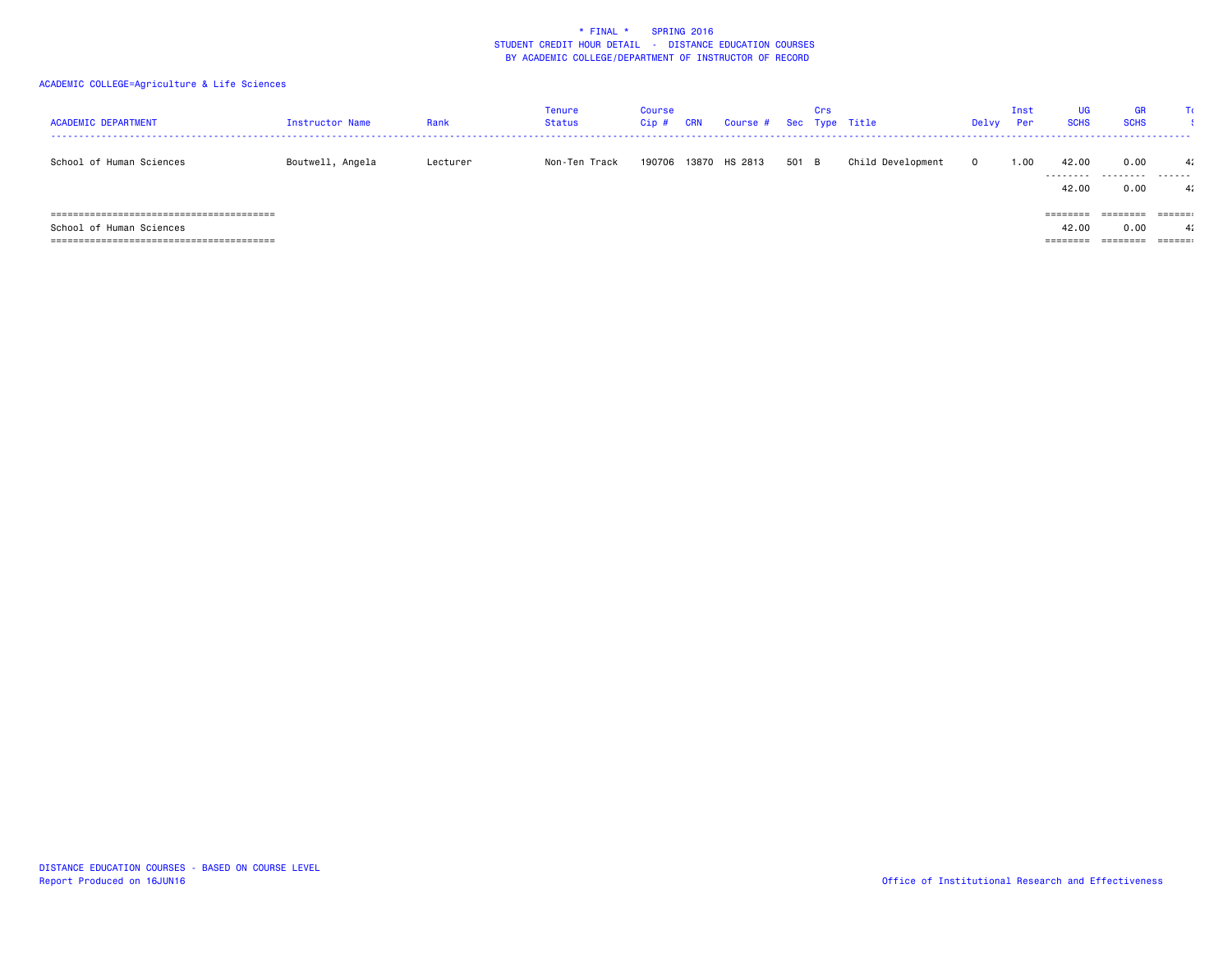| <b>ACADEMIC DEPARTMENT</b> | Instructor Name | Rank        | Tenure<br>Status | Course<br>Cip # | <b>CRN</b> | Course # Sec Type Title |       | Crs |                  | Delvy        | Inst<br>Per | <b>UG</b><br><b>SCHS</b> | <b>GR</b><br><b>SCHS</b> | TC.           |
|----------------------------|-----------------|-------------|------------------|-----------------|------------|-------------------------|-------|-----|------------------|--------------|-------------|--------------------------|--------------------------|---------------|
| Art AAD                    | Gordon, Jeffery | Non-Faculty | Not Applicable   | 500703          |            | 13666 ART 1113          | 501 C |     | Art Appreciation | $\mathbf{O}$ | 1.00        | 87.00<br>.               | 0.00<br>.                | 8.<br>------- |
|                            |                 |             |                  |                 |            |                         |       |     |                  |              |             | 87.00                    | 0.00                     | 8.            |
|                            |                 |             |                  |                 |            |                         |       |     |                  |              |             | ========                 | ========                 | ======        |
| Art AAD                    |                 |             |                  |                 |            |                         |       |     |                  |              |             | 87.00                    | 0.00                     | 8.            |
|                            |                 |             |                  |                 |            |                         |       |     |                  |              |             | ========                 | ========                 | $= 22222222$  |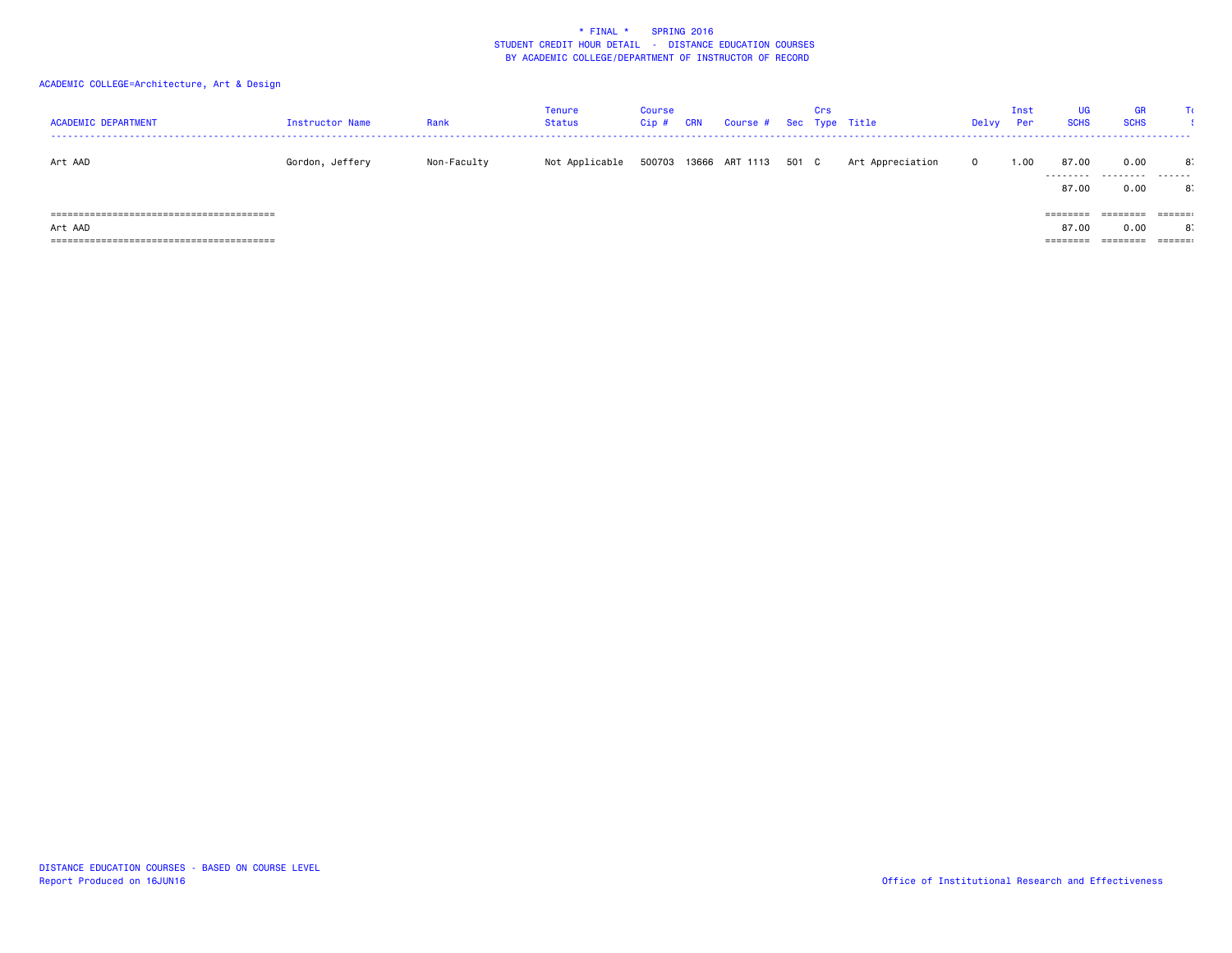| <b>ACADEMIC DEPARTMENT</b> | Instructor Name | Rank       | Tenure<br>Status | Course<br>Cip # | <b>CRN</b> | Course # Sec Type Title |       | Crs |                        | Delvy | Inst<br>Per | UG<br><b>SCHS</b> | <b>GR</b><br><b>SCHS</b> | TC.              |
|----------------------------|-----------------|------------|------------------|-----------------|------------|-------------------------|-------|-----|------------------------|-------|-------------|-------------------|--------------------------|------------------|
| Interior Design            | Carroll, Robin  | Instructor | Non-Ten Track    | 190601          | 13871      | ID 2603                 | 501 C |     | Interior Design Fund 0 |       | 1.00        | 30.00<br>.        | 0.00<br>.                | 30<br>. <b>.</b> |
|                            |                 |            |                  |                 |            |                         |       |     |                        |       |             | 30.00             | 0.00                     | 3(               |
|                            |                 |            |                  |                 |            |                         |       |     |                        |       |             | ========          | ========                 | ======           |
| Interior Design            |                 |            |                  |                 |            |                         |       |     |                        |       |             | 30.00             | 0.00                     | 3(               |
|                            |                 |            |                  |                 |            |                         |       |     |                        |       |             | ========          | ========                 | ======:          |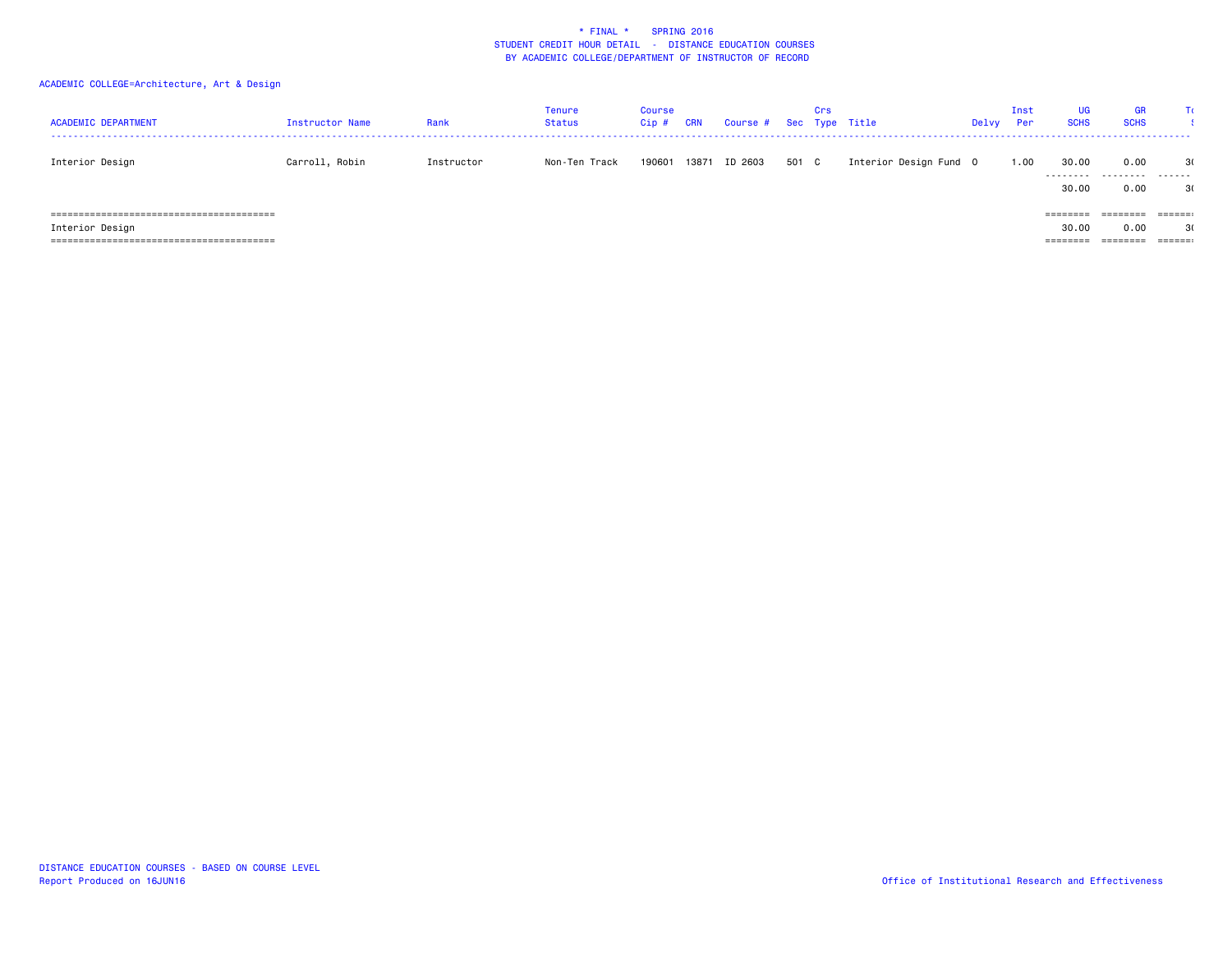| <b>ACADEMIC DEPARTMENT</b> | Instructor Name | Rank        | Tenure<br>Status | Course<br>Cip # | <b>CRN</b> | Course # Sec Type Title |       | Crs |                   | Delvy        | Inst<br>Per | UG<br><b>SCHS</b> | <b>GR</b><br><b>SCHS</b> | Τc                      |
|----------------------------|-----------------|-------------|------------------|-----------------|------------|-------------------------|-------|-----|-------------------|--------------|-------------|-------------------|--------------------------|-------------------------|
| School of Architecture     | Kemp, Leah      | Non-Faculty | Not Applicable   | 040201          |            | 13665 ARC 1013          | 501 C |     | Arch Appreciation | $\mathbf{0}$ | 1.00        | 51.00<br>.        | 0.00<br>.                | - 51<br>-------         |
|                            |                 |             |                  |                 |            |                         |       |     |                   |              |             | 51.00             | 0.00                     |                         |
|                            |                 |             |                  |                 |            |                         |       |     |                   |              |             | $=$ = = = = = = = | ========                 | $=$ $=$ $=$ $=$ $=$ $:$ |
| School of Architecture     |                 |             |                  |                 |            |                         |       |     |                   |              |             | 51.00             | 0.00                     |                         |
|                            |                 |             |                  |                 |            |                         |       |     |                   |              |             | ========          | ========                 | ======:                 |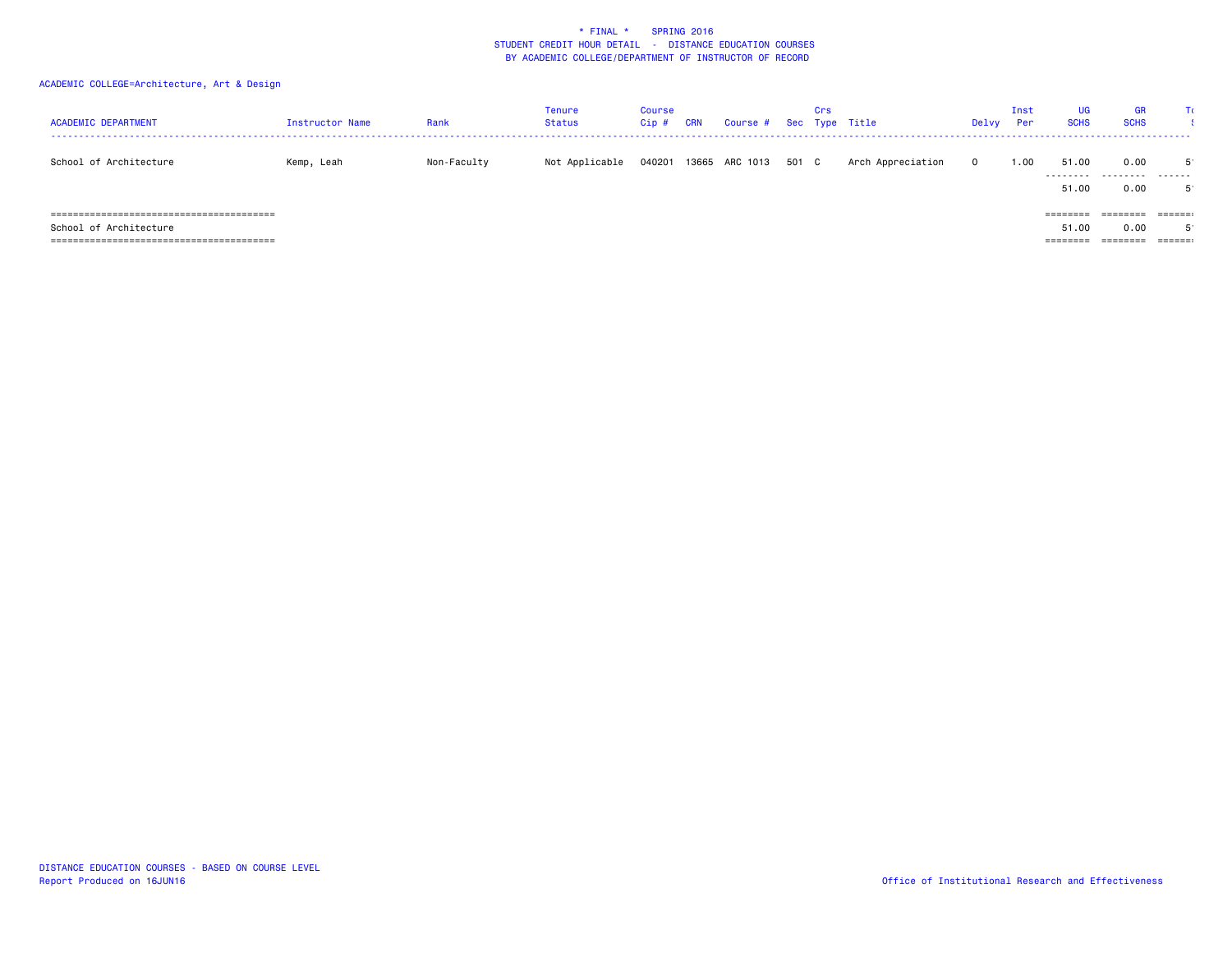| <b>ACADEMIC DEPARTMENT</b> | <b>Instructor Name</b> | Rank                        | Tenure<br><b>Status</b> | <b>Course</b><br>$Cip$ # | <b>CRN</b> | Course #                   |                | Crs | Sec Type Title                              | Delvy        | Inst<br>Per  | <b>UG</b><br><b>SCHS</b>              | <b>GR</b><br><b>SCHS</b>       | Π                                               |
|----------------------------|------------------------|-----------------------------|-------------------------|--------------------------|------------|----------------------------|----------------|-----|---------------------------------------------|--------------|--------------|---------------------------------------|--------------------------------|-------------------------------------------------|
| Biological Sciences        | Chevalier, David       | Lecturer                    | Non-Ten Track           | 260301                   |            | 13673 BIO 8063             | 501 C          |     | Comp Study of Plants 0                      |              | 1.00         | 0.00                                  | 45.00                          | $\overline{4}$                                  |
|                            |                        |                             |                         |                          |            |                            |                |     |                                             |              |              | ---------<br>0.00                     | ---------<br>45.00             | .<br>4!                                         |
|                            | Gordon, Donna          | Associate Professor         | Tenured                 | 260101<br>260401         | 13675      | BIO 8191<br>13672 BIO 8033 | 501 S<br>501 C |     | Seminar in General B 0<br>Adv. Cell Biology | $\mathbf{O}$ | 1.00<br>1.00 | 0.00<br>0.00                          | 2.00<br>39.00                  | ÷.<br>39                                        |
|                            |                        |                             |                         |                          |            |                            |                |     |                                             |              |              | $\cdots$<br>0.00                      | 41.00                          | $4^{\circ}$                                     |
|                            | Jolley, Rachel         | Lecturer                    | Non-Ten Track           |                          |            | 261102 13674 BIO 8093      | 501 C          |     | Experm Bio & Biostat 0                      |              | 1.00         | 0.00                                  | 45.00                          |                                                 |
|                            |                        |                             |                         |                          |            |                            |                |     |                                             |              |              | --------<br>0.00                      | 45.00                          | ------<br>4                                     |
|                            | Welch, Mark            | Associate Professor Tenured |                         |                          |            | 261310 13671 BIO 6023      | 501 C          |     | Prin Evolutionary Bi 0                      |              | 1.00         | 0.00                                  | 48.00                          | $\overline{4}$                                  |
|                            |                        |                             |                         |                          |            |                            |                |     |                                             |              |              | --------<br>0.00                      | .<br>48.00                     | ------<br>41                                    |
| Biological Sciences        |                        |                             |                         |                          |            |                            |                |     |                                             |              |              | $=$ = = = = = = =<br>0.00<br>======== | ========<br>179.00<br>.======= | <b>ESSESS</b><br>179<br>$=$ $=$ $=$ $=$ $=$ $:$ |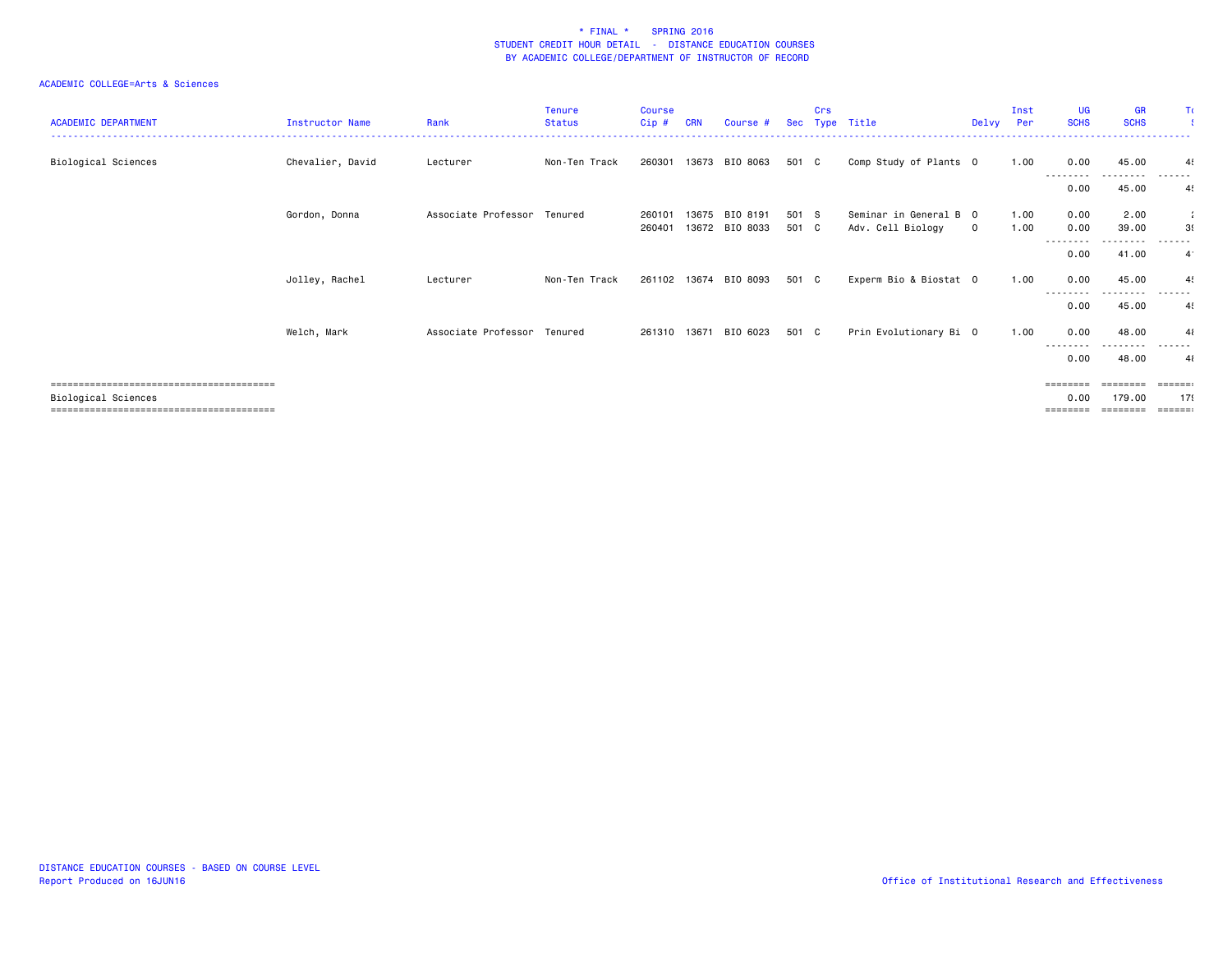| <b>ACADEMIC DEPARTMENT</b> | Instructor Name | Rank       | Tenure<br>Status | <b>Course</b><br>Cip # | CRN | Course # Sec Type Title        |                | Crs |                                          | Delvy            | Inst<br>Per | UG<br><b>SCHS</b> | <b>GR</b><br><b>SCHS</b> | TC.                     |
|----------------------------|-----------------|------------|------------------|------------------------|-----|--------------------------------|----------------|-----|------------------------------------------|------------------|-------------|-------------------|--------------------------|-------------------------|
| Chemistry                  | Smith, Laura    | Instructor | Non-Ten Track    | 400501                 |     | 14962 CH 1043<br>14963 CH 1051 | 501 C<br>501 L |     | Survey of Chemistry<br>Experimental Chem | 0<br>$\mathbf 0$ | .00<br>1.00 | 54.00<br>15.00    | 0.00<br>0.00             | 5.<br>1!                |
|                            |                 |            |                  |                        |     |                                |                |     |                                          |                  |             | .<br>69.00        | .<br>0.00                | . <b>.</b><br>69        |
|                            |                 |            |                  |                        |     |                                |                |     |                                          |                  |             | $=$ = = = = = = = | ========                 | $=$ $=$ $=$ $=$ $=$ $:$ |
| Chemistry                  |                 |            |                  |                        |     |                                |                |     |                                          |                  |             | 69,00             | 0.00                     | 69                      |
|                            |                 |            |                  |                        |     |                                |                |     |                                          |                  |             | ========          | ========                 | $=$ $=$ $=$ $=$ $=$ $:$ |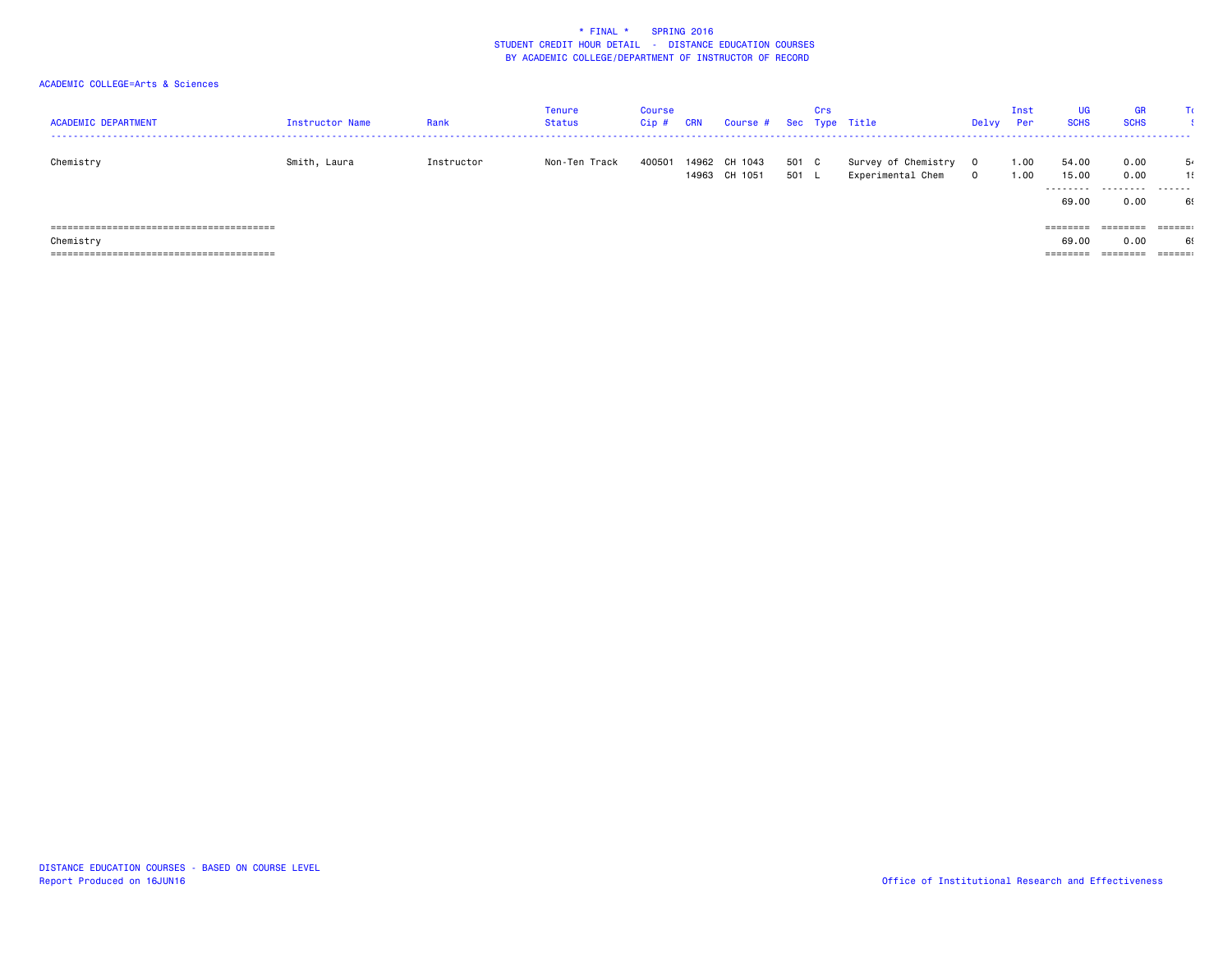| <b>ACADEMIC DEPARTMENT</b>                                   | <b>Instructor Name</b> | Rank     | <b>Tenure</b><br><b>Status</b> | <b>Course</b><br>$Cip$ # | <b>CRN</b> | Course #              |       | Crs | Sec Type Title | Delvy Per    | Inst | <b>UG</b><br><b>SCHS</b> | <b>GR</b><br><b>SCHS</b> | Τc                             |
|--------------------------------------------------------------|------------------------|----------|--------------------------------|--------------------------|------------|-----------------------|-------|-----|----------------|--------------|------|--------------------------|--------------------------|--------------------------------|
|                                                              |                        |          |                                |                          |            |                       |       |     |                |              |      |                          |                          |                                |
| Classical & Modern Languages & Literatur Blackbourn, Forrest |                        | Lecturer | Non-Ten Track                  | 160901                   |            | 14906 FLF 1113        | 501 C |     | French I       | $\mathbf 0$  | 1.00 | 30.00                    | 0.00                     | 3(                             |
|                                                              |                        |          |                                |                          | 14907      | FLF 1123              | 501 C |     | French II      | $\mathbf{O}$ | 1.00 | 45.00                    | 0.00                     | 4                              |
|                                                              |                        |          |                                |                          |            | 160905 14911 FLS 1113 | 501 C |     | Spanish I      | $\mathbf 0$  | 1.00 | 51.00                    | 0.00<br>.                | $5^{\circ}$<br>------          |
|                                                              |                        |          |                                |                          |            |                       |       |     |                |              |      | --------<br>126.00       | 0.00                     | 12(                            |
|                                                              | Kraker, Julia          | Lecturer | Non-Ten Track                  | 160905                   |            | 14902 FLS 1123        | 502 C |     | Spanish II     | $\mathbf 0$  | 1.00 | 27.00                    | 0.00                     | $2^{\circ}$                    |
|                                                              |                        |          |                                |                          |            | 14908 FLS 1123        | 501 C |     | Spanish II     | $\mathbf 0$  | 1.00 | 54.00                    | 0.00                     | 5.                             |
|                                                              |                        |          |                                |                          |            |                       |       |     |                |              |      | --------<br>81.00        | --------<br>0.00         | .<br>8                         |
|                                                              | Little, Christopher    | Lecturer | Non-Ten Track                  | 160905                   |            | 14904 FLS 2133        | 501 C |     | Spanish III    | $\mathbf{0}$ | 1.00 | 54.00                    | 0.00                     | 5.                             |
|                                                              |                        |          |                                |                          |            | 14905 FLS 2133        | 502 C |     | Spanish III    | $\mathbf 0$  | 1.00 | 27.00                    | 0.00                     | $2^{\circ}$                    |
|                                                              |                        |          |                                |                          |            |                       |       |     |                |              |      | --------<br>81.00        | 0.00                     | . <u>.</u> .<br>8 <sup>1</sup> |
|                                                              | Ricketts, Maria        | Lecturer | Non-Ten Track                  | 160905                   |            | 14901 FLS 1123        | 503 C |     | Spanish II     | $\mathbf 0$  | 1.00 | 48.00                    | 0.00                     | 41                             |
|                                                              |                        |          |                                |                          |            | 14903 FLS 1123        | 504 C |     | Spanish II     | $\mathbf 0$  | 1.00 | 33.00                    | 0.00                     | 3 <sup>′</sup>                 |
|                                                              |                        |          |                                |                          |            | 14909 FLS 1113        | 503 C |     | Spanish I      | $\mathbf 0$  | 1.00 | 39.00                    | 0.00                     | 3(                             |
|                                                              |                        |          |                                |                          |            | 14910 FLS 1113        | 502 C |     | Spanish I      | 0            | 1.00 | 54.00                    | 0.00                     | 5.                             |
|                                                              |                        |          |                                |                          |            |                       |       |     |                |              |      | --------<br>174.00       | 0.00                     | 17.                            |
|                                                              |                        |          |                                |                          |            |                       |       |     |                |              |      | ========                 | ========                 | ======                         |
| Classical & Modern Languages & Literatur                     |                        |          |                                |                          |            |                       |       |     |                |              |      | 462.00                   | 0.00                     | 46                             |
|                                                              |                        |          |                                |                          |            |                       |       |     |                |              |      | ========                 | ========                 | =======                        |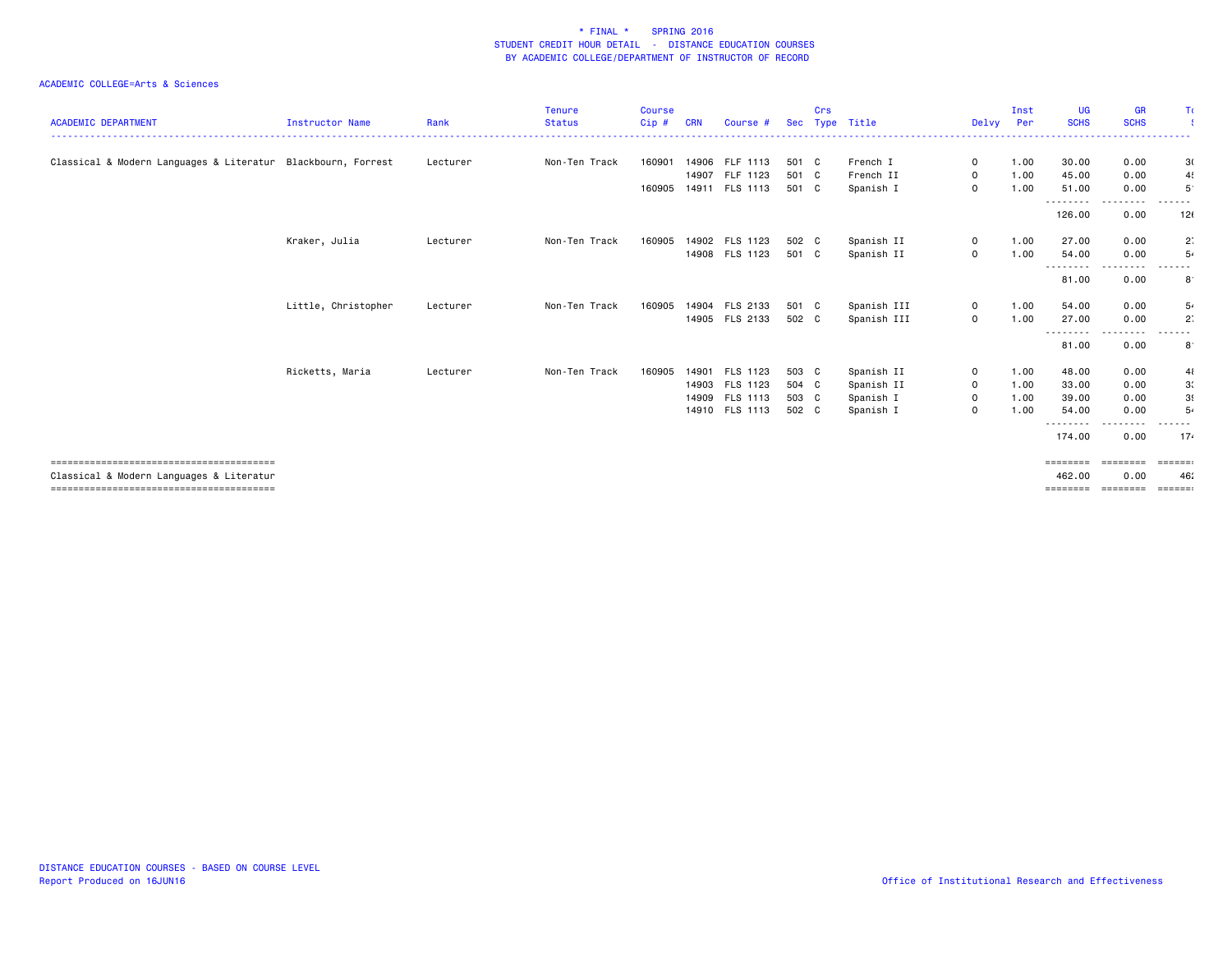|                            |                 |                     | <b>Tenure</b>      | <b>Course</b> |            |                      |            | Crs |                                  |             | Inst | UG                 | <b>GR</b>                | Τı                                                                                                                                                                                                                                                                                                                                                                                                                                                                                           |
|----------------------------|-----------------|---------------------|--------------------|---------------|------------|----------------------|------------|-----|----------------------------------|-------------|------|--------------------|--------------------------|----------------------------------------------------------------------------------------------------------------------------------------------------------------------------------------------------------------------------------------------------------------------------------------------------------------------------------------------------------------------------------------------------------------------------------------------------------------------------------------------|
| <b>ACADEMIC DEPARTMENT</b> | Instructor Name | Rank<br>.           | <b>Status</b><br>. | Cip #<br>.    | <b>CRN</b> | Course #             | <b>Sec</b> |     | Type Title<br>------------------ | Delvy       | Per  | <b>SCHS</b>        | <b>SCHS</b>              | .                                                                                                                                                                                                                                                                                                                                                                                                                                                                                            |
| Communication              | Anthony, Kelli  | Instructor          | Non-Ten Track      |               |            | 090101 13705 CO 1223 | 501 C      |     | Intro Comm Theory                | $\mathbf 0$ | 1.00 | 123.00             | 0.00                     | 12:                                                                                                                                                                                                                                                                                                                                                                                                                                                                                          |
|                            |                 |                     |                    |               |            | 13709 CO 3833        | 501 C      |     | Interviewing                     | 0           | 1.00 | 72.00              | 0.00                     | 7:                                                                                                                                                                                                                                                                                                                                                                                                                                                                                           |
|                            |                 |                     |                    | 090401        |            | 13706 CO 1403        | 501 C      |     | Intro Mass Media                 | $\mathbf 0$ | 1.00 | 90.00              | 0.00                     | 9(                                                                                                                                                                                                                                                                                                                                                                                                                                                                                           |
|                            |                 |                     |                    | 090900        |            | 13708 CO 3813        | 501 C      |     | PR Case Problems                 | $\mathbf 0$ | 1.00 | 57.00<br>--------  | 0.00                     | 5.                                                                                                                                                                                                                                                                                                                                                                                                                                                                                           |
|                            |                 |                     |                    |               |            |                      |            |     |                                  |             |      | 342.00             | 0.00                     | 34 <sub>i</sub>                                                                                                                                                                                                                                                                                                                                                                                                                                                                              |
|                            | Forde, John     | Professor           | Tenured            |               |            | 090900 13707 CO 3803 | 501 C      |     | Prin Public Relation 0           |             | 1.00 | 75.00<br>--------- | 0.00<br>.                | 75<br>$\begin{array}{cccccccccccccc} \multicolumn{2}{c}{} & \multicolumn{2}{c}{} & \multicolumn{2}{c}{} & \multicolumn{2}{c}{} & \multicolumn{2}{c}{} & \multicolumn{2}{c}{} & \multicolumn{2}{c}{} & \multicolumn{2}{c}{} & \multicolumn{2}{c}{} & \multicolumn{2}{c}{} & \multicolumn{2}{c}{} & \multicolumn{2}{c}{} & \multicolumn{2}{c}{} & \multicolumn{2}{c}{} & \multicolumn{2}{c}{} & \multicolumn{2}{c}{} & \multicolumn{2}{c}{} & \multicolumn{2}{c}{} & \multicolumn{2}{c}{} & \$ |
|                            |                 |                     |                    |               |            |                      |            |     |                                  |             |      | 75.00              | 0.00                     | 75                                                                                                                                                                                                                                                                                                                                                                                                                                                                                           |
|                            | Fountain, Amy   | Instructor          | Non-Ten Track      |               |            | 090101 13704 CO 1013 | 501 C      |     | Intro to Communicati 0           |             | 1.00 | 90.00              | 0.00                     | 9                                                                                                                                                                                                                                                                                                                                                                                                                                                                                            |
|                            |                 |                     |                    |               |            |                      |            |     |                                  |             |      | --------<br>90.00  | 0.00                     | .<br>90                                                                                                                                                                                                                                                                                                                                                                                                                                                                                      |
|                            | Goodman, Mark   | Professor           | Tenured            | 090701        | 13711      | CO 4433              | 501 C      |     | Television Criticism 0           |             | 1.00 | 75.00              | 0.00                     | 7.                                                                                                                                                                                                                                                                                                                                                                                                                                                                                           |
|                            |                 |                     |                    |               |            | 090702 13713 CO 6433 | 501 C      |     | Television Criticism 0           |             | 1.00 | 0.00<br>--------   | 3.00<br>.                | $\ddot{\phantom{a}}$<br>.                                                                                                                                                                                                                                                                                                                                                                                                                                                                    |
|                            |                 |                     |                    |               |            |                      |            |     |                                  |             |      | 75.00              | 3.00                     | 71                                                                                                                                                                                                                                                                                                                                                                                                                                                                                           |
|                            | Knight, Amy     | Instructor          | Non-Ten Track      |               |            | 090101 14704 CO 1013 | 502 C      |     | Intro to Communicati 0           |             | 1.00 | 69.00<br>--------  | 0.00<br>$\cdots$         | 69<br>------                                                                                                                                                                                                                                                                                                                                                                                                                                                                                 |
|                            |                 |                     |                    |               |            |                      |            |     |                                  |             |      | 69.00              | 0.00                     | 69                                                                                                                                                                                                                                                                                                                                                                                                                                                                                           |
|                            | Williams, Kevin | Associate Professor | Tenured            |               |            | 090102 13710 CO 4323 | 501 C      |     | Mass Media-Society               | $\mathbf 0$ | 1.00 | 84.00              | 0.00                     | 8،                                                                                                                                                                                                                                                                                                                                                                                                                                                                                           |
|                            |                 |                     |                    |               |            | 090401 13712 CO 6323 | 501 C      |     | Mass Media-Society               | $\mathbf 0$ | 1.00 | 0.00<br>--------   | 18.00                    | 11<br>- - -                                                                                                                                                                                                                                                                                                                                                                                                                                                                                  |
|                            |                 |                     |                    |               |            |                      |            |     |                                  |             |      | 84.00              | 18.00                    | 10:                                                                                                                                                                                                                                                                                                                                                                                                                                                                                          |
| Communication              |                 |                     |                    |               |            |                      |            |     |                                  |             |      | ========<br>735.00 | ========<br>21.00        | $= 22222222$<br>750                                                                                                                                                                                                                                                                                                                                                                                                                                                                          |
|                            |                 |                     |                    |               |            |                      |            |     |                                  |             |      |                    | ======== ======== ====== |                                                                                                                                                                                                                                                                                                                                                                                                                                                                                              |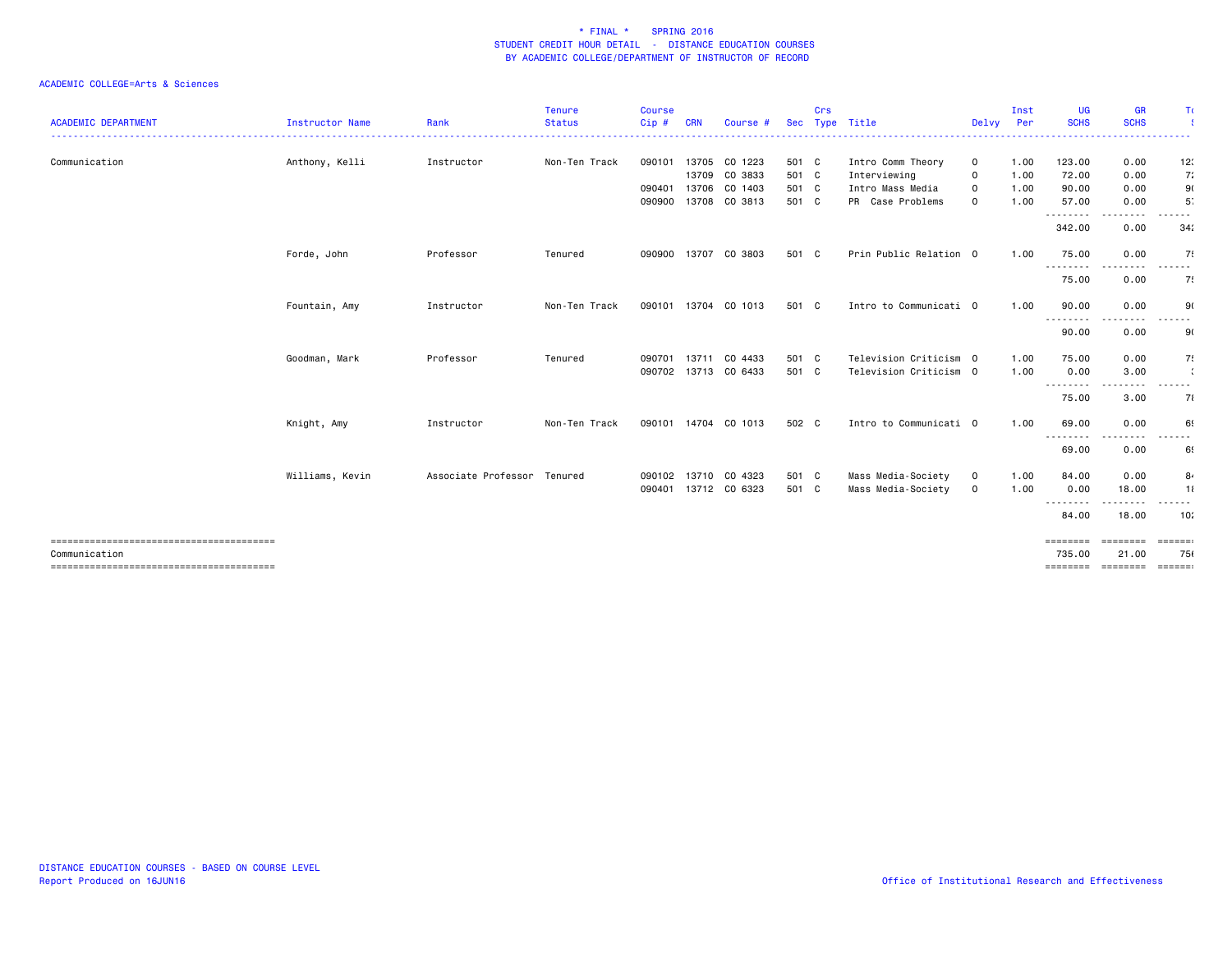| <b>ACADEMIC DEPARTMENT</b> | Instructor Name    | Rank        | Tenure<br><b>Status</b> | <b>Course</b><br>Cip # | <b>CRN</b> | Course #                 |                | Crs | Sec Type Title                                   | Delvy        | Inst<br>Per  | UG<br><b>SCHS</b>  | <b>GR</b><br><b>SCHS</b> | Τc                          |
|----------------------------|--------------------|-------------|-------------------------|------------------------|------------|--------------------------|----------------|-----|--------------------------------------------------|--------------|--------------|--------------------|--------------------------|-----------------------------|
| English                    | Chancellor, Marian | Non-Faculty | Not Applicable          |                        |            | 240102 15570 IDS 4111    | 502 C          |     | Professional Seminar 0                           |              | 0.50         | 10.50              | 0.00                     | 1(                          |
|                            |                    |             |                         |                        |            |                          |                |     |                                                  |              |              | ---------<br>10.50 | 0.00                     | -------<br>1(               |
|                            | Crane, Charles     | Lecturer    | Non-Ten Track           | 140801                 |            | 14675 CE 8313            | 501 C          |     | Concrete Materials                               | $\mathbf{0}$ | 0.50         | 0.00               | 16.50                    | 1(                          |
|                            |                    |             |                         |                        |            |                          |                |     |                                                  |              |              | --------<br>0.00   | 16.50                    | 1(                          |
|                            | Moser, Robert      | Lecturer    | Non-Ten Track           | 140801                 |            | 14675 CE 8313            | 501 C          |     | Concrete Materials                               | $\mathbf 0$  | 0.50         | 0.00<br>--------   | 16.50<br>---------       | 1(<br>.                     |
|                            |                    |             |                         |                        |            |                          |                |     |                                                  |              |              | 0.00               | 16.50                    | 1(                          |
|                            | Olson, Peter       | Lecturer    | Non-Ten Track           | 231301                 | 13789      | EN 1113                  | 501 C          |     | En Composition II                                | $\mathbf{O}$ | 1.00         | 63.00              | 0.00                     | 6.                          |
|                            |                    |             |                         | 231303<br>231404       | 13791      | EN 3313<br>15561 EN 2223 | 501 C<br>502 C |     | Writing for the Work 0<br>English Lit After 18 0 |              | 1.00<br>1.00 | 36.00<br>54.00     | 0.00<br>0.00             | 3(<br>5.                    |
|                            |                    |             |                         |                        |            |                          |                |     |                                                  |              |              | ---------          | - - - -                  |                             |
|                            |                    |             |                         |                        |            |                          |                |     |                                                  |              |              | 153.00             | 0.00                     | 15 <sub>1</sub>             |
|                            | Redd, James        | Lecturer    | Non-Ten Track           |                        |            | 231404 13790 EN 2223     | 501 C          |     | English Lit After 18 0                           |              | 1.00         | 42.00<br>--------- | 0.00<br>----             | 4 <sub>i</sub><br>------    |
|                            |                    |             |                         |                        |            |                          |                |     |                                                  |              |              | 42.00              | 0.00                     | 4 <sub>i</sub>              |
|                            |                    |             |                         |                        |            |                          |                |     |                                                  |              |              | $=$ = = = = = = =  | ========                 | $=$ $=$ $=$ $=$ $=$ $=$ $=$ |
| English                    |                    |             |                         |                        |            |                          |                |     |                                                  |              |              | 205.50             | 33.00                    | 231                         |
|                            |                    |             |                         |                        |            |                          |                |     |                                                  |              |              | ========           | ========                 | $=$ $=$ $=$ $=$ $=$ $=$ $=$ |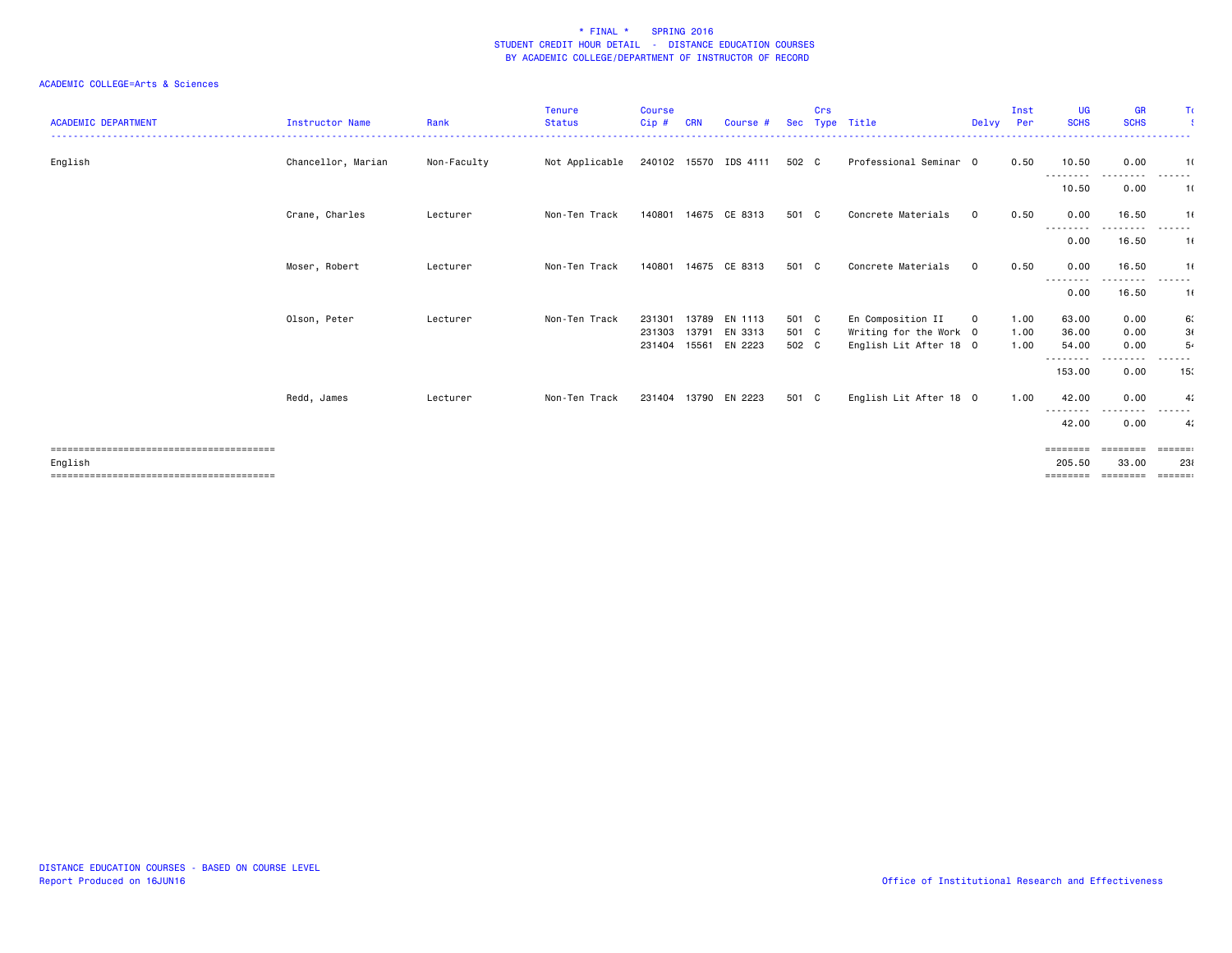|                            |                       |                               | <b>Tenure</b>  | <b>Course</b> |              |                      |                | Crs |                        |                   | Inst         | <b>UG</b>                                    | <b>GR</b>          | T)                  |
|----------------------------|-----------------------|-------------------------------|----------------|---------------|--------------|----------------------|----------------|-----|------------------------|-------------------|--------------|----------------------------------------------|--------------------|---------------------|
| <b>ACADEMIC DEPARTMENT</b> | Instructor Name       | Rank                          | <b>Status</b>  | Cip#          | <b>CRN</b>   | Course #             |                |     | Sec Type Title         | Delvy             | Per          | <b>SCHS</b>                                  | <b>SCHS</b>        |                     |
| Geosciences                | Brown, Michael E.     | Professor                     | Tenured        | 400404 13852  |              | GR 8123              | 501 C          |     | Met II: Fore and St 0  |                   | 0.10         | 0.00                                         | 6.90               |                     |
|                            |                       |                               |                |               | 13853        | GR 8123              | 502 C          |     | Met II: Fore and St 0  |                   | 0.10         | 0.00                                         | 2.40               |                     |
|                            |                       |                               |                | 450701 13850  |              | GR 6753              | 501 C          |     | Satellite & Radar Me 0 |                   | 0.10         | 0.00                                         | 5.40               | $\overline{1}$      |
|                            |                       |                               |                |               |              |                      |                |     |                        |                   |              | .                                            | .                  | .                   |
|                            |                       |                               |                |               |              |                      |                |     |                        |                   |              | 0.00                                         | 14.70              | 1.                  |
|                            | Carter, William       | Lecturer                      | Non-Ten Track  | 400404        | 13845        | GR 4823              | 501 C          |     | Dynamic Meteorology    | $\mathbf 0$       | 0.90         | 21.60                                        | 0.00               | $2^{\circ}$         |
|                            |                       |                               |                |               | 450701 13851 | GR 6823              | 501 C          |     | Dynamic Meteorology    | 0                 | 0.90         | 0.00                                         | 16.20              | 1(                  |
|                            |                       |                               |                |               |              |                      |                |     |                        |                   |              | .<br>21.60                                   | .<br>16.20         | .<br>3 <sup>2</sup> |
|                            |                       |                               |                |               |              |                      |                |     |                        |                   |              |                                              |                    |                     |
|                            | Clary, Renee          | Associate Professor Tenured   |                |               |              | 400601 16199 GG 8000 | 501 D          |     | Research / Thesis      | $\mathsf{O}$      | 1.00         | 0.00<br>$\sim$ $\sim$ $\sim$<br>. <u>.</u> . | 2.00               |                     |
|                            |                       |                               |                |               |              |                      |                |     |                        |                   |              | 0.00                                         | 2.00               |                     |
|                            |                       | Professor                     | Tenured        | 450701 13848  |              | GR 6313              |                |     | Advanced GIS           | $\Omega$          | 0.10         | 0.00                                         |                    |                     |
|                            | Cooke, William        |                               |                | 450702        | 13836        | GR 4313              | 501 B<br>501 B |     | Advanced GIS           | $\Omega$          | 0.10         | 0.60                                         | 1.50<br>0.00       |                     |
|                            |                       |                               |                |               |              |                      |                |     |                        |                   |              | .                                            | .                  | .                   |
|                            |                       |                               |                |               |              |                      |                |     |                        |                   |              | 0.60                                         | 1.50               |                     |
|                            | Dyer, Jamie           | Associate Professor Tenured   |                | 400404        | 13845        | GR 4823              | 501 C          |     | Dynamic Meteorology    | $\circ$           | 0.10         | 2.40                                         | 0.00               | $\cdot$             |
|                            |                       |                               |                |               | 13855        | GR 8143              | 501 C          |     | Adv Forecasting Tech 0 |                   | 0.10         | 0.00                                         | 5.70               | $\mathfrak{t}$      |
|                            |                       |                               |                |               | 14709        | GR 8613              | 501 C          |     | Hydrometeorology       | $\mathsf{o}$      | 0.10         | 0.00                                         | 9.60               | $\mathfrak{g}$      |
|                            |                       |                               |                | 450701        | 13851        | GR 6823              | 501 C          |     | Dynamic Meteorology    | $\mathbf 0$       | 0.10         | 0.00                                         | 1.80               |                     |
|                            |                       |                               |                |               |              |                      |                |     |                        |                   |              | .<br>2.40                                    | 2.2.2.2.2<br>17.10 | .<br>1!             |
|                            | Fuhrmann, Christopher | Assistant Professor Ten Track |                | 400404 13854  |              | GR 8133              | 501 C          |     | Foundations Forecast 0 |                   | 0.10         | 0.00                                         | 9.30               | $\cdot$             |
|                            |                       |                               |                |               |              |                      |                |     |                        |                   |              | $\sim$ $\sim$ $\sim$<br>.<br>0.00            | .<br>9.30          |                     |
|                            |                       |                               |                |               |              |                      |                |     |                        |                   |              |                                              |                    |                     |
|                            | Gabitov, Rinat        | Assistant Professor Ten Track |                |               |              | 400601 14706 GG 8133 | 501 C          |     | Rocks and Minerals     | $\mathbf 0$       | 1.00         | 0.00<br>$\frac{1}{2}$                        | 81.00              | 8                   |
|                            |                       |                               |                |               |              |                      |                |     |                        |                   |              | 0.00                                         | 81.00              | $8^{\circ}$         |
|                            | Gillham, Douglas      | Lecturer                      | Non-Ten Track  |               |              | 400404 13855 GR 8143 | 501 C          |     | Adv Forecasting Tech 0 |                   | 0.90         | 0.00                                         | 51.30              | $5^{\circ}$         |
|                            |                       |                               |                |               |              |                      |                |     |                        |                   |              | 0.00                                         | 51.30              | $5^{\circ}$         |
|                            |                       |                               |                |               |              |                      |                |     |                        |                   |              |                                              |                    |                     |
|                            | Grala, Katarzyna      | Non-Faculty                   | Not Applicable | 450701        | 13848        | GR 6313              | 501 B          |     | Advanced GIS           | $\Omega$          | 0.90         | 0.00                                         | 13.50              | 1:                  |
|                            |                       |                               |                |               | 13849        | GR 6353              | 501 C<br>501 B |     | Geodatabase Design     | $\mathsf{o}$<br>0 | 0.90<br>0.90 | 0.00                                         | 18.90              | 11<br>$\cdot$       |
|                            |                       |                               |                |               |              | 450702 13836 GR 4313 |                |     | Advanced GIS           |                   |              | 5.40<br>-----<br>$  -$                       | 0.00<br>.          | - - -               |
|                            |                       |                               |                |               |              |                      |                |     |                        |                   |              | 5.40                                         | 32.40              | 3 <sup>2</sup>      |
|                            | Haney, Christa        | Instructor                    | Non-Ten Track  | 400601        | 13827        | GG 3613              | 501 C          |     | Water Resources        | $\Omega$          | 1.00         | 129.00                                       | 0.00               | 12!                 |
|                            |                       |                               |                |               | 13828        | GG 3613              | 502 C          |     | Water Resources        | 0                 | 1.00         | 117.00                                       | 0.00               | 11                  |
|                            |                       |                               |                | 450701        | 13857        | GR 8553              | 501 S          |     | Research Methods in    | $\mathbf 0$       | 0.90         | 0.00                                         | 59.40              | 5(                  |
|                            |                       |                               |                |               | 13858        | GR 8553              | 502 S          |     | Research Methods in    | $\mathbf 0$       | 0.90         | 0.00<br>.                                    | 24.30<br><b>.</b>  | $2^{i}$<br>.        |
|                            |                       |                               |                |               |              |                      |                |     |                        |                   |              | 246.00                                       | 83.70              | 32                  |
|                            | Meng, Qingmin         | Assistant Professor Ten Track |                |               |              | 450701 13849 GR 6353 | 501 C          |     | Geodatabase Design     | 0                 | 0.10         | 0.00                                         | 2.10               | $\cdot$             |
|                            |                       |                               |                |               |              |                      |                |     |                        |                   |              |                                              |                    |                     |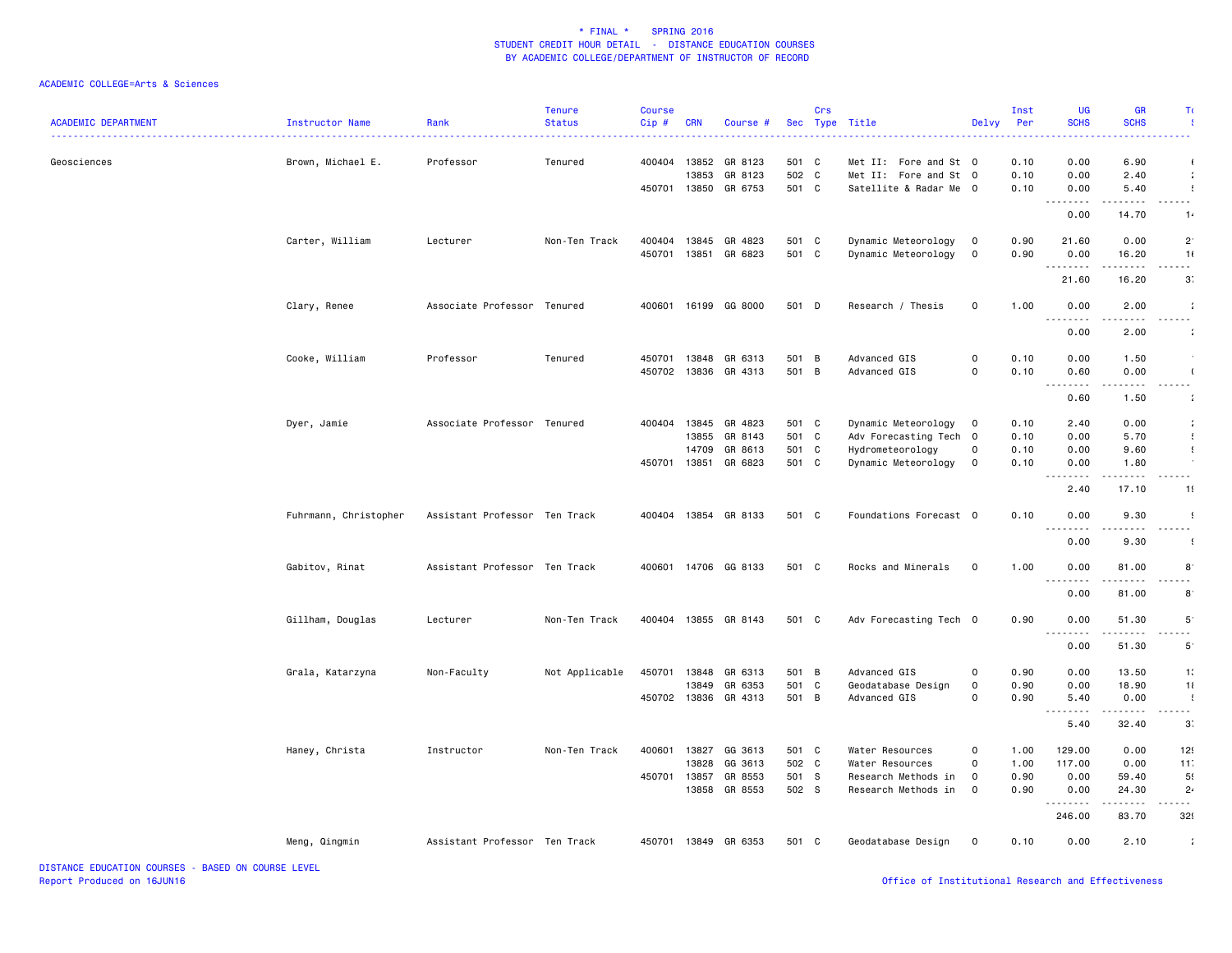| <b>ACADEMIC DEPARTMENT</b> | Instructor Name                                     | Rank        | <b>Tenure</b><br><b>Status</b> | <b>Course</b><br>Cip# | <b>CRN</b> | Course #             |       | Crs | Sec Type Title         | Delvy                    | Inst<br>Per | <b>UG</b><br><b>SCHS</b>    | <b>GR</b><br><b>SCHS</b> | Τı              |
|----------------------------|-----------------------------------------------------|-------------|--------------------------------|-----------------------|------------|----------------------|-------|-----|------------------------|--------------------------|-------------|-----------------------------|--------------------------|-----------------|
|                            |                                                     |             |                                |                       |            |                      |       |     |                        |                          |             |                             |                          |                 |
|                            |                                                     |             |                                |                       |            |                      |       |     |                        |                          |             | --------<br>0.00            | .<br>2.10                |                 |
| Geosciences                | Moe Hoffman, Amy                                    | Instructor  | Non-Ten Track                  | 400601                | 13824      | GG 1111              | 501 L |     | Earth Science I Lab    | $\mathbf 0$              | 1.00        | 38.00                       | 0.00                     | 3 <sub>i</sub>  |
|                            |                                                     |             |                                |                       | 13825      | GG 1113              | 501 C |     | Survey Earth Sci I     | 0                        | 1.00        | 81.00                       | 0.00                     | $8^{\circ}$     |
|                            |                                                     |             |                                |                       |            |                      |       |     |                        |                          |             | .                           |                          | .               |
|                            |                                                     |             |                                |                       |            |                      |       |     |                        |                          |             | 119.00                      | 0.00                     | 11              |
|                            | Muir, Jennifer                                      | Lecturer    | Non-Ten Track                  |                       |            | 400601 13826 GG 1113 | 502 C |     | Survey Earth Sci I     | $\mathbf 0$              | 1.00        | 72.00                       | 0.00                     | 7:              |
|                            |                                                     |             |                                |                       |            |                      |       |     |                        |                          |             | $\sim$ $\sim$ $\sim$ $\sim$ |                          |                 |
|                            |                                                     |             |                                |                       |            |                      |       |     |                        |                          |             | 72.00                       | 0.00                     | 7:              |
|                            | Nagel, Athena                                       | Instructor  | Non-Ten Track                  | 400601                | 13829      | GG 6103              | 501 C |     | GeologyI Processes & O |                          | 1.00        | 0.00                        | 48.00                    | 41              |
|                            |                                                     |             |                                |                       | 13830      | GG 6103              | 502 C |     | GeologyI Processes & 0 |                          | 1.00        | 0.00                        | 66.00                    | 61              |
|                            |                                                     |             |                                | 450701                | 13843      | GR 4813              | 501 C |     | Natural Hazards        | 0                        | 1.00        | 105.00                      | 0.00                     | 10              |
|                            |                                                     |             |                                |                       | 13844      | GR 4813              | 502 C |     | Natural Hazards        | $\mathbf 0$              | 1.00        | 87.00                       | 0.00                     | 8               |
|                            |                                                     |             |                                |                       | 14708      | GR 4813              | 503 C |     | Natural Hazards        | $\mathbf 0$              | 1.00        | 90.00                       | 0.00                     | 9(              |
|                            |                                                     |             |                                |                       |            |                      |       |     |                        |                          |             | .<br>282.00                 | 114.00                   | 39              |
|                            | Nordstrom, Gregory                                  | Instructor  | Non-Ten Track                  | 400404                | 13834      | GR 1603              | 501 C |     | Intro To Meteorology 0 |                          | 1.00        | 105.00                      | 0.00                     | 10!             |
|                            |                                                     |             |                                |                       | 13835      | GR 1603              | 502 C |     | Intro To Meteorology 0 |                          | 1.00        | 99.00                       | 0.00                     | 9               |
|                            |                                                     |             |                                |                       | 13838      | GR 4443              | 501 C |     | Weather Prediction I 0 |                          | 1.00        | 120.00                      | 0.00                     | 12(             |
|                            |                                                     |             |                                |                       |            | 13839 GR 4443        | 502 C |     | Weather Prediction I 0 |                          | 1.00        | 117.00                      | 0.00                     | 11              |
|                            |                                                     |             |                                |                       |            |                      |       |     |                        |                          |             | .                           | .                        | $ -$            |
|                            |                                                     |             |                                |                       |            |                      |       |     |                        |                          |             | 441.00                      | 0.00                     | 44              |
|                            | Nunley, Christopher                                 | Lecturer    | Non-Ten Track                  | 400404                | 13841      | GR 4753              | 501 C |     | Satellite & Radar Me   | $\overline{\phantom{0}}$ | 1.00        | 129.00                      | 0.00                     | 12              |
|                            |                                                     |             |                                |                       |            | 13842 GR 4753        | 502 C |     | Satellite & Radar Me 0 |                          | 1.00        | 129.00                      | 0.00                     | 12!             |
|                            |                                                     |             |                                |                       |            |                      |       |     |                        |                          |             | .<br>258.00                 | $- - - -$<br>0.00        | .<br>25         |
|                            |                                                     |             |                                | 450701 13833          |            |                      | 501 C |     | Intro World Geog       | $\mathsf{o}\xspace$      | 1.00        |                             | 0.00                     | 11              |
|                            | Radencic, Sarah                                     | Non-Faculty | Not Applicable                 |                       |            | GR 1123              |       |     |                        |                          |             | 111.00<br>.                 | .                        | .               |
|                            |                                                     |             |                                |                       |            |                      |       |     |                        |                          |             | 111.00                      | 0.00                     | 11 <sup>1</sup> |
|                            | Sherman-Morris, Kathlee Associate Professor Tenured |             |                                | 400401                | 13859      | GR 8833              | 501 C |     | Weather & Society      | 0                        | 1.00        | 0.00                        | 72.00                    | 7:              |
|                            |                                                     |             |                                |                       | 13860      | GR 8833              | 502 C |     | Weather & Society      | $\mathsf{O}\xspace$      | 1.00        | 0.00                        | 21.00                    | $2^{\cdot}$     |
|                            |                                                     |             |                                | 400404                | 13840      | GR 4640              | 501 E |     | Met Internship         | 0                        | 1.00        | 9.00                        | 0.00                     | $\cdot$         |
|                            |                                                     |             |                                | 400601                | 13856      | GR 8191              | 501 S |     | Geoscience Review      | 0                        | 1.00        | 0.00                        | 2.00                     | $\mathcal{I}$   |
|                            |                                                     |             |                                | 450701                | 13857      | GR 8553              | 501 S |     | Research Methods in    | $\mathbf{o}$             | 0.10        | 0.00                        | 6.60                     | $\mathbf{I}$    |
|                            |                                                     |             |                                |                       | 13858      | GR 8553              | 502 S |     | Research Methods in    | $\mathbf 0$              | 0.10        | 0.00                        | 2.70                     | $\mathbf{r}$    |
|                            |                                                     |             |                                |                       |            | 15890 GR 4000        | 501 I |     | Directed Indiv Study 0 |                          | 1.00        | 2.00                        | 0.00                     |                 |
|                            |                                                     |             |                                |                       |            |                      |       |     |                        |                          |             | 11.00                       | 104.30                   | 11!             |
|                            | Sparrow, Kent                                       | Lecturer    | Non-Ten Track                  |                       |            | 400404 14709 GR 8613 | 501 C |     | Hydrometeorology       | 0                        | 0.90        | 0.00                        | 86.40                    | 8               |
|                            |                                                     |             |                                |                       |            |                      |       |     |                        |                          |             | .<br>0.00                   | .<br>86.40               | .<br>8          |
|                            | Threatt, Patrick                                    | Lecturer    | Non-Ten Track                  | 450701 14707          |            | GR 1123              | 502 C |     | Intro World Geog       | 0                        | 1.00        | 81.00                       | 0.00                     | $8^{\circ}$     |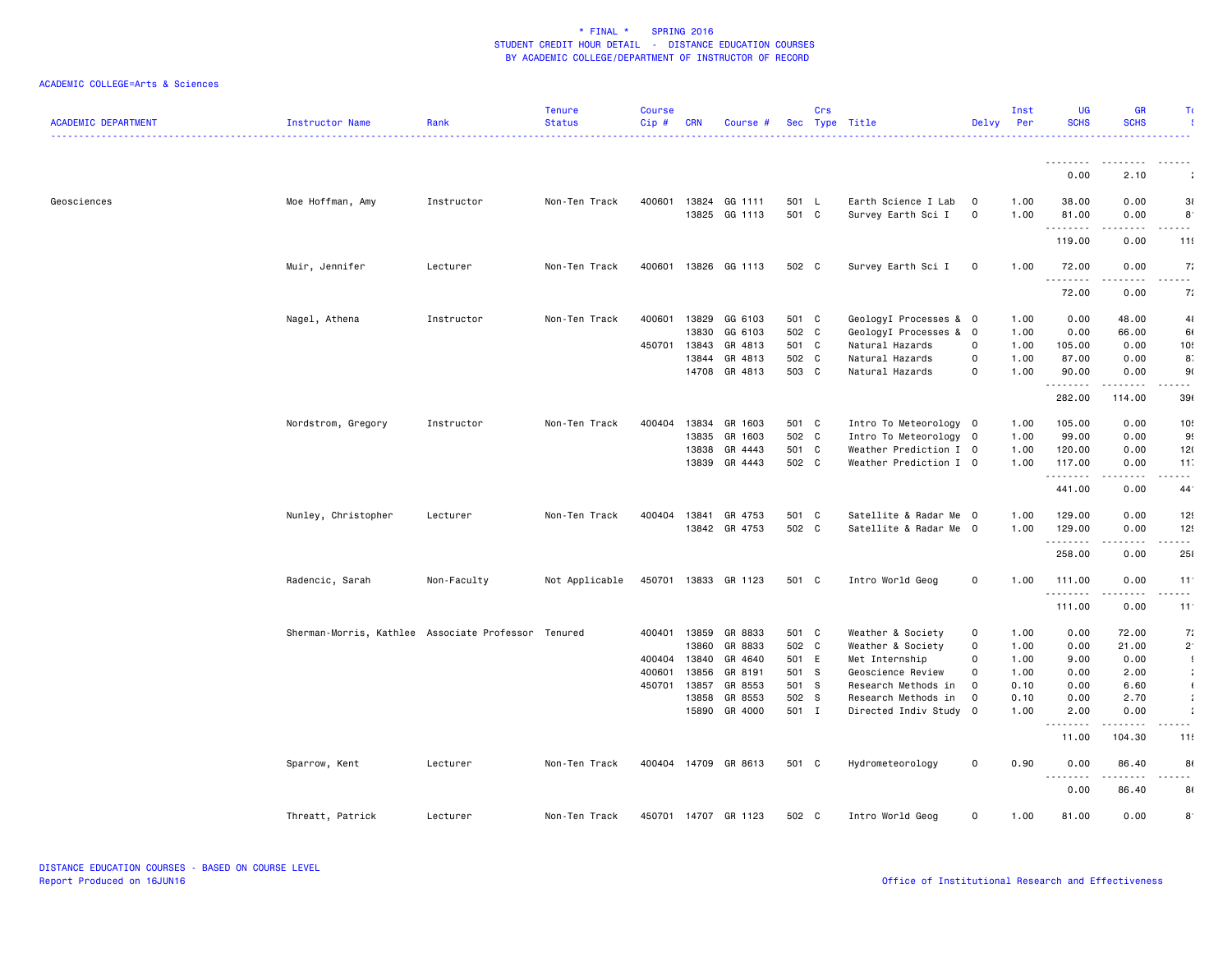| <b>ACADEMIC DEPARTMENT</b> | Instructor Name       | Rank       | Tenure<br>Status | <b>Course</b><br>Cip# | <b>CRN</b> | Course #      |       | Crs | Sec Type Title         | Delvy        | Inst<br>Per | <b>UG</b><br><b>SCHS</b> | <b>GR</b><br><b>SCHS</b> |                         |
|----------------------------|-----------------------|------------|------------------|-----------------------|------------|---------------|-------|-----|------------------------|--------------|-------------|--------------------------|--------------------------|-------------------------|
|                            |                       |            |                  |                       |            |               |       |     |                        |              |             | ---------<br>81.00       | .<br>0.00                | -------<br>8            |
| Geosciences                | Wallace, Timothy      | Instructor | Non-Ten Track    | 400404                |            | 13846 GR 4923 | 501 C |     | Severe Weather         | $\mathbf{0}$ | 1.00        | 105.00                   | 0.00                     | 10!                     |
|                            |                       |            |                  |                       | 13847      | GR 4923       | 502 C |     | Severe Weather         | 0            | 1.00        | 84.00                    | 0.00                     | 84                      |
|                            |                       |            |                  |                       | 13854      | GR 8133       | 501 C |     | Foundations Forecast 0 |              | 0.90        | 0.00                     | 83.70                    | 8.                      |
|                            |                       |            |                  | 450701                | 13850      | GR 6753       | 501 C |     | Satellite & Radar Me 0 |              | 0.90        | 0.00                     | 48.60                    | 41                      |
|                            |                       |            |                  |                       |            |               |       |     |                        |              |             | ---------<br>189.00      | --------<br>132.30       | .<br>$32^{\circ}$       |
|                            | Williams, Christopher | Lecturer   | Non-Ten Track    | 400404                | 13852      | GR 8123       | 501 C |     | Met II: Fore and St 0  |              | 0.90        | 0.00                     | 62.10                    | 6.                      |
|                            |                       |            |                  |                       | 13853      | GR 8123       | 502 C |     | Met II: Fore and St 0  |              | 0.90        | 0.00                     | 21.60                    | $\overline{2}$          |
|                            |                       |            |                  |                       |            |               |       |     |                        |              |             | --------<br>0.00         | --------<br>83.70        | -------<br>8.           |
|                            |                       |            |                  |                       |            |               |       |     |                        |              |             | $=$ = = = = = = =        | ========                 | $=$ $=$ $=$ $=$ $=$ $=$ |
| Geosciences                |                       |            |                  |                       |            |               |       |     |                        |              |             | 1840.00                  | 832.00                   | 267:                    |
|                            |                       |            |                  |                       |            |               |       |     |                        |              |             | ========                 | ========                 | $= = = = = = :$         |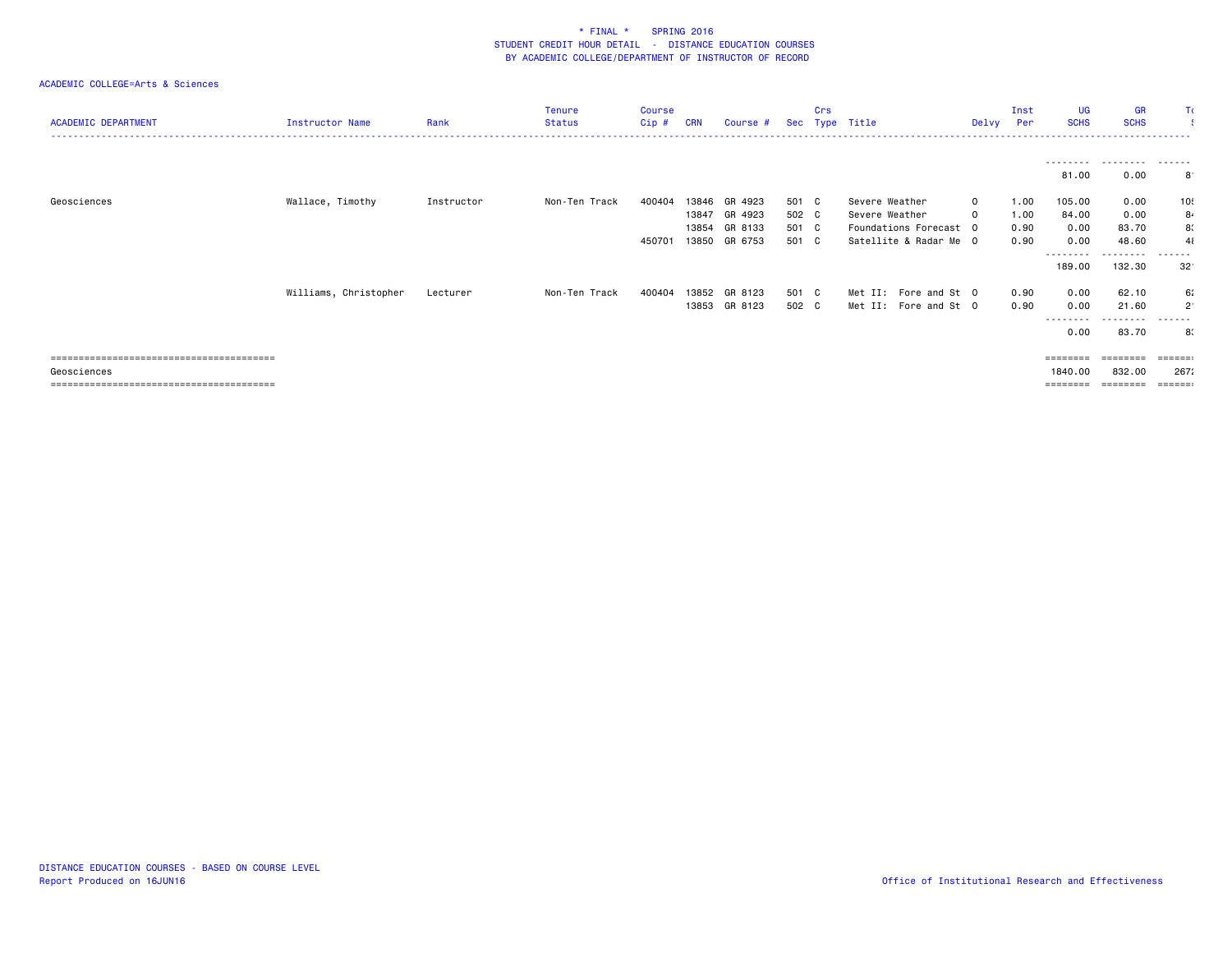|                            |                        |                   | <b>Tenure</b>  | <b>Course</b> |       |                      |       | Crs |                        |             | Inst | <b>UG</b>          | <b>GR</b>            | Τı                       |
|----------------------------|------------------------|-------------------|----------------|---------------|-------|----------------------|-------|-----|------------------------|-------------|------|--------------------|----------------------|--------------------------|
| <b>ACADEMIC DEPARTMENT</b> | <b>Instructor Name</b> | Rank              | <b>Status</b>  | Cip #         | CRN   | Course #             | Sec   |     | Type Title             | Delvy       | Per  | <b>SCHS</b>        | <b>SCHS</b>          |                          |
| History                    | Forrest, John          | Grad Teach Assist | Not Applicable | 050201        | 14694 | AAS 8793             | 501 C |     | Race in the Workplac 0 |             | 0.25 | 0.00               | 0.75                 |                          |
|                            |                        |                   |                | 059999        |       | 14693 HI 8793        | 501 C |     | Race in the Workplac 0 |             | 0.25 | 0.00               | 1.50                 |                          |
|                            |                        |                   |                | 540102        |       | 13862 HI 1073        | 501 C |     | Modern U S History 0   |             | 1.00 | 87.00<br>--------- | 0.00<br>. <b>.</b> . | 8.                       |
|                            |                        |                   |                |               |       |                      |       |     |                        |             |      | 87.00              | 2.25                 | 8                        |
|                            | Marcus, Alan           | Professor         | Tenured        | 050201        | 14694 | AAS 8793             | 501 C |     | Race in the Workplac 0 |             | 0.75 | 0.00               | 2.25                 |                          |
|                            |                        |                   |                | 059999        | 14693 | HI 8793              | 501 C |     | Race in the Workplac 0 |             | 0.75 | 0.00<br>--------   | 4.50<br>.            | $\overline{4}$<br>------ |
|                            |                        |                   |                |               |       |                      |       |     |                        |             |      | 0.00               | 6.75                 |                          |
|                            | Ratcliff, Joel         | Grad Teach Assist | Not Applicable | 050207        | 13866 | HI 4273              | 501 C |     | Women In Am History    | $\mathbf 0$ | 1.00 | 54.00              | 0.00                 | 5.                       |
|                            |                        |                   |                | 540102        |       | 13867 HI 4303        | 501 C |     | The Old South          | $\mathbf 0$ | 1.00 | 60.00<br>--------- | 0.00<br>----         | 60                       |
|                            |                        |                   |                |               |       |                      |       |     |                        |             |      | 114.00             | 0.00                 | 11.                      |
|                            | Whitney, Justin        | Grad Teach Assist | Not Applicable | 050114        | 13863 | HI 1213              | 501 C |     | Early Western World    | $\mathbf 0$ | 1.00 | 15.00              | 0.00                 | 1!                       |
|                            |                        |                   |                |               |       | 540102 13861 HI 1063 | 501 C |     | Early U S History      | $\mathbf 0$ | 1.00 | 96.00<br>--------  | 0.00<br>.            | 9(<br>------             |
|                            |                        |                   |                |               |       |                      |       |     |                        |             |      | 111.00             | 0.00                 | 11                       |
|                            | Wilder, Lucas          | Grad Teach Assist | Not Applicable | 050114 13864  |       | HI 1223              | 501 C |     | Modern Western World 0 |             | 1.00 | 36.00              | 0.00                 | 3(                       |
|                            |                        |                   |                |               |       | 540102 13865 HI 4193 | 501 C |     | US Environmental His 0 |             | 1.00 | 36.00              | 0.00                 | 3(                       |
|                            |                        |                   |                |               |       |                      |       |     |                        |             |      | ---------          |                      |                          |
|                            |                        |                   |                |               |       |                      |       |     |                        |             |      | 72.00              | 0.00                 | 7:                       |
|                            |                        |                   |                |               |       |                      |       |     |                        |             |      | ========           | <b>EEEEEEE</b>       | $=$ ======               |
| History                    |                        |                   |                |               |       |                      |       |     |                        |             |      | 384.00             | 9.00                 | 39.                      |
|                            |                        |                   |                |               |       |                      |       |     |                        |             |      | ========           | ========             | $=$ ======               |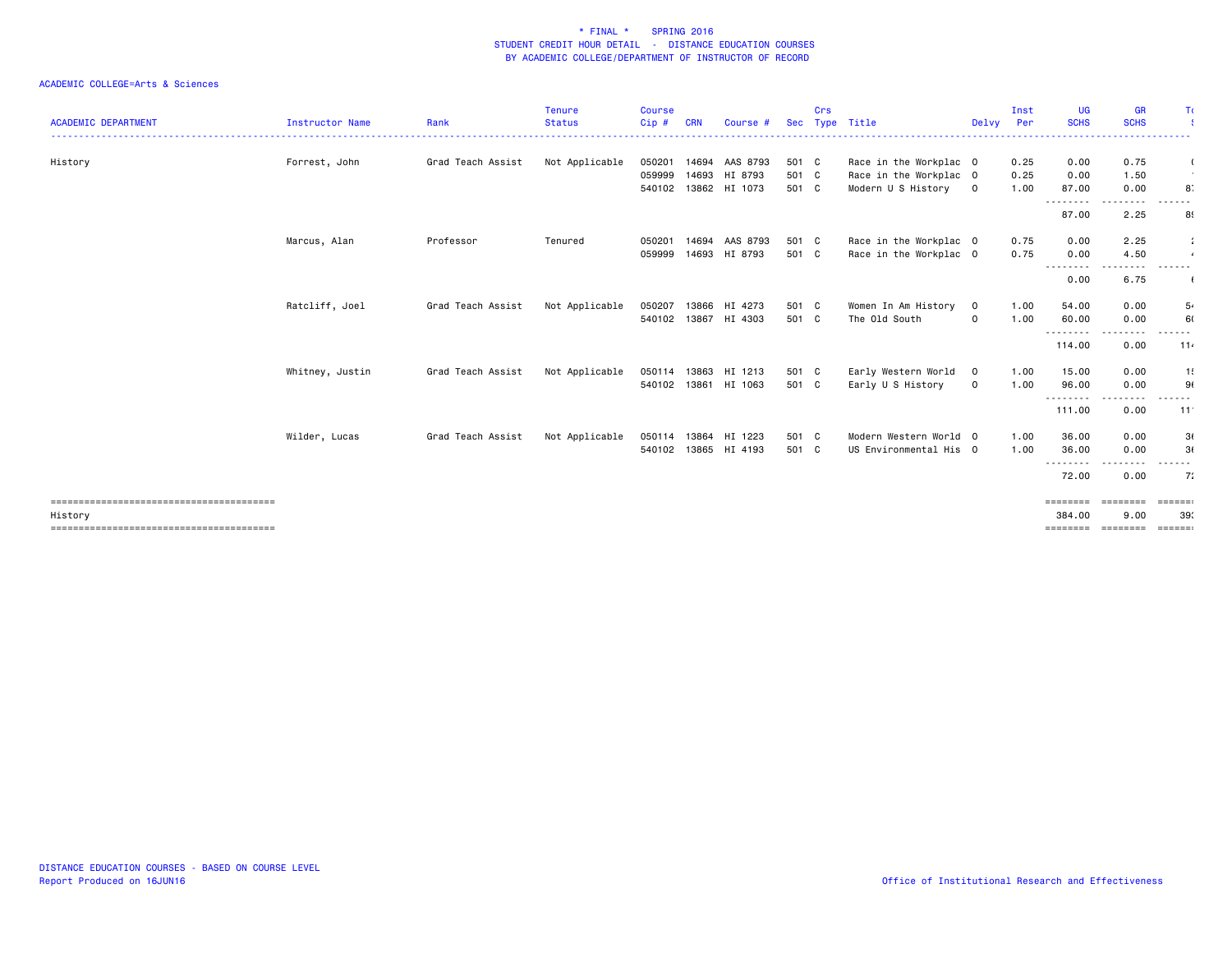| <b>ACADEMIC DEPARTMENT</b> | <b>Instructor Name</b> | Rank       | <b>Tenure</b><br><b>Status</b> | <b>Course</b><br>$Cip$ # | <b>CRN</b> | Course #                       |                | Crs | Sec Type Title                   | Delvy                       | Inst<br>Per  | <b>UG</b><br><b>SCHS</b> | <b>GR</b><br><b>SCHS</b>                                                                                                          | Tι                          |
|----------------------------|------------------------|------------|--------------------------------|--------------------------|------------|--------------------------------|----------------|-----|----------------------------------|-----------------------------|--------------|--------------------------|-----------------------------------------------------------------------------------------------------------------------------------|-----------------------------|
| Mathematics & Statistics   | Eaton, Jonathan        | Instructor | Non-Ten Track                  | 270501                   |            | 13893 MA 2113<br>13942 ST 2113 | 501 C<br>501 C |     | Intro to Stats<br>Intro to Stats | $\mathbf 0$<br>$\mathbf{O}$ | 1.00<br>1.00 | 51.00<br>27.00           | 0.00<br>0.00                                                                                                                      | $5^{\circ}$<br>$2^{\circ}$  |
|                            |                        |            |                                |                          |            |                                |                |     |                                  |                             |              | ---------<br>78.00       | - - - -<br>0.00                                                                                                                   | 71                          |
|                            | Tschume, William       | Instructor | Non-Ten Track                  | 270101                   |            | 13892 MA 1613                  | 501 C          |     | Cal Bus & Life Sc I              | $\overline{0}$              | 1.00         | 24.00<br>---------       | 0.00<br>$\frac{1}{2} \left( \frac{1}{2} \right) \left( \frac{1}{2} \right) \left( \frac{1}{2} \right) \left( \frac{1}{2} \right)$ | $2\cdot$<br>.               |
|                            |                        |            |                                |                          |            |                                |                |     |                                  |                             |              | 24.00                    | 0.00                                                                                                                              | $2\cdot$                    |
|                            | Walters, Kimberly      | Instructor | Non-Ten Track                  | 270102 13887             |            | MA 1313                        | 501 C          |     | College Algebra                  | $\mathbf 0$                 | 1.00         | 81.00<br>--------        | 0.00                                                                                                                              | 8                           |
|                            |                        |            |                                |                          |            |                                |                |     |                                  |                             |              | 81.00                    | 0.00                                                                                                                              | $8^{\cdot}$                 |
|                            | Woodard, Kelly         | Lecturer   | Non-Ten Track                  | 270101                   | 13886      | MA 0103                        | 501 C          |     | Intermediate Algebra 0           |                             | 1.00         | 27.00                    | 0.00                                                                                                                              | $2^{\cdot}$                 |
|                            |                        |            |                                |                          | 13888      | MA 1323                        | 501 C          |     | Trigonometry                     | $\mathbf 0$                 | 1.00         | 75.00                    | 0.00                                                                                                                              | 7.                          |
|                            |                        |            |                                |                          | 13889      | MA 1413                        | 501 C          |     | Structure Real Numbe 0           |                             | 1.00         | 54.00                    | 0.00                                                                                                                              | 5.                          |
|                            |                        |            |                                |                          | 13890      | MA 1423                        | 501 C          |     | Problem Solving Real 0           |                             | 1.00         | 57.00                    | 0.00                                                                                                                              | 5 <sup>°</sup>              |
|                            |                        |            |                                |                          | 13891      | MA 1433                        | 501 C          |     | Informal Geom & Meas 0           |                             | 1.00         | 36.00<br>--------        | 0.00                                                                                                                              | 3(                          |
|                            |                        |            |                                |                          |            |                                |                |     |                                  |                             |              | 249.00                   | 0.00                                                                                                                              | 24                          |
|                            |                        |            |                                |                          |            |                                |                |     |                                  |                             |              | $=$ = = = = = = =        | ========                                                                                                                          | $=$ $=$ $=$ $=$ $=$ $:$     |
| Mathematics & Statistics   |                        |            |                                |                          |            |                                |                |     |                                  |                             |              | 432.00                   | 0.00                                                                                                                              | 43:                         |
|                            |                        |            |                                |                          |            |                                |                |     |                                  |                             |              | ========                 | ========                                                                                                                          | $=$ $=$ $=$ $=$ $=$ $=$ $=$ |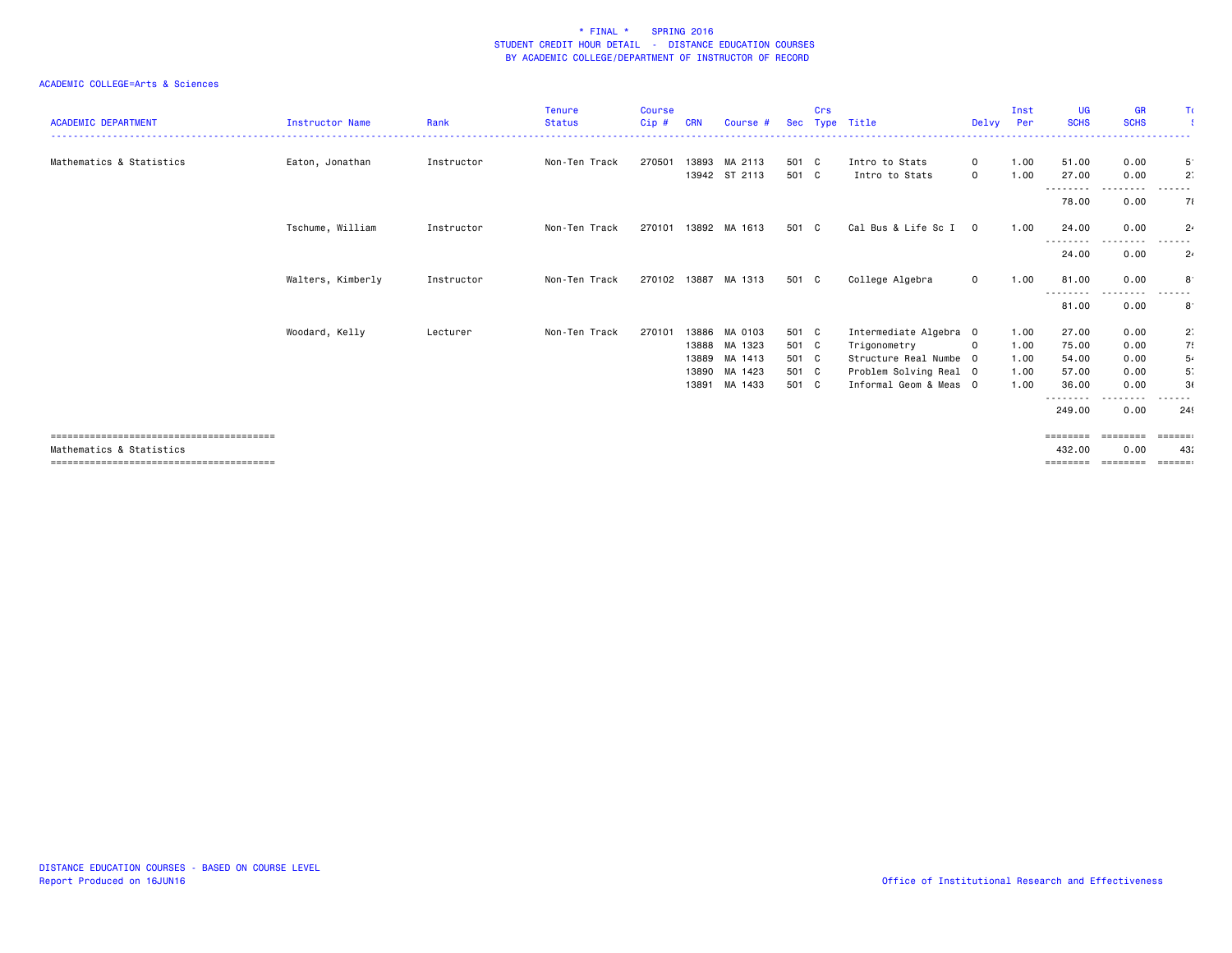| <b>ACADEMIC DEPARTMENT</b> | Instructor Name   | Rank      | Tenure<br>Status | Course<br>Cip # | <b>CRN</b> | Course # Sec Type Title |       | Crs |                  | Delvy        | Inst<br>Per | UG<br><b>SCHS</b>                                                           | <b>GR</b><br><b>SCHS</b><br>------------------- | Tα                      |
|----------------------------|-------------------|-----------|------------------|-----------------|------------|-------------------------|-------|-----|------------------|--------------|-------------|-----------------------------------------------------------------------------|-------------------------------------------------|-------------------------|
| Philosophy & Religion      | Clifford, Michael | Professor | Tenured          | 380103          | 13916      | PHI 3013                | 501 C |     | Business Ethics  | $\mathbf{0}$ | 1.00        | 78.00                                                                       | 0.00                                            | 71                      |
|                            |                   |           |                  |                 |            |                         |       |     |                  |              |             | --------<br>78.00                                                           | .<br>0.00                                       | .<br>71                 |
|                            | Codling, James    | Lecturer  | Non-Ten Track    | 380203          |            | 15210 REL 1213          | 501 C |     | Intr To Old Test | $\mathbf{0}$ | 1.00        | 45.00<br>.                                                                  | 0.00<br>.                                       | 4<br>.                  |
|                            |                   |           |                  |                 |            |                         |       |     |                  |              |             | 45.00                                                                       | 0.00                                            | 4                       |
|                            |                   |           |                  |                 |            |                         |       |     |                  |              |             | $\begin{array}{cccccccccc} = & = & = & = & = & = & = & = & = & \end{array}$ | ========                                        | $= 22222222$            |
| Philosophy & Religion      |                   |           |                  |                 |            |                         |       |     |                  |              |             | 123,00                                                                      | 0.00                                            | 12                      |
|                            |                   |           |                  |                 |            |                         |       |     |                  |              |             | ========                                                                    | ========                                        | $=$ $=$ $=$ $=$ $=$ $:$ |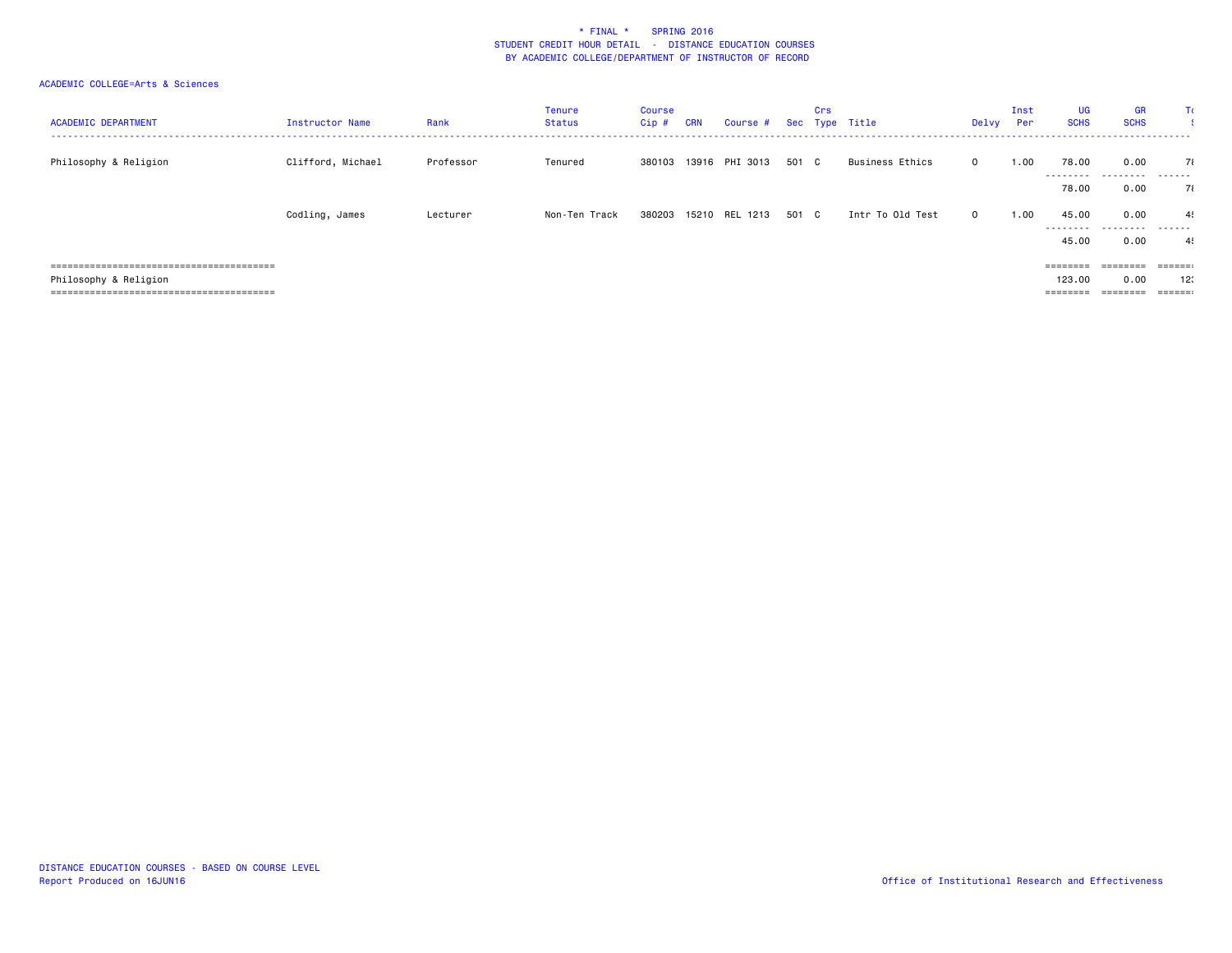| <b>ACADEMIC DEPARTMENT</b> | Instructor Name      | Rank        | Tenure<br>Status | Course<br>Cip # CRN | Course # Sec Type Title |       | Crs |                        | Delvy | Inst<br>Per | <b>UG</b><br><b>SCHS</b> | <b>GR</b><br><b>SCHS</b> | ΤC                          |
|----------------------------|----------------------|-------------|------------------|---------------------|-------------------------|-------|-----|------------------------|-------|-------------|--------------------------|--------------------------|-----------------------------|
| Physics & Astronomy        | Bennett, Christopher | Non-Faculty | Not Applicable   | 400801              | 13914 PH 1021           | 501 L |     | Physical Science Lab 0 |       | 1.00        | 10.00                    | 0.00                     | 1(                          |
|                            |                      |             |                  |                     |                         |       |     |                        |       |             | ---------<br>10.00       | .<br>0.00                | -------<br>1(               |
|                            | Moody, Judith        | Lecturer    | Non-Ten Track    | 400801              | 13915 PH 1023           | 501 C |     | Physical Sci Survey 0  |       | 1.00        | 69.00<br>---------       | 0.00<br>.                | 69<br>-------               |
|                            |                      |             |                  |                     |                         |       |     |                        |       |             | 69.00                    | 0.00                     | 69                          |
|                            |                      |             |                  |                     |                         |       |     |                        |       |             |                          | ========                 | $=$ $=$ $=$ $=$ $=$ $=$ $=$ |
| Physics & Astronomy        |                      |             |                  |                     |                         |       |     |                        |       |             | 79.00                    | 0.00                     | 79                          |
|                            |                      |             |                  |                     |                         |       |     |                        |       |             | $=$ = = = = = = =        | $=$ = = = = = = =        | $=$ $=$ $=$ $=$ $=$ $=$     |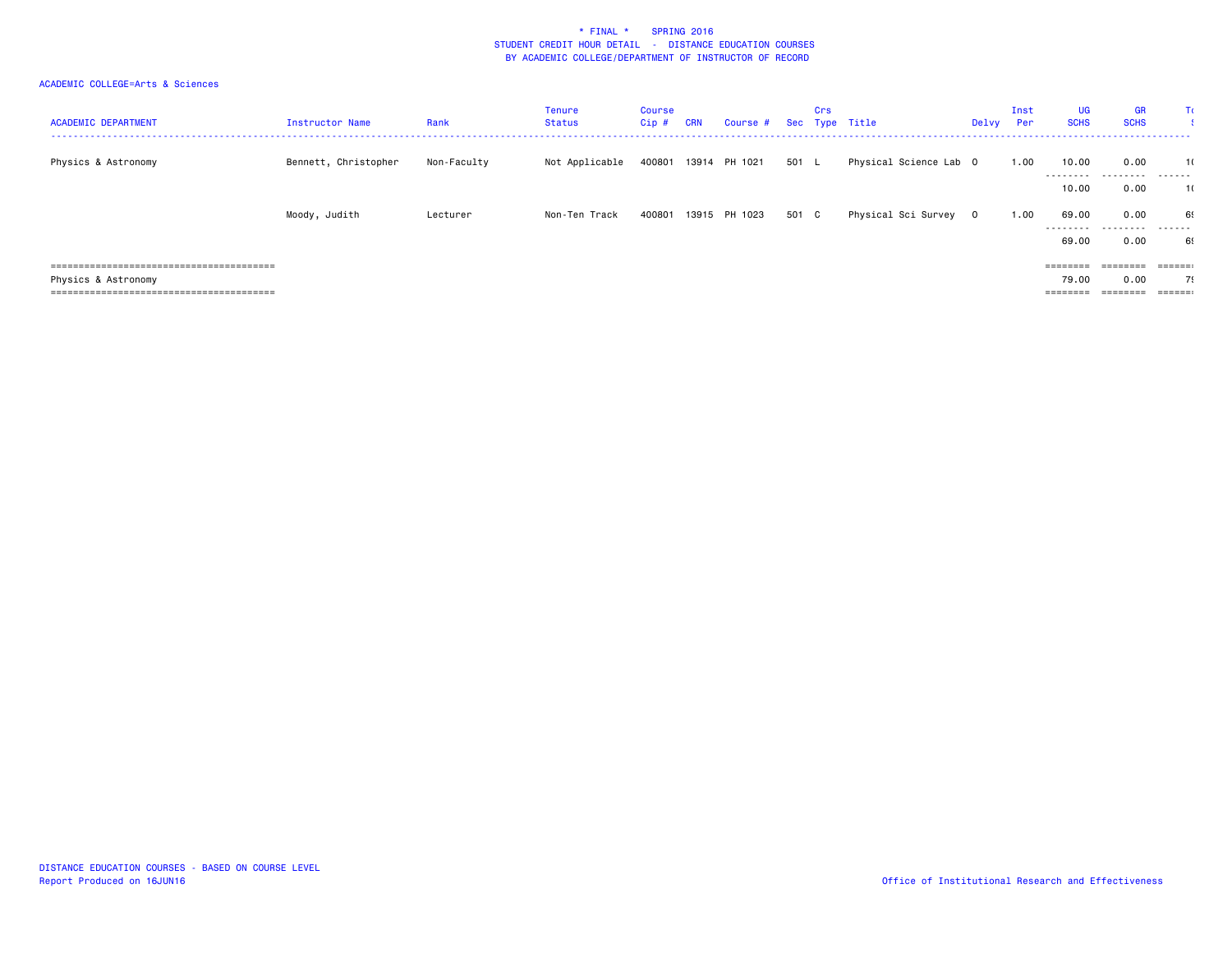| <b>ACADEMIC DEPARTMENT</b>                             | Instructor Name  | Rank                          | Tenure<br>Status | Course<br>Cip # | <b>CRN</b> | Course #       |       | Crs | Sec Type Title         | Delvy        | Inst<br>Per | UG<br><b>SCHS</b> | <b>GR</b><br><b>SCHS</b> | Π                        |
|--------------------------------------------------------|------------------|-------------------------------|------------------|-----------------|------------|----------------|-------|-----|------------------------|--------------|-------------|-------------------|--------------------------|--------------------------|
| Political Science & Public Administratio Breen, Joseph |                  | Non-Faculty                   | Not Applicable   | 440401          |            | 14690 PPA 8103 | 501 S |     | Seminar In Pub Admin 0 |              | 1.00        | 0.00<br>--------  | 12.00<br>---------       | $\mathbf{1}$ :<br>------ |
|                                                        |                  |                               |                  |                 |            |                |       |     |                        |              |             | 0.00              | 12.00                    | 11                       |
|                                                        | Rush, Christine  | Assistant Professor Ten Track |                  | 451001          | 14691      | PPA 8743       | 501 C |     | Administrative Law     | $\mathbf{0}$ | 1.00        | 0.00              | 18.00                    | 11                       |
|                                                        |                  |                               |                  |                 |            |                |       |     |                        |              |             | --------<br>0.00  | --------<br>18.00        | ------<br>11             |
|                                                        | Wiseman, William | Lecturer                      | Non-Ten Track    | 440401          | 14913      | PPA 9623       | 501 S |     | Rural Gov Admin II     | $\mathbf{0}$ | 1.00        | 0.00              | 42.00                    | 4:                       |
|                                                        |                  |                               |                  |                 |            |                |       |     |                        |              |             | ---------<br>0.00 | ---------<br>42.00       | ------<br>4 <sup>i</sup> |
|                                                        |                  |                               |                  |                 |            |                |       |     |                        |              |             | ========          |                          | ======                   |
| Political Science & Public Administratio               |                  |                               |                  |                 |            |                |       |     |                        |              |             | 0.00              | 72.00                    | 71                       |
|                                                        |                  |                               |                  |                 |            |                |       |     |                        |              |             | ========          | ========                 | $=$ $=$ $=$ $=$ $=$ $:$  |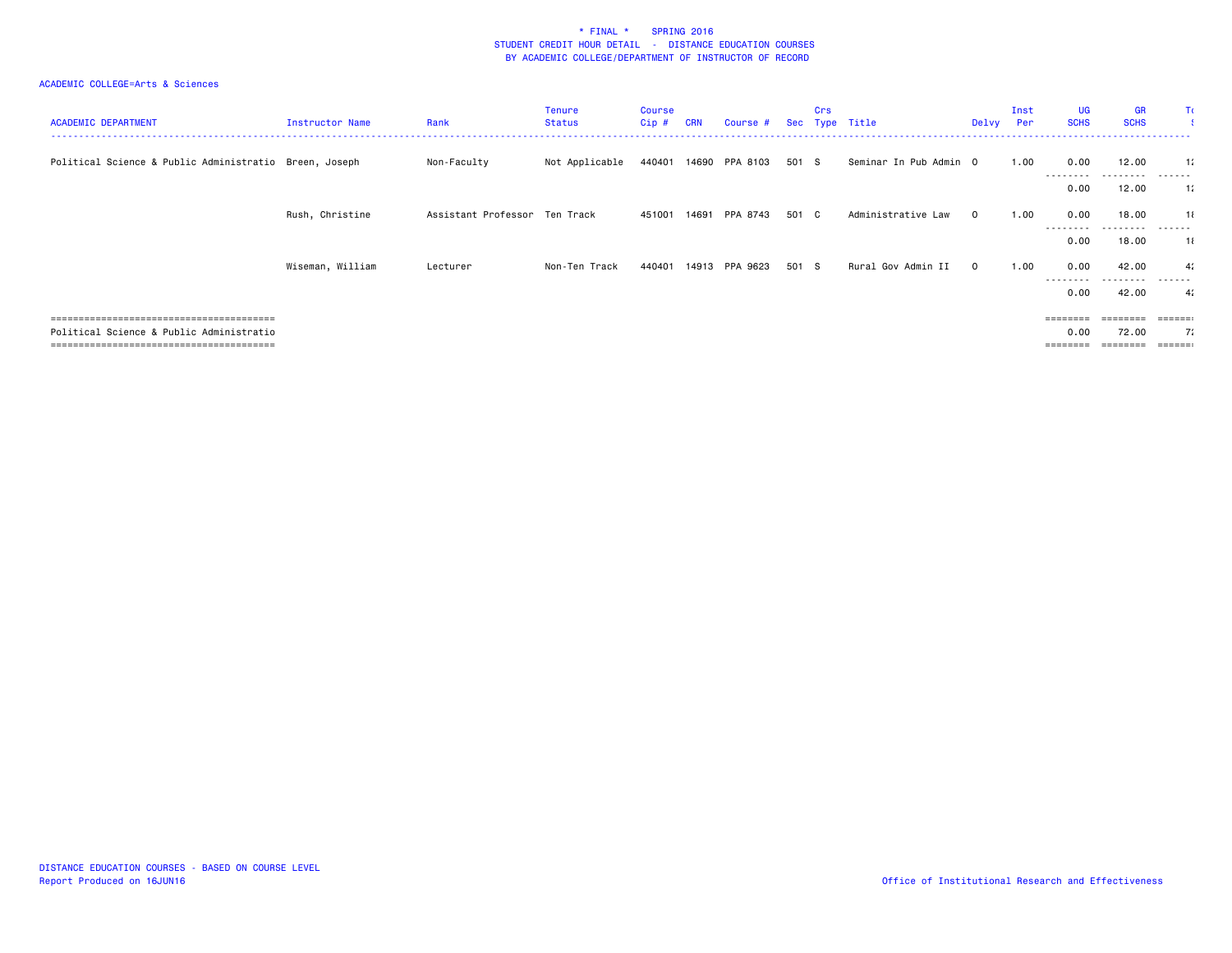| <b>ACADEMIC DEPARTMENT</b> | Instructor Name    | Rank        | <b>Tenure</b><br><b>Status</b> | <b>Course</b><br>Cip# | <b>CRN</b> | Course #              |       | Crs | Sec Type Title         | Delvy       | Inst<br>Per | <b>UG</b><br><b>SCHS</b>    | <b>GR</b><br><b>SCHS</b> | Τc                                |
|----------------------------|--------------------|-------------|--------------------------------|-----------------------|------------|-----------------------|-------|-----|------------------------|-------------|-------------|-----------------------------|--------------------------|-----------------------------------|
| Psychology                 | Campbell, Kristen  | Lecturer    | Non-Ten Track                  | 420101                |            | 13921 PSY 3213        | 501 C |     | Psych Of Ab Behavior 0 |             | 1.00        | 81.00<br>----               | 0.00                     | 8<br>------                       |
|                            |                    |             |                                |                       |            |                       |       |     |                        |             |             | 81.00                       | 0.00                     | $8^{\cdot}$                       |
|                            | Gresham, Courtney  | Non-Faculty | Not Applicable                 |                       |            | 422707 14851 PSY 4353 | 501 C |     | Psychology and the L 0 |             | 1.00        | 84.00                       | 0.00                     | 8.                                |
|                            |                    |             |                                |                       |            |                       |       |     |                        |             |             | 84.00                       | 0.00                     | 84                                |
|                            | Hubbard, Marlena   | Lecturer    | Non-Ten Track                  | 422813                |            | 13922 PSY 3343        | 501 C |     | Psych Of Learning      | $\mathbf 0$ | 1.00        | 96.00<br>--------           | 0.00<br>. <b>.</b>       | 91<br>-------                     |
|                            |                    |             |                                |                       |            |                       |       |     |                        |             |             | 96.00                       | 0.00                     | 91                                |
|                            | Valentine, Michael | Instructor  | Non-Ten Track                  | 422707                |            | 13923 PSY 3353        | 501 C |     | Motivation             | $\mathbf 0$ | 1.00        | 111.00<br>---------         | 0.00                     | 11<br>------                      |
|                            |                    |             |                                |                       |            |                       |       |     |                        |             |             | 111.00                      | 0.00                     | $-11$                             |
| Psychology                 |                    |             |                                |                       |            |                       |       |     |                        |             |             | $=$ = = = = = = =<br>372.00 | ========<br>0.00         | <b>ESSESS:</b><br>37 <sub>i</sub> |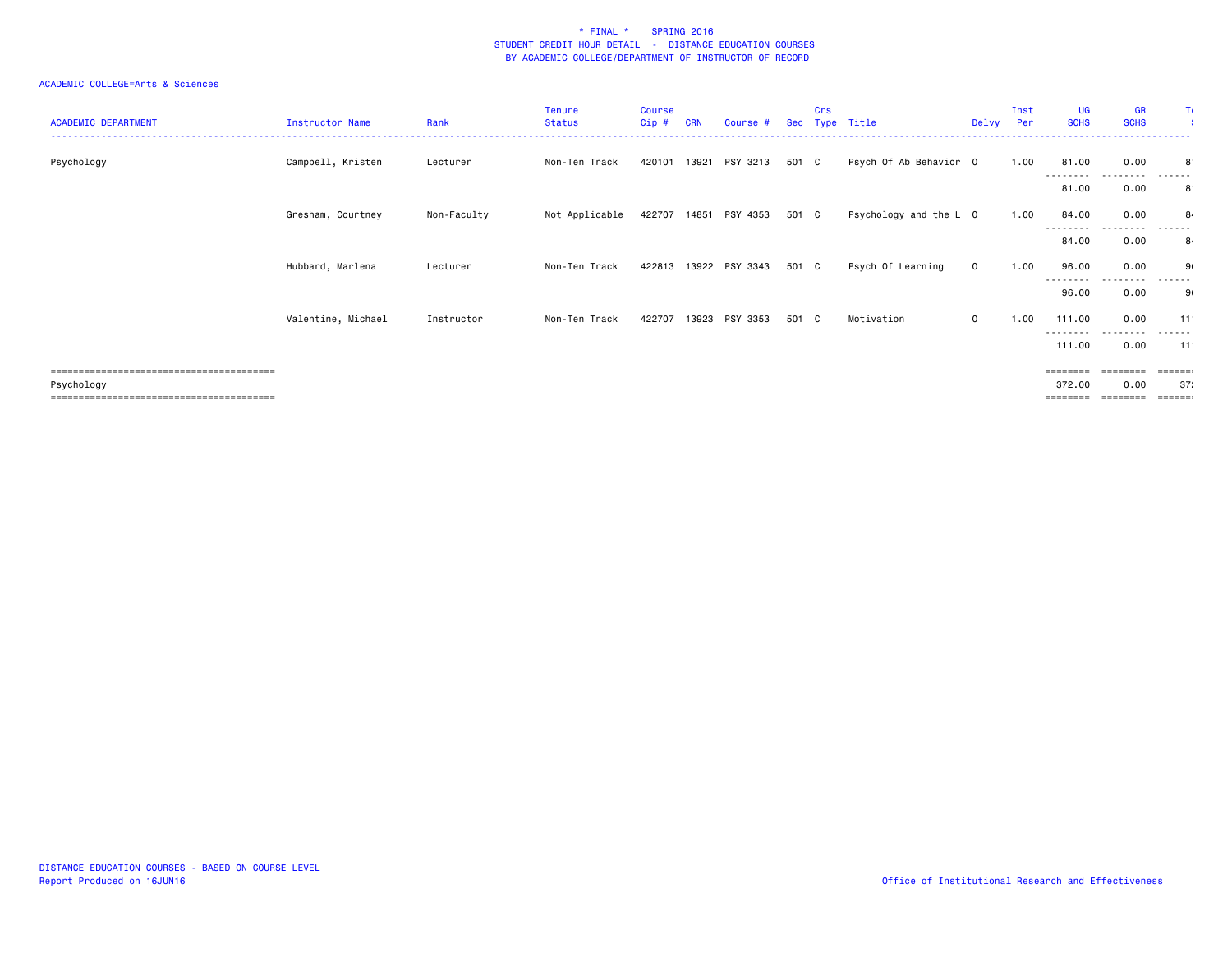| <b>ACADEMIC DEPARTMENT</b>                          | Instructor Name    | Rank                | <b>Tenure</b><br><b>Status</b> | <b>Course</b><br>Cip# | <b>CRN</b> | Course #             |       | Crs | Sec Type Title          | Delvy          | Inst<br>Per | <b>UG</b><br><b>SCHS</b> | <b>GR</b><br><b>SCHS</b> | Τı                          |
|-----------------------------------------------------|--------------------|---------------------|--------------------------------|-----------------------|------------|----------------------|-------|-----|-------------------------|----------------|-------------|--------------------------|--------------------------|-----------------------------|
|                                                     |                    |                     |                                |                       |            |                      |       |     |                         |                |             |                          |                          |                             |
| Sociology                                           | Bryant, Natalie    | Lecturer            | Non-Ten Track                  | 440701 13944          |            | SW 3013              | 501 C |     | Hum Beh Soc Envir I     | $\mathbf{0}$   | 1.00        | 78.00<br>.               | 0.00<br>----             | 71<br>.                     |
|                                                     |                    |                     |                                |                       |            |                      |       |     |                         |                |             | 78.00                    | 0.00                     | 71                          |
|                                                     | Cooper, Melissa    | Lecturer            | Non-Ten Track                  | 440701                | 14768      | SW 3033              | 501 S |     | Seminar in Resilienc 0  |                | 1.00        | 42.00                    | 0.00                     | 4:                          |
|                                                     |                    |                     |                                |                       |            | 14770 SW 4533        | 501 C |     | Sub Abuse in SW Svcs 0  |                | 0.99        | 41.58<br>.               | 0.00<br>.                | $\overline{4}$<br>.         |
|                                                     |                    |                     |                                |                       |            |                      |       |     |                         |                |             | 83.58                    | 0.00                     | 8                           |
|                                                     | Gochanour, Amanda  | Lecturer            | Non-Ten Track                  | 450401                | 15036      | CRM 4233             | 501 C |     | Juvenile Delinquency 0  |                | 1.00        | 9.00                     | 0.00                     | -9                          |
|                                                     |                    |                     |                                | 451101                | 13937      | SO 1003              | 501 C |     | Intro To Sociology      | $\mathbf 0$    | 1.00        | 87.00                    | 0.00                     | 8                           |
|                                                     |                    |                     |                                |                       | 13938      | SO 1203              | 501 C |     | Marriage & Family       | 0              | 1.00        | 87.00                    | 0.00                     | 8.                          |
|                                                     |                    |                     |                                |                       | 13940      | SO 4233              | 501 C |     | Juvenile Delinquency 0  |                | 1.00        | 81.00<br>.               | 0.00                     | $8^{\circ}$                 |
|                                                     |                    |                     |                                |                       |            |                      |       |     |                         |                |             | 264.00                   | 0.00                     | 26.                         |
|                                                     | Harris, Colleen    | Non-Faculty         | Not Applicable                 |                       |            | 450201 13939 SO 4173 | 501 C |     | Environment-Society     | $\overline{0}$ | 1.00        | 69.00                    | 0.00                     | 69                          |
|                                                     |                    |                     |                                |                       |            |                      |       |     |                         |                |             | .<br>69.00               | 0.00                     | $\sim$ $\sim$<br>69         |
|                                                     | Knowles, Veronica  | Lecturer            | Non-Ten Track                  |                       |            | 440701 13943 SW 3003 | 501 C |     | Populations at-risk 0   |                | 1.00        | 51.00                    | 0.00                     | 5                           |
|                                                     |                    |                     |                                |                       |            |                      |       |     |                         |                |             | .<br>51.00               | 0.00                     | .<br>$5^{\circ}$            |
|                                                     | Pilkinton, Melinda | Associate Professor | Tenured                        | 440701 14770          |            | SW 4533              | 501 C |     | Sub Abuse in SW Svcs 0  |                | 0.01        | 0.42                     | 0.00                     |                             |
|                                                     |                    |                     |                                |                       |            |                      |       |     |                         |                |             | .<br>0.42                | .<br>0.00                | .                           |
|                                                     |                    |                     |                                |                       |            |                      |       |     |                         |                |             |                          |                          |                             |
|                                                     | Vasquez, Lauren    | Lecturer            | Non-Ten Track                  | 450401                | 13716      | CRM 1003             | 501 C |     | Crime & Justice in A 0  |                | 1.00        | 54.00                    | 0.00                     | 5.                          |
|                                                     |                    |                     |                                |                       |            | 13717 CRM 3343       | 501 C |     | Gender, Crime & Justi 0 |                | 1.00        | 75.00<br>--------        | 0.00                     | 7!<br>$\sim$ $\sim$         |
|                                                     |                    |                     |                                |                       |            |                      |       |     |                         |                |             | 129.00                   | 0.00                     | 12!                         |
|                                                     | Young, Sarah       | Lecturer            | Non-Ten Track                  |                       |            | 440701 14765 SW 2303 | 501 C |     | Welfare Policy I        | $\mathbf 0$    | 1.00        | 36.00                    | 0.00                     | 3(                          |
|                                                     |                    |                     |                                |                       |            |                      |       |     |                         |                |             | .<br>36.00               | 0.00                     | 3(                          |
|                                                     |                    |                     |                                |                       |            |                      |       |     |                         |                |             |                          |                          |                             |
|                                                     |                    |                     |                                |                       |            |                      |       |     |                         |                |             | ========                 | ========                 | $=$ $=$ $=$ $=$ $=$ $=$ $=$ |
| Sociology<br>-------------------------------------- |                    |                     |                                |                       |            |                      |       |     |                         |                |             | 711.00                   | 0.00                     | 71<br><b>EEEEEE</b>         |
|                                                     |                    |                     |                                |                       |            |                      |       |     |                         |                |             |                          |                          |                             |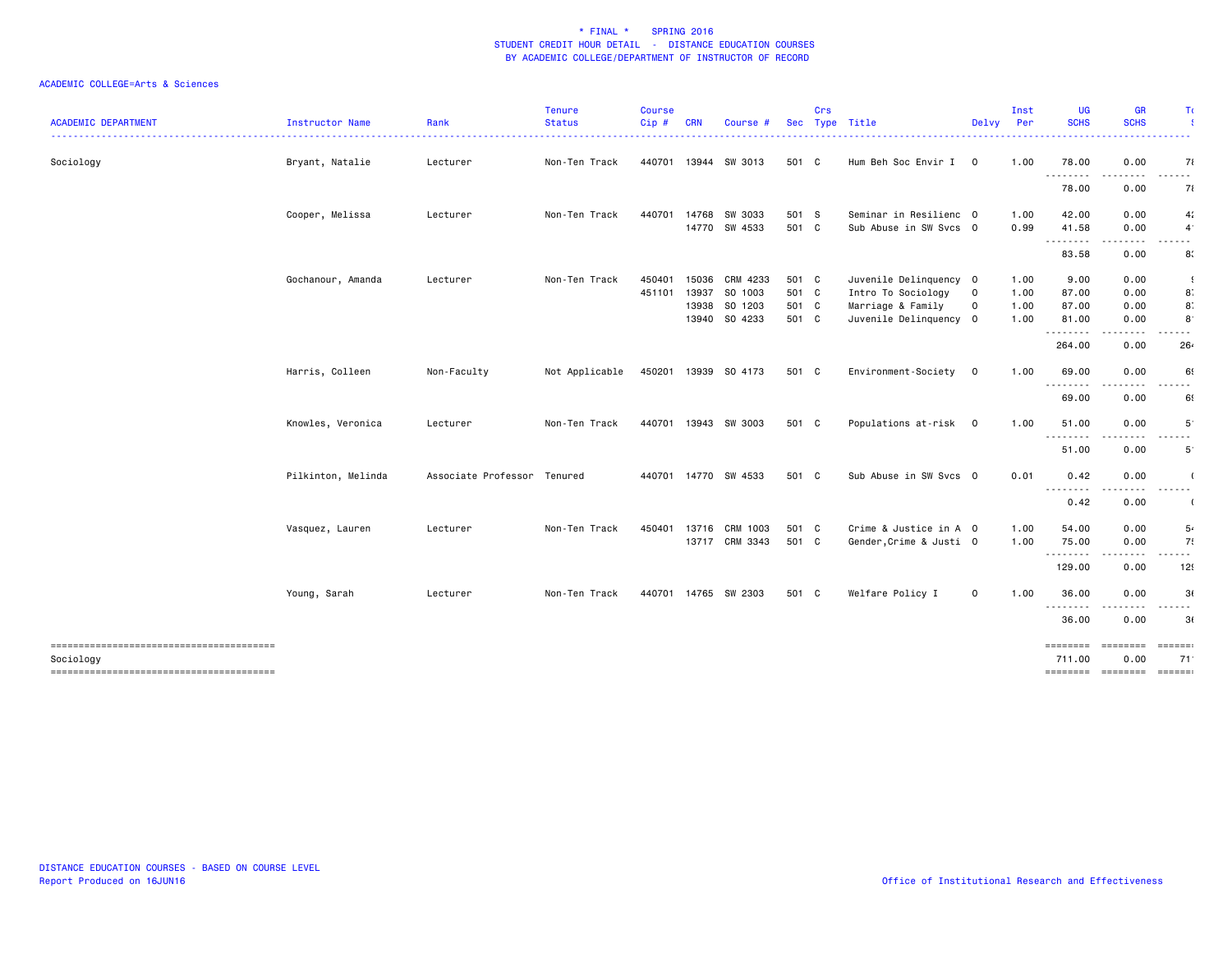| <b>ACADEMIC DEPARTMENT</b> | <b>Instructor Name</b> | Rank                          | <b>Tenure</b><br><b>Status</b> | <b>Course</b><br>Cip # | <b>CRN</b> | Course #                         |                | Crs | Sec Type Title                              | Delvy                      | Inst<br>Per  | <b>UG</b><br><b>SCHS</b> | <b>GR</b><br><b>SCHS</b>                                                                                                           | Τc                                 |
|----------------------------|------------------------|-------------------------------|--------------------------------|------------------------|------------|----------------------------------|----------------|-----|---------------------------------------------|----------------------------|--------------|--------------------------|------------------------------------------------------------------------------------------------------------------------------------|------------------------------------|
| Finance & Economics        | He, Wei                | Instructor                    | Non-Ten Track                  | 520801                 |            | 13795 FIN 3113                   | 506 C          |     | Financial Systems                           | $\mathbf 0$                | 1.00         | 147.00                   | 0.00                                                                                                                               | 14.                                |
|                            |                        |                               |                                |                        |            |                                  |                |     |                                             |                            |              | ---------<br>147.00      | -----<br>0.00                                                                                                                      | ------<br>14                       |
|                            | Henry, Thomas          | Lecturer                      | Non-Ten Track                  | 450601                 |            | 13718 EC 2123                    | 504 C          |     | Prin Of Microecon                           | $\mathbf{O}$               | 1.00         | 42.00<br>--------        | 0.00                                                                                                                               | 4:                                 |
|                            |                        |                               |                                |                        |            |                                  |                |     |                                             |                            |              | 42.00                    | 0.00                                                                                                                               | 4:                                 |
|                            | Metz, Tammi            | Instructor                    | Non-Ten Track                  | 520804<br>521701       | 13881      | INS 3503<br>13880 INS 3103       | 506 C<br>506 C |     | Employee Benefits<br>Prin Of Insurance      | $\mathbf 0$<br>$\mathbf 0$ | 1.00<br>1.00 | 150.00<br>141.00         | 0.00<br>0.00                                                                                                                       | 15<br>14 <sup>°</sup>              |
|                            |                        |                               |                                |                        |            |                                  |                |     |                                             |                            |              | ---------<br>291,00      | <u>.</u><br>0.00                                                                                                                   | ------<br>29 <sup>°</sup>          |
|                            |                        |                               |                                |                        |            |                                  |                |     |                                             |                            |              |                          |                                                                                                                                    |                                    |
|                            | Roskelley, Kenneth     | Associate Professor Tenured   |                                | 520801                 |            | 13796 FIN 3123<br>13797 FIN 8113 | 504 C<br>501 C |     | Financial Management 0<br>Corporate Finance | $\mathbf 0$                | 1.00<br>1.00 | 117,00<br>0.00           | 0.00<br>114.00                                                                                                                     | 11<br>11.                          |
|                            |                        |                               |                                |                        |            |                                  |                |     |                                             |                            |              | --------<br>117.00       | .<br>114.00                                                                                                                        | ------<br>23 <sup>°</sup>          |
|                            | Spurlin, William       | Assistant Professor Ten Track |                                | 520601                 |            | 13719 EC 8103                    | 501 C          |     | Econ for Managers                           | $\mathbf 0$                | 1.00         | 0.00                     | 78.00                                                                                                                              | 71                                 |
|                            |                        |                               |                                |                        |            |                                  |                |     |                                             |                            |              | ---------<br>0.00        | $\frac{1}{2} \left( \frac{1}{2} \right) \left( \frac{1}{2} \right) \left( \frac{1}{2} \right) \left( \frac{1}{2} \right)$<br>78.00 | -------<br>71                      |
|                            |                        |                               |                                |                        |            |                                  |                |     |                                             |                            |              | ========                 | ========                                                                                                                           | $= 22222222$                       |
| Finance & Economics        |                        |                               |                                |                        |            |                                  |                |     |                                             |                            |              | 597.00<br>========       | 192.00<br>========                                                                                                                 | 789<br>$=$ $=$ $=$ $=$ $=$ $=$ $=$ |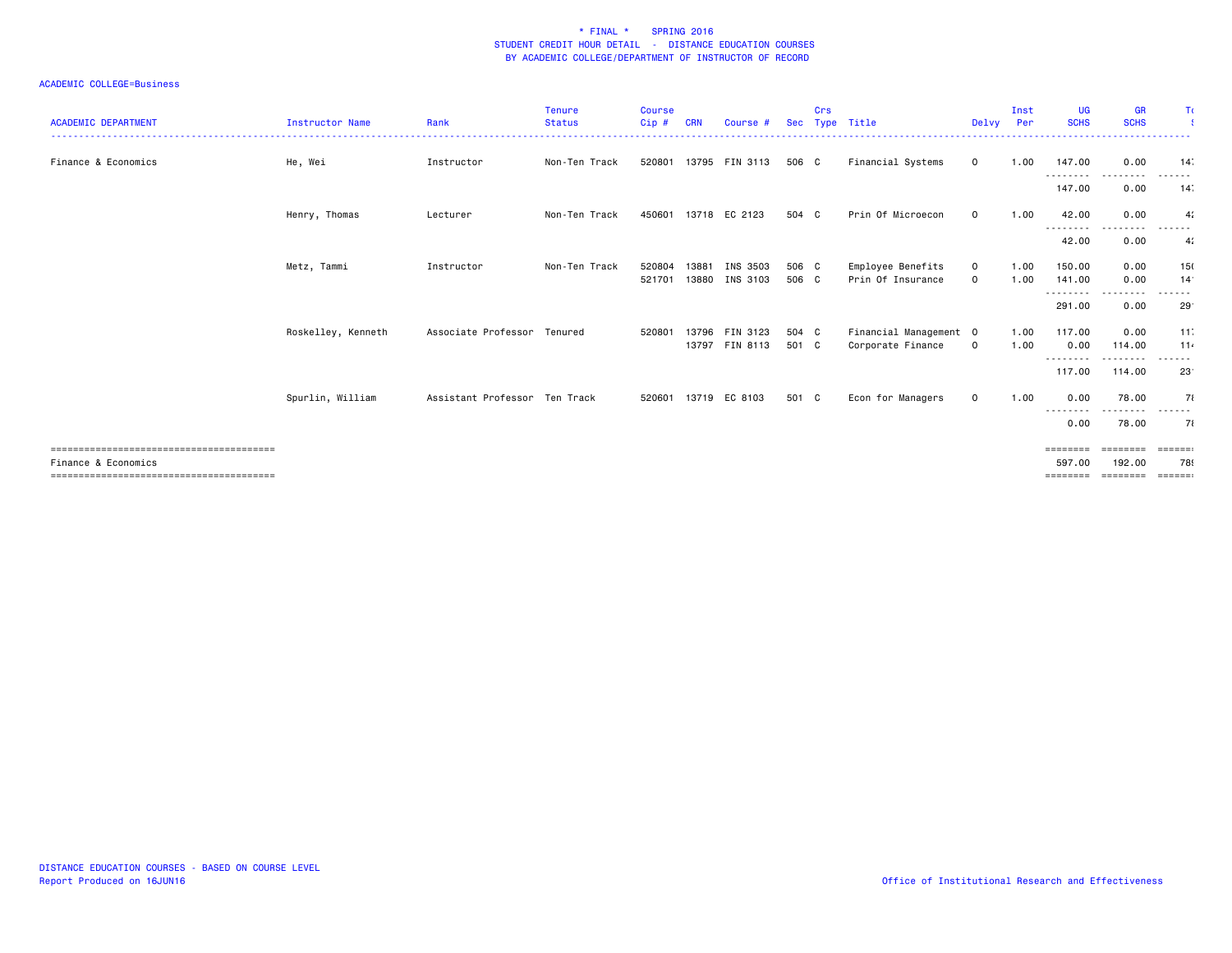| <b>ACADEMIC DEPARTMENT</b>       | Instructor Name  | Rank                          | <b>Tenure</b><br><b>Status</b> | <b>Course</b><br>Cip# | <b>CRN</b>   | Course #              | Sec   | Crs | Type Title             | Delvy                   | Inst<br>Per | <b>UG</b><br><b>SCHS</b> | <b>GR</b><br><b>SCHS</b> | T(                          |
|----------------------------------|------------------|-------------------------------|--------------------------------|-----------------------|--------------|-----------------------|-------|-----|------------------------|-------------------------|-------------|--------------------------|--------------------------|-----------------------------|
| Management & Information Systems | Crossler, Robert | Assistant Professor Ten Track |                                | 521201 13678          |              | BIS 8313              | 501 C |     | Adv Database Des Adm 0 |                         | 1.00        | 0.00                     | 36.00                    | . <u>.</u><br>3(            |
|                                  |                  |                               |                                |                       |              |                       |       |     |                        |                         |             | .<br>0.00                | . <b>.</b><br>36.00      | ------<br>3(                |
|                                  | Marett, Emily    | Instructor                    | Non-Ten Track                  | 520201                |              | 13896 MGT 3213        | 506 C |     | Org Communications     | $\mathbf 0$             | 1.00        | 132.00                   | 0.00                     | 13:                         |
|                                  |                  |                               |                                |                       |              |                       |       |     |                        |                         |             | .<br>132.00              | 0.00                     | $\sim$ $\sim$ $\sim$<br>13: |
|                                  | Marett, Lawrence | Associate Professor Tenured   |                                | 521201                |              | 13676 BIS 6113        | 501 C |     | BIS Security Managem 0 |                         | 1.00        | 0.00                     | 21.00                    | $\overline{2}$              |
|                                  |                  |                               |                                |                       |              |                       |       |     |                        |                         |             | .<br>0.00                | .<br>21.00               | .<br>$2^{\circ}$            |
|                                  | Otondo, Robert   | Associate Professor Tenured   |                                |                       | 521201 13679 | BIS 8753              | 501 C |     | Inf Sys Collabrtve P 0 |                         | 1.00        | 0.00                     | 15.00                    | 1!                          |
|                                  |                  |                               |                                |                       |              |                       |       |     |                        |                         |             | --------<br>0.00         | 15.00                    | $\frac{1}{2}$<br>1!         |
|                                  | Pearson, Rodney  | Professor                     | Tenured                        |                       |              | 521201 13677 BIS 6523 | 501 C |     | Business Programming 0 |                         | 1.00        | 0.00                     | 9.00                     |                             |
|                                  |                  |                               |                                |                       |              |                       |       |     |                        |                         |             | 0.00                     | 9.00                     |                             |
|                                  | Spencer, Barbara | Lecturer                      | Non-Ten Track                  | 520201                |              | 13899 MGT 8123        | 501 C |     | Strategic Bus Consul 0 |                         | 1.00        | 0.00                     | 69.00                    | 69                          |
|                                  |                  |                               |                                |                       |              |                       |       |     |                        |                         |             | --------<br>0.00         | .<br>69.00               | .<br>69                     |
|                                  | Templeton, Gary  | Associate Professor Tenured   |                                |                       |              | 521201 14687 BIS 8113 | 501 C |     | Mgt Info Tech & Sys    | $\overline{\mathbf{0}}$ | 1.00        | 0.00<br>--------         | 84.00                    | 8                           |
|                                  |                  |                               |                                |                       |              |                       |       |     |                        |                         |             | 0.00                     | 84.00                    | 8.                          |
|                                  | Vardaman, James  | Associate Professor Tenured   |                                | 520201                |              | 14686 MGT 8113        | 501 C |     | Leadership Skills      | $\mathbf 0$             | 1.00        | 0.00                     | 57.00<br>.               | 5 <sup>°</sup><br>.         |
|                                  |                  |                               |                                |                       |              |                       |       |     |                        |                         |             | --------<br>0.00         | 57.00                    | 5                           |
| Management & Information Systems |                  |                               |                                |                       |              |                       |       |     |                        |                         |             | ========<br>132.00       | ========<br>291.00       | $=$ = = = = = $=$<br>42     |
|                                  |                  |                               |                                |                       |              |                       |       |     |                        |                         |             |                          | ======== ======== ====== |                             |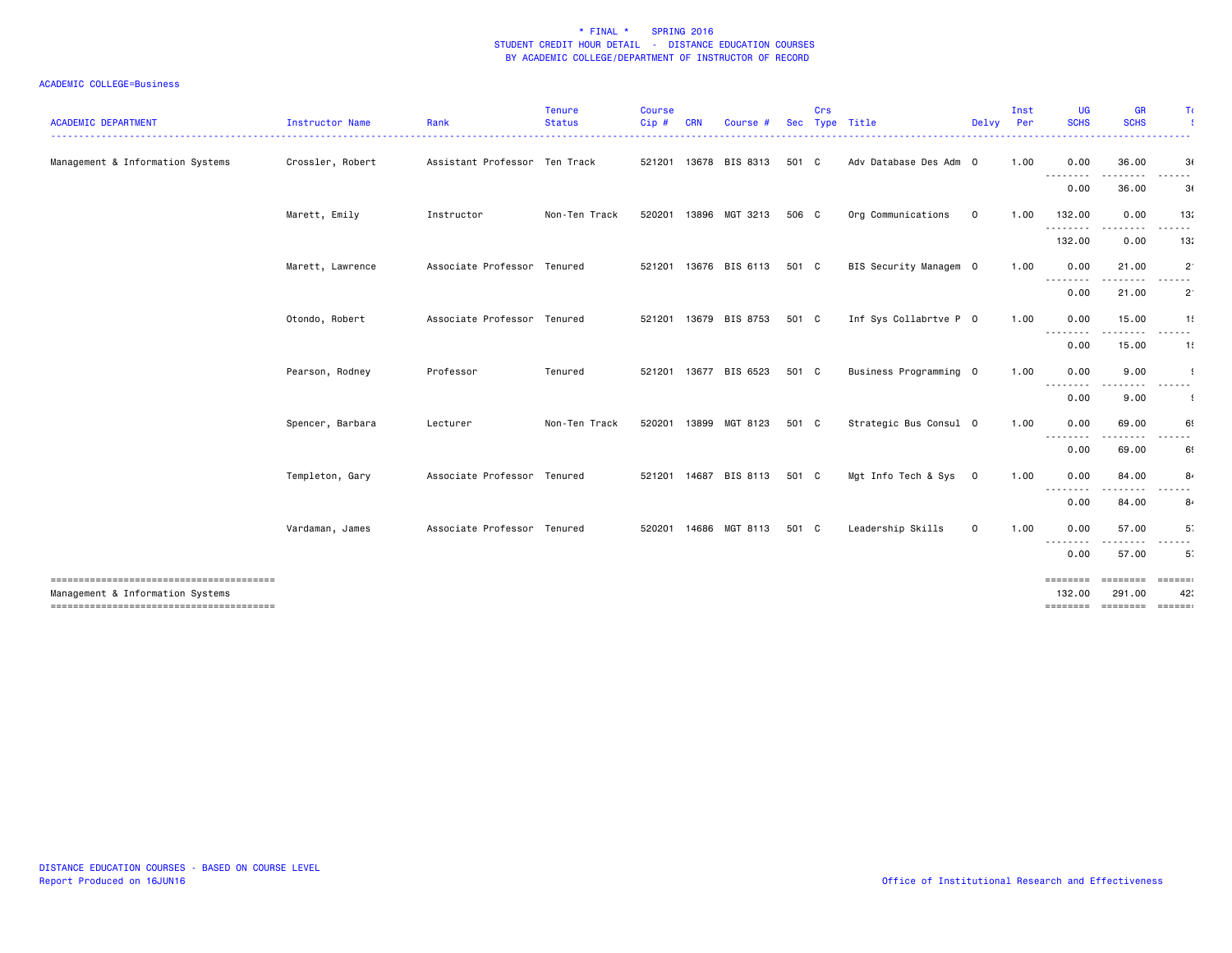| <b>ACADEMIC DEPARTMENT</b>                             | <b>Instructor Name</b> | Rank                          | <b>Tenure</b><br><b>Status</b> | <b>Course</b><br>Cip # | CRN | Course #              |       | Crs | Sec Type Title<br>---------------- | Delvy Per    | Inst | UG<br><b>SCHS</b>                                                           | <b>GR</b><br><b>SCHS</b> | Τc            |
|--------------------------------------------------------|------------------------|-------------------------------|--------------------------------|------------------------|-----|-----------------------|-------|-----|------------------------------------|--------------|------|-----------------------------------------------------------------------------|--------------------------|---------------|
| Marketing, Quantitative Analysis & Busin Collier, Joel |                        | Associate Professor           | Tenured                        |                        |     | 521401 13902 MKT 8153 | 511 C |     | Strategic Marketing                | $\mathbf{O}$ | 1.00 | 0.00<br>--------                                                            | 81.00                    | 8             |
|                                                        |                        |                               |                                |                        |     |                       |       |     |                                    |              |      | 0.00                                                                        | 81.00                    | 8             |
|                                                        | Dunlap, Kali           | Non-Faculty                   | Not Applicable                 |                        |     | 240102 15570 IDS 4111 | 502 C |     | Professional Seminar 0             |              | 0.50 | 10.50                                                                       | 0.00                     | 1(            |
|                                                        |                        |                               |                                |                        |     |                       |       |     |                                    |              |      | --------<br>10.50                                                           | --------<br>0.00         | ------<br>1(  |
|                                                        | Esmark, Carol          | Assistant Professor Ten Track |                                |                        |     | 521302 13680 BQA 8233 | 501 C |     | Quant Analysis & Bus 0             |              | 1.00 | 0.00                                                                        | 84.00                    | 8             |
|                                                        |                        |                               |                                |                        |     |                       |       |     |                                    |              |      | --------<br>0.00                                                            | 84.00                    | 8.            |
|                                                        | Hill, William          | Associate Professor           | Tenured                        | 521401 13901           |     | MKT 6143              | 501 C |     | Sales Management                   | $\mathbf 0$  | 1.00 | 0.00<br>.                                                                   | 30.00<br>----            | 3(<br>------  |
|                                                        |                        |                               |                                |                        |     |                       |       |     |                                    |              |      | 0.00                                                                        | 30.00                    | 3(            |
|                                                        | Mallette, Stephanie    | Instructor                    | Non-Ten Track                  |                        |     | 229999 14689 BL 8113  | 521 C |     | Law Ethics Disp Res                | $\mathbf 0$  | 1.00 | 0.00                                                                        | 93.00<br>$\cdots$        | 9.            |
|                                                        |                        |                               |                                |                        |     |                       |       |     |                                    |              |      | --------<br>0.00                                                            | 93.00                    | ------<br>9:  |
|                                                        | Stevens, Jennifer      | Grad Teach Assist             | Not Applicable                 | 521401 13900           |     | MKT 3013              | 504 C |     | Principles Of Mkt                  | $\mathbf 0$  | 1.00 | 111.00                                                                      | 0.00<br>--------         | 11<br>------  |
|                                                        |                        |                               |                                |                        |     |                       |       |     |                                    |              |      | ---------<br>111.00                                                         | 0.00                     | 11            |
| Marketing, Quantitative Analysis & Busin               |                        |                               |                                |                        |     |                       |       |     |                                    |              |      | ========<br>121.50                                                          | <b>EEEEEEE</b><br>288.00 | =======<br>40 |
|                                                        |                        |                               |                                |                        |     |                       |       |     |                                    |              |      | $\begin{array}{cccccccccc} = & = & = & = & = & = & = & = & = & \end{array}$ | ========                 | $= 2222222$   |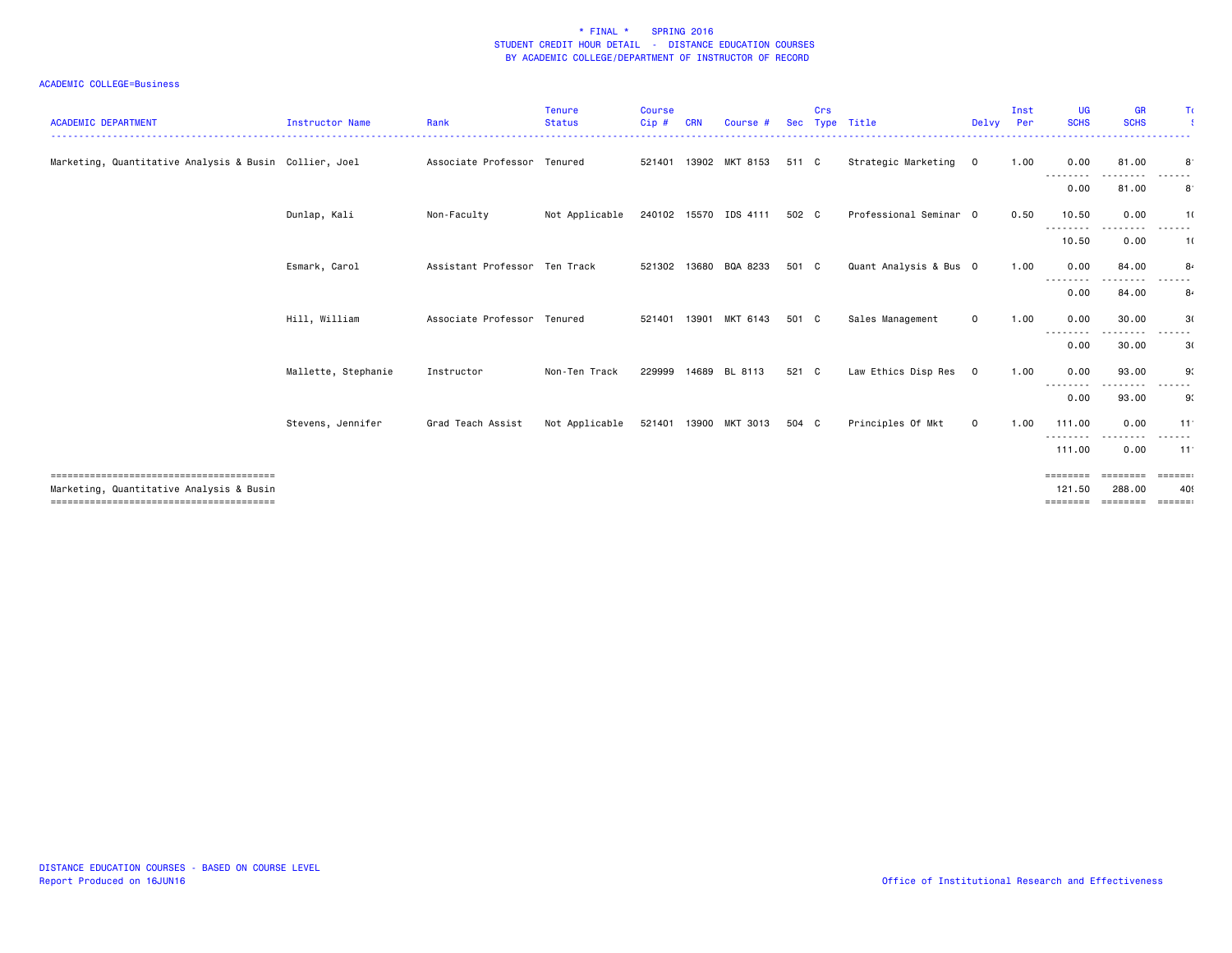| <b>ACADEMIC DEPARTMENT</b> | Instructor Name | Rank                        | Tenure<br>Status | Course<br>Cip # | <b>CRN</b> | Course # Sec Type Title |       | Crs |                        | Delvy | Inst<br>Per | UG<br><b>SCHS</b>                              | <b>GR</b><br><b>SCHS</b>      |                              |
|----------------------------|-----------------|-----------------------------|------------------|-----------------|------------|-------------------------|-------|-----|------------------------|-------|-------------|------------------------------------------------|-------------------------------|------------------------------|
| School of Accountancy      | Addy, Noel      | Associate Professor Tenured |                  | 520301          |            | 14688 ACC 8213          | 511 C |     | Fin & Acc Report Ana O |       | 1.00        | 0.00<br>---------<br>0.00                      | 57.00<br>.<br>57.00           | -51<br>.<br>5                |
| School of Accountancy      |                 |                             |                  |                 |            |                         |       |     |                        |       |             | $=$ = = = = = = =<br>0.00<br>$=$ = = = = = = = | ========<br>57.00<br>======== | $=$ $=$ $=$ $=$ $=$ $:$<br>ь |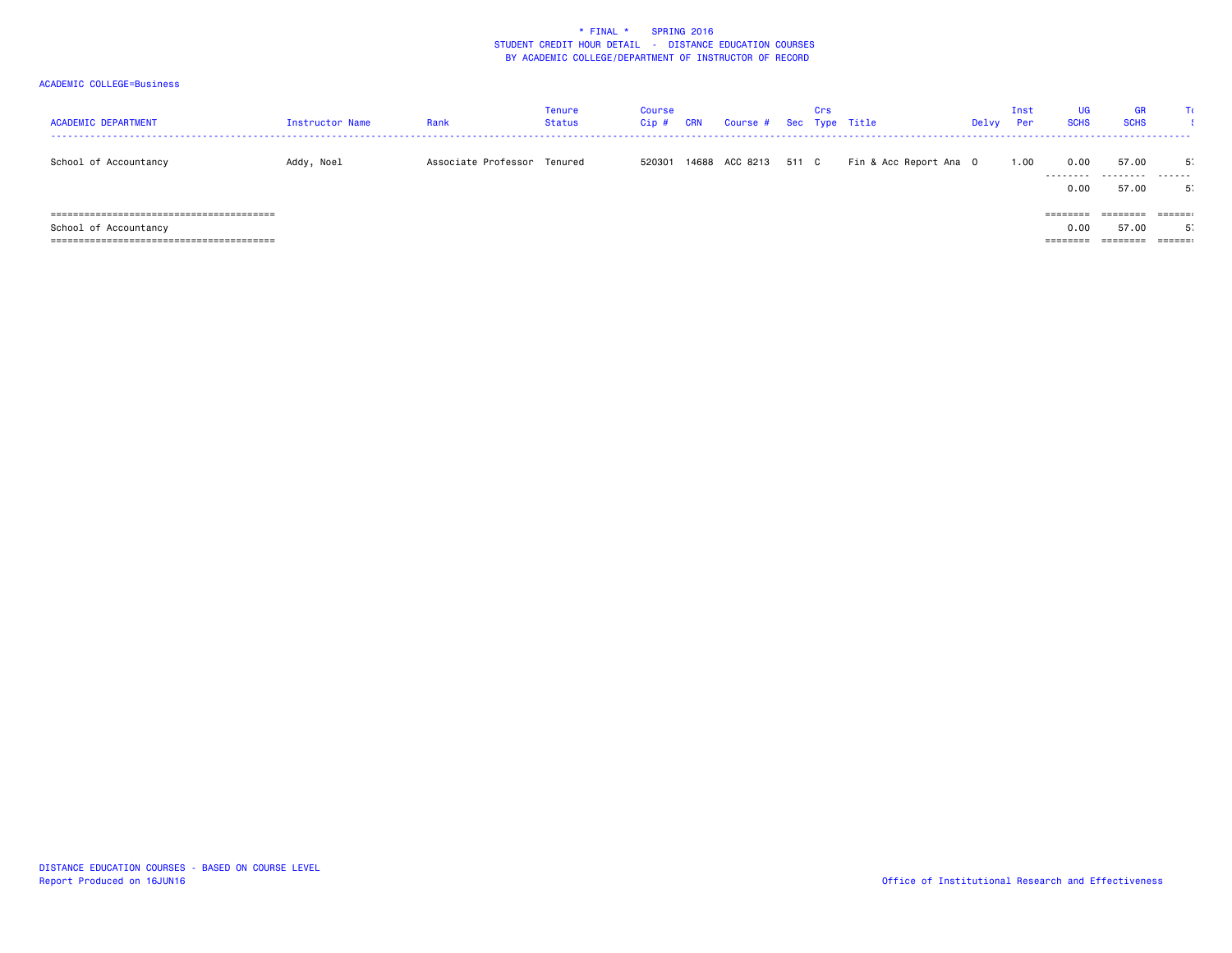| <b>ACADEMIC DEPARTMENT</b>              | Instructor Name  | Rank                          | <b>Tenure</b><br><b>Status</b> | <b>Course</b><br>Cip# | <b>CRN</b> | Course #                         |                | Crs | Sec Type Title                                   | Delvy                         | Inst<br>Per  | UG<br><b>SCHS</b>          | <b>GR</b><br><b>SCHS</b> | Τc                                             |
|-----------------------------------------|------------------|-------------------------------|--------------------------------|-----------------------|------------|----------------------------------|----------------|-----|--------------------------------------------------|-------------------------------|--------------|----------------------------|--------------------------|------------------------------------------------|
|                                         |                  |                               |                                |                       |            |                                  |                |     |                                                  |                               |              |                            |                          |                                                |
| Counseling, Educational Psychology, and | Ball, Kimberly   | Lecturer                      | Non-Ten Track                  | 130901                |            | 13750 EDF 3333                   | 501 C          |     | Social Foundation Ed 0                           |                               | 1.00         | 72.00<br>---------         | 0.00<br>$\cdots$         | 7:<br>------                                   |
|                                         |                  |                               |                                |                       |            |                                  |                |     |                                                  |                               |              | 72.00                      | 0.00                     | 7:                                             |
|                                         | LeJeune, Bonnie  | Non-Faculty                   | Not Applicable                 | 131009                | 13714      | COE 6303<br>13715 COE 6323       | 501 C<br>501 C |     | Re Hab Visual Impair 0<br>Sensory Aid Technlgy 0 |                               | 1.00<br>1.00 | 0.00<br>0.00               | 33.00<br>33.00           | 3 <sub>1</sub><br>3.                           |
|                                         |                  |                               |                                |                       |            |                                  |                |     |                                                  |                               |              | ---------<br>0.00          | -----<br>66.00           | ------<br>61                                   |
|                                         | Leach, Nicole    | Assistant Professor Ten Track |                                | 130603                |            | 13754 EDF 9373                   | 503 C          |     | Ed Res Design                                    | $\mathbf{O}$                  | 1.00         | 0.00                       | 60.00                    | 60                                             |
|                                         |                  |                               |                                |                       |            |                                  |                |     |                                                  |                               |              | --------<br>0.00           | 60.00                    | 60                                             |
|                                         | Seymour, Dana    | Non-Faculty                   | Not Applicable                 | 130604                |            | 13794 EPY 8473                   | 501 C          |     | Mid Level Assessment 0                           |                               | 1.00         | 0.00                       | 75.00                    | 75                                             |
|                                         |                  |                               |                                |                       |            |                                  |                |     |                                                  |                               |              | --------<br>0.00           | . <b>.</b> .<br>75.00    | ------<br>7.                                   |
|                                         | Wang, Chih-Hsuan | Lecturer                      | Non-Ten Track                  | 130603                |            | 13792 EPY 6214<br>13793 EPY 8214 | 501 C<br>501 B |     | Ed & Psy Statistics<br>Adv Ed & Psy Stat         | $\overline{0}$<br>$\mathbf 0$ | 1.00<br>1.00 | 0.00<br>0.00<br>$\cdots$   | 92.00<br>96.00           | 9.<br>90                                       |
|                                         |                  |                               |                                |                       |            |                                  |                |     |                                                  |                               |              | 0.00                       | 188.00                   | 18                                             |
|                                         |                  |                               |                                |                       |            |                                  |                |     |                                                  |                               |              | ========                   | <b>EEEEEEE</b>           |                                                |
| Counseling, Educational Psychology, and |                  |                               |                                |                       |            |                                  |                |     |                                                  |                               |              | 72.00<br>$=$ = = = = = = = | 389.00<br>========       | 46 <sup>°</sup><br>$=$ $=$ $=$ $=$ $=$ $=$ $=$ |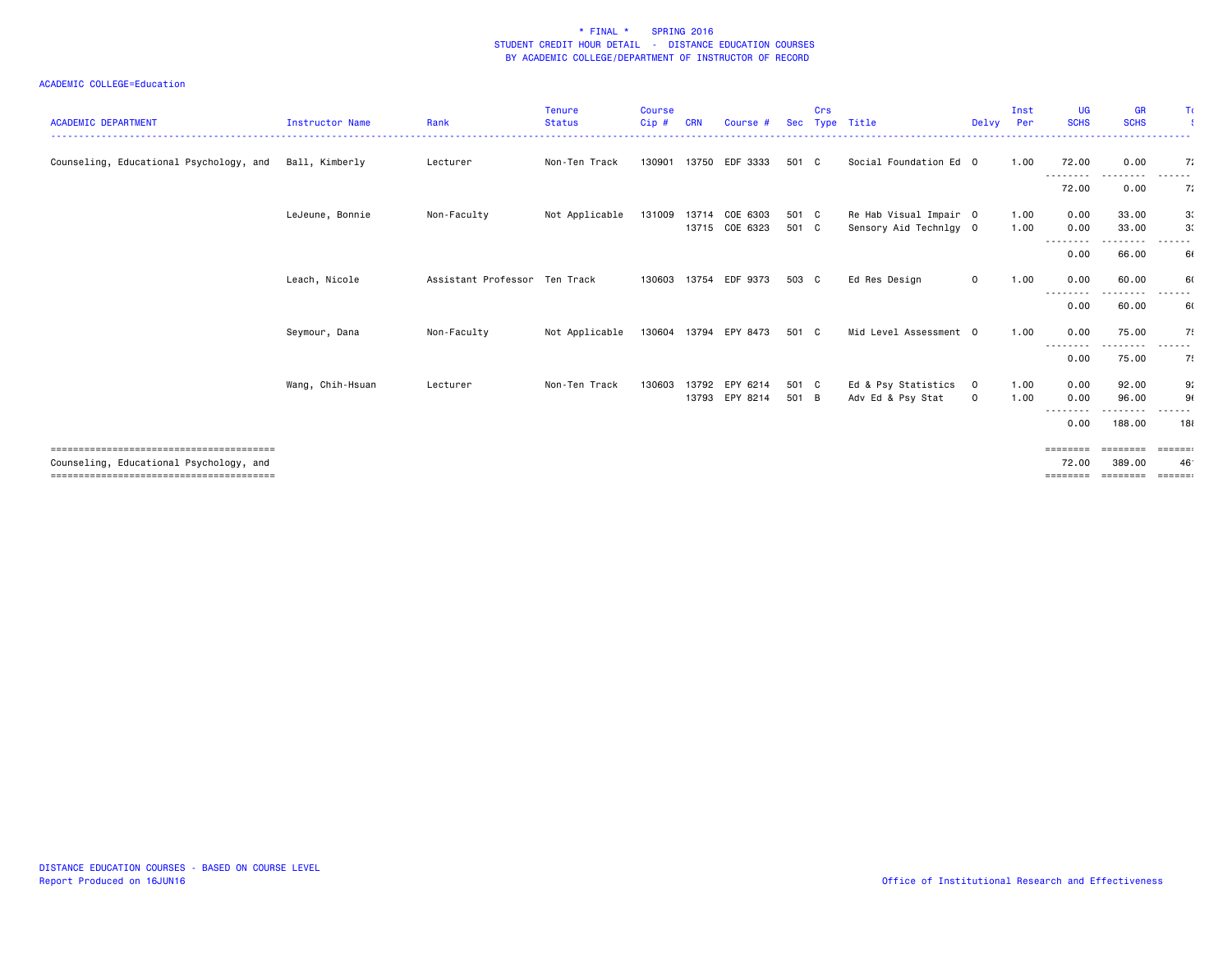| <b>ACADEMIC DEPARTMENT</b>                             | Instructor Name   | Rank                          | <b>Tenure</b><br><b>Status</b> | <b>Course</b><br>Cip# | <b>CRN</b>   | Course #                   |                | Crs | Sec Type Title                        | Delvy                      | Inst<br>Per  | <b>UG</b><br><b>SCHS</b>          | <b>GR</b><br><b>SCHS</b> | Τc                   |
|--------------------------------------------------------|-------------------|-------------------------------|--------------------------------|-----------------------|--------------|----------------------------|----------------|-----|---------------------------------------|----------------------------|--------------|-----------------------------------|--------------------------|----------------------|
| Curriculum, Instruction & Special Educat Binford, Paul |                   | Assistant Professor Ten Track |                                |                       |              | 131318 13762 EDS 6643      | 501 C          |     | Soc Studies Educ Ped 0                |                            | 1.00         | 0.00<br>$\sim$ $\sim$ $\sim$<br>. | 18.00                    | 11                   |
|                                                        |                   |                               |                                |                       |              |                            |                |     |                                       |                            |              | 0.00                              | 18.00                    | 11                   |
|                                                        | Bombly, Sarah     | Lecturer                      | Non-Ten Track                  |                       |              | 130601 13752 EDF 8553      | 501 C          |     | Research in the Clas 0                |                            | 1.00         | 0.00<br><u>.</u>                  | 60.00<br>.               | 60<br>$\sim$ $\sim$  |
|                                                        |                   |                               |                                |                       |              |                            |                |     |                                       |                            |              | 0.00                              | 60.00                    | 60                   |
|                                                        | Brown, Karen      | Instructor                    | Non-Ten Track                  | 131203                | 13928        | RDG 3413<br>13930 RDG 3423 | 501 C<br>501 C |     | Middle Lvl Lit I<br>Middle Lvl Lit II | $\mathbf 0$<br>$\mathbf 0$ | 1.00<br>1.00 | 48.00<br>48.00<br>.               | 0.00<br>0.00<br>.        | 41<br>41<br>.        |
|                                                        |                   |                               |                                |                       |              |                            |                |     |                                       |                            |              | 96.00                             | 0.00                     | 9(                   |
|                                                        | Chappell, Manya   | Instructor                    | Non-Ten Track                  |                       | 131203 13935 | RDG 8123                   | 501 C          |     | Sup MidSch Lit Learn 0                |                            | 1.00         | 0.00<br><u>.</u>                  | 33,00<br>.               | 3.<br>.              |
|                                                        |                   |                               |                                |                       |              |                            |                |     |                                       |                            |              | 0.00                              | 33.00                    | 3.                   |
|                                                        | Craven, Penny     | Assistant Professor Ten Track |                                |                       |              | 131001 14818 EDX 8053      | 501 C          |     | Fundamentals of Teac 0                |                            | 1.00         | 0.00<br>.                         | 33.00                    | 3 <sub>1</sub><br>.  |
|                                                        |                   |                               |                                |                       |              |                            |                |     |                                       |                            |              | 0.00                              | 33.00                    | 3 <sub>1</sub>       |
|                                                        | Fondren, Patricia | Instructor                    | Non-Ten Track                  |                       |              | 131001 13776 EDX 4873      | 501 S          |     | Prof Sem In Sp Ed                     | $\mathbf 0$                | 1.00         | 3.00<br><u>.</u>                  | 0.00                     | $\sim$ $\sim$ $\sim$ |
|                                                        |                   |                               |                                |                       |              |                            |                |     |                                       |                            |              | 3.00                              | 0.00                     | $\ddot{\cdot}$       |
|                                                        | Franz, Dana       | Associate Professor Tenured   |                                |                       |              | 131205 16249 EDS 7000      | 501 I          |     | Directed Indiv Study 0                |                            | 1.00         | 0.00<br><u>.</u>                  | 3.00<br>. <b>.</b>       | ----                 |
|                                                        |                   |                               |                                |                       |              |                            |                |     |                                       |                            |              | 0.00                              | 3.00                     | ÷                    |
|                                                        | Holley, Kenne     | Lecturer                      | Non-Ten Track                  |                       |              | 131203 13733 EDE 3223      | 501 C          |     | Middle Level Educati 0                |                            | 1.00         | 48.00<br>.                        | 0.00                     | 41<br>.              |
|                                                        |                   |                               |                                |                       |              |                            |                |     |                                       |                            |              | 48.00                             | 0.00                     | 41                   |
|                                                        | Hollis, Anitra    | Lecturer                      | Non-Ten Track                  |                       |              | 131318 13742 EDE 4143      | 501 B          |     | Teach Elem/Mid Lvl S 0                |                            | 1.00         | 24.00<br><u>.</u>                 | 0.00                     | 2 <sub>4</sub><br>.  |
|                                                        |                   |                               |                                |                       |              |                            |                |     |                                       |                            |              | 24.00                             | 0.00                     | 2 <sub>4</sub>       |
|                                                        | Hood, Laura       | Non-Faculty                   | Not Applicable                 |                       |              | 131202 13736 EDE 3343      | 501 C          |     | Teach Adoles Lit                      | $\mathbf 0$                | 1.00         | 60.00<br>.                        | 0.00<br>.                | 60<br>.              |
|                                                        |                   |                               |                                |                       |              |                            |                |     |                                       |                            |              | 60.00                             | 0.00                     | 60                   |
|                                                        | Hopper, Peggy     | Associate Professor Tenured   |                                |                       |              | 131315 13936 RDG 8653      | 501 C          |     | Teach Read Sec Sch                    | $\mathbf 0$                | 1.00         | 0.00<br>.                         | 36.00                    | 3(                   |
|                                                        |                   |                               |                                |                       |              |                            |                |     |                                       |                            |              | 0.00                              | 36.00                    | 3(                   |
|                                                        | Jackson, Krystjan | Non-Faculty                   | Not Applicable                 |                       |              | 422814 13774 EDX 3213      | 501 C          |     | Indiv Inst Except Ch 0                |                            | 1.00         | 45.00<br>.                        | 0.00                     | 4 <sub>1</sub><br>.  |
|                                                        |                   |                               |                                |                       |              |                            |                |     |                                       |                            |              | 45.00                             | 0.00                     | 4                    |
|                                                        | Javorsky, Kristin | Assistant Professor Ten Track |                                |                       |              | 131315 13924 RDG 3113      | 501 C          |     | Early Literacy Instr 0                |                            | 1.00         | 42.00<br>.                        | 0.00<br>.                | 4:<br>$  -$          |
|                                                        |                   |                               |                                |                       |              |                            |                |     |                                       |                            |              | 42.00                             | 0.00                     | 4:                   |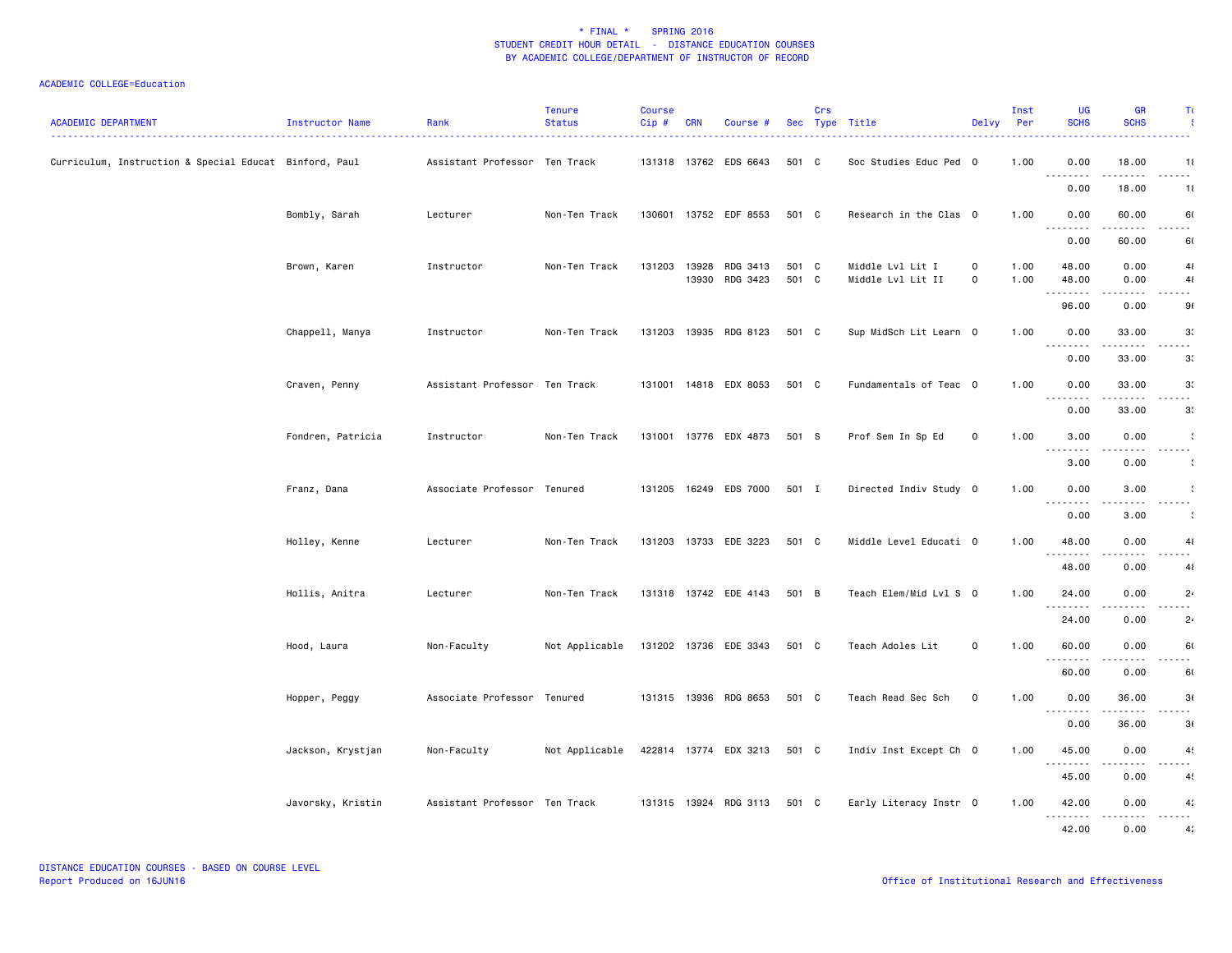| <b>ACADEMIC DEPARTMENT</b>                             | Instructor Name     | Rank                          | <b>Tenure</b><br><b>Status</b> | <b>Course</b><br>Cip# | <b>CRN</b> | Course #                          |                | Crs | Sec Type Title                                   | Delvy          | Inst<br><b>Per</b> | <b>UG</b><br><b>SCHS</b>                             | <b>GR</b><br><b>SCHS</b> | Τı                  |
|--------------------------------------------------------|---------------------|-------------------------------|--------------------------------|-----------------------|------------|-----------------------------------|----------------|-----|--------------------------------------------------|----------------|--------------------|------------------------------------------------------|--------------------------|---------------------|
| Curriculum, Instruction & Special Educat Lowery, David |                     | Lecturer                      | Non-Ten Track                  |                       |            | 131305 13764 EDS 6673             | 501 C          |     | Language Arts Educ P 0                           |                | 1.00               | 0.00<br>$\sim$ $\sim$ $\sim$<br>$\sim$ $\sim$ $\sim$ | 21.00                    | $\overline{2}$      |
|                                                        |                     |                               |                                |                       |            |                                   |                |     |                                                  |                |                    | 0.00                                                 | 21.00                    | $2^{\circ}$         |
|                                                        | McDaniel, Christina | Non-Faculty                   | Not Applicable                 |                       |            | 131316 13763 EDS 6653             | 501 C          |     | Science Educ Pedago O                            |                | 1.00               | 0.00<br>.                                            | 27.00<br>.               | $2^{\circ}$         |
|                                                        |                     |                               |                                |                       |            |                                   |                |     |                                                  |                |                    | 0.00                                                 | 27.00                    | $2^{\cdot}$         |
|                                                        | McGinnis, Brecken   | Instructor                    | Non-Ten Track                  | 131001                | 13781      | EDX 8173<br>13782 EDX 8173        | 501 C<br>502 C |     | Sp Ed In Reg Classrm 0<br>Sp Ed In Reg Classrm 0 |                | 1.00<br>1.00       | 0.00<br>0.00                                         | 42.00<br>15.00           | 4:<br>1!            |
|                                                        |                     |                               |                                |                       |            |                                   |                |     |                                                  |                |                    | .<br>0.00                                            | 57.00                    | - - -<br>5.         |
|                                                        | McKissick, Bethany  | Assistant Professor Ten Track |                                |                       |            | 131001 15487 EDX 8013             | 501 C          |     | Fundamentals of Teac 0                           |                | 1.00               | 0.00                                                 | 30.00                    | 3(                  |
|                                                        |                     |                               |                                |                       |            |                                   |                |     |                                                  |                |                    | 0.00                                                 | 30.00                    | 30                  |
|                                                        | Miller, Nicole      | Assistant Professor Ten Track |                                | 131202                |            | 15789 EDE 7000                    | 501 I          |     | Directed Indiv Study 0                           |                | 1.00               | 0.00                                                 | 1.00                     |                     |
|                                                        |                     |                               |                                | 131203                |            | 13746 EDE 8113                    | 501 C          |     | Mid Level Mgmt & Y. O                            |                | 1.00               | 0.00                                                 | 51.00                    | $5^{\circ}$         |
|                                                        | Moser, Kelly        | Assistant Professor Ten Track |                                |                       |            | 131203 13767 EDS 8243             | 501 C          |     | Adv. Plan Manage Lea 0                           |                | 1.00               | 0.00<br>0.00                                         | 52.00<br>21.00           | 5:<br>$2^{\circ}$   |
|                                                        |                     |                               |                                |                       |            |                                   |                |     |                                                  |                |                    | $\sim$ $\sim$ $\sim$<br>-----<br>0.00                | 21.00                    | .<br>$2^{\circ}$    |
|                                                        | Mulkana, Angela     | Lecturer                      | Non-Ten Track                  |                       |            | 131205 13770 EDS 8613             | 501 C          |     | Mdle & Sec Sch Curr                              | $\overline{0}$ | 1.00               | 0.00                                                 | 30.00                    | 3(                  |
|                                                        |                     |                               |                                |                       |            |                                   |                |     |                                                  |                |                    | <u>.</u><br>0.00                                     | 30.00                    | - - -<br>3(         |
|                                                        | Nichols, Ashley     | Lecturer                      | Non-Ten Track                  |                       |            | 422814 13775 EDX 3213             | 502 C          |     | Indiv Inst Except Ch 0                           |                | 1.00               | 42.00                                                | 0.00                     | 4 <sub>i</sub>      |
|                                                        |                     |                               |                                |                       |            |                                   |                |     |                                                  |                |                    | .<br>42.00                                           | 0.00                     | 4:                  |
|                                                        | Nobles, Dena        | Lecturer                      | Non-Ten Track                  |                       |            | 131316 13739 EDE 4113             | 501 B          |     | Teach Elem/Mid Level 0                           |                | 1.00               | 24.00                                                | 0.00                     | $2\cdot$            |
|                                                        |                     |                               |                                |                       |            |                                   |                |     |                                                  |                |                    | .<br>24.00                                           | الماليات المالي<br>0.00  | الداماء<br>$2\cdot$ |
|                                                        | Pauls, Amy          | Lecturer                      | Non-Ten Track                  |                       |            | 131315 13926 RDG 3123             | 501 C          |     | Early Lit Instruct I 0                           |                | 1.00               | 42.00                                                | 0.00                     | 4 <sub>i</sub>      |
|                                                        |                     |                               |                                |                       |            |                                   |                |     |                                                  |                |                    | .<br>42.00                                           | 0.00                     | 4:                  |
|                                                        | Platt, Jennifer     | Lecturer                      | Non-Ten Track                  |                       |            | 131315 13735 EDE 3233             | 501 C          |     | Teach Lit at Elem/Mi 0                           |                | 1.00               | 48.00                                                | 0.00                     | 41                  |
|                                                        |                     |                               |                                |                       |            |                                   |                |     |                                                  |                |                    | .<br>48.00                                           | 0.00                     | 41                  |
|                                                        | Sanders, Jennifer   | Lecturer                      | Non-Ten Track                  |                       |            | 131305 13932 RDG 4133             | 501 B          |     | Integrat Lang Art In 0                           |                | 1.00               | 30.00<br>$\sim$ $\sim$ $\sim$<br>-----               | 0.00                     | 3(<br>$\sim$ $\sim$ |
|                                                        |                     |                               |                                |                       |            |                                   |                |     |                                                  |                |                    | 30.00                                                | 0.00                     | 3(                  |
|                                                        | Shea, Donna         | Non-Faculty                   | Not Applicable                 |                       | 13777      | 131001 13773 EDS 8896<br>EDX 4886 | 501 H<br>501 F |     | Dimensions of Learni F<br>Teach Internship in    | $\mathbf 0$    | 1.00<br>1.00       | 0.00<br>6.00                                         | 132.00<br>0.00           | 13:<br>$\sqrt{2}$   |
|                                                        |                     |                               |                                |                       |            | 13778 EDX 4896                    | 501 F          |     | Teach Internship in                              | $\overline{0}$ | 1.00               | 6.00                                                 | 0.00                     | $\mathbf{I}$        |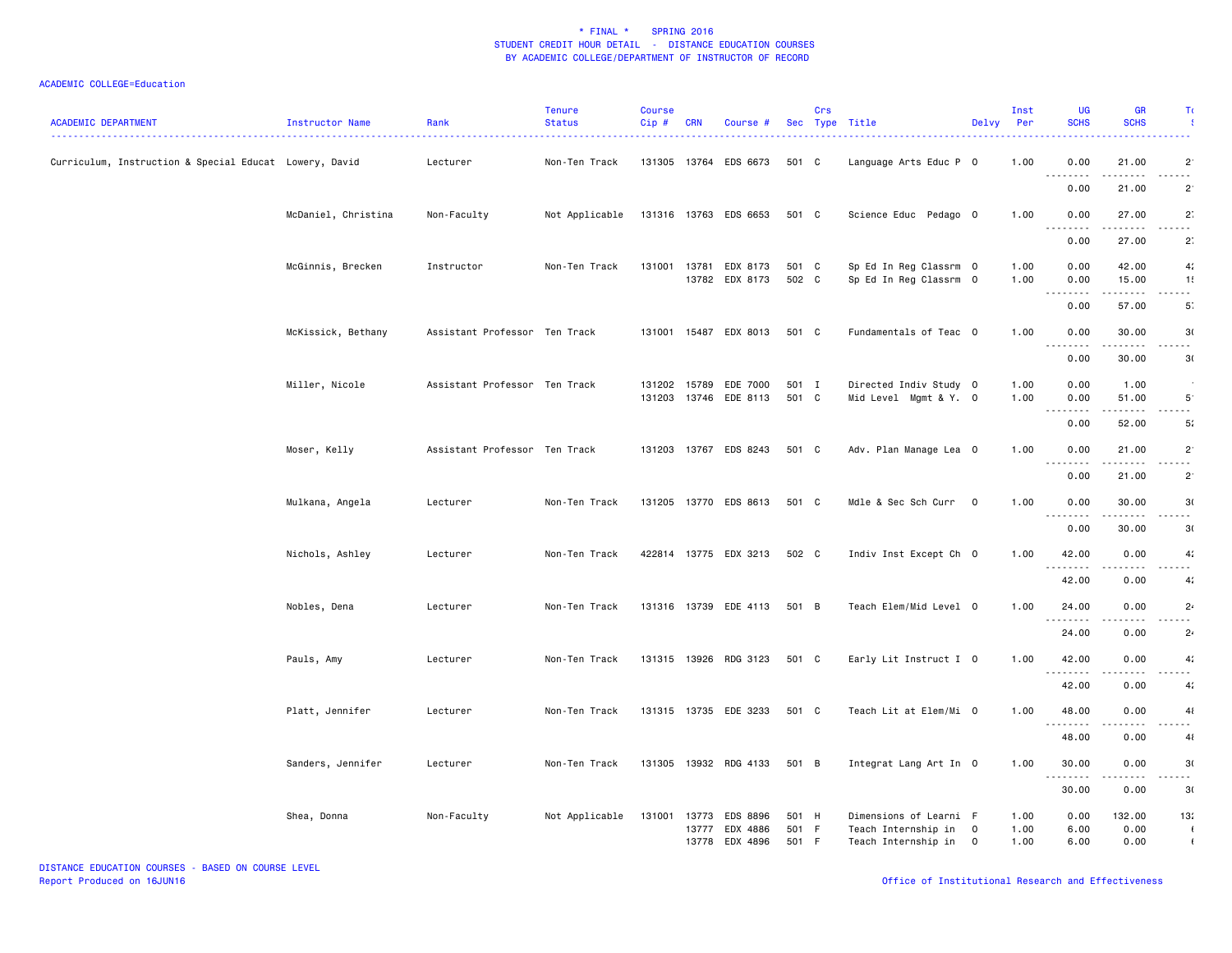| <b>ACADEMIC DEPARTMENT</b>                           | <b>Instructor Name</b> | Rank        | <b>Tenure</b><br><b>Status</b> | <b>Course</b><br>$Cip$ # | <b>CRN</b>     | Course #              | Sec            | Crs | Type Title                                       | Delvy Per               | Inst         | <b>UG</b><br><b>SCHS</b> | GR<br><b>SCHS</b>  | Tα                      |
|------------------------------------------------------|------------------------|-------------|--------------------------------|--------------------------|----------------|-----------------------|----------------|-----|--------------------------------------------------|-------------------------|--------------|--------------------------|--------------------|-------------------------|
| Curriculum, Instruction & Special Educat Shea, Donna |                        | Non-Faculty | Not Applicable                 | 131001                   | 15790          | EDX 8243              | 501 H          |     | MATX Internship II                               | $\circ$                 | 1.00         | 0.00                     | 30.00              | 3(                      |
|                                                      |                        |             |                                |                          | 16099          | EDS 8886              | 501 H          |     | Dimensions of Learni F                           |                         | 1.00         | 0.00                     | 42.00              | 4:                      |
|                                                      |                        |             |                                | 131202                   | 13744<br>13745 | EDE 4886<br>EDE 4896  | 501 E<br>501 E |     | Elem.Mid Lvl Interns 0<br>Elem/Mid Levl Intern 0 |                         | 1.00<br>1.00 | 198,00<br>198.00         | 0.00<br>0.00       | 191<br>198              |
|                                                      |                        |             |                                | 131203                   | 13749          | EDE 8143              | 501 H          |     | Middle Level Intersh 0                           |                         | 1.00         | 0.00                     | 48.00              | 41                      |
|                                                      |                        |             |                                |                          | 15206          | EDE 8143              | 502 H          |     | Middle Level Intersh 0                           |                         | 1.00         | 0.00                     | 6.00               | $\epsilon$              |
|                                                      |                        |             |                                | 131205                   | 13759          | EDS 4886              | 501 F          |     | Teach Intern in Sec                              | $\overline{\mathbf{0}}$ | 1.00         | 42.00                    | 0.00               | 4:                      |
|                                                      |                        |             |                                |                          |                | 13760 EDS 4896        | 501 F          |     | Teach Intern in Sec 0                            |                         | 1.00         | 48.00                    | 0.00               | 41                      |
|                                                      |                        |             |                                |                          |                |                       |                |     |                                                  |                         |              | ---------<br>498.00      | .<br>258.00        | 75                      |
|                                                      | Smith, Kimberly        | Lecturer    | Non-Ten Track                  | 131202                   |                | 13743 EDE 4883        | 501 C          |     | Manag Elem/Mid Lvl C 0                           |                         | 1.00         | 78.00<br>---------       | 0.00               | 71<br>------            |
|                                                      |                        |             |                                |                          |                |                       |                |     |                                                  |                         |              | 78.00                    | 0.00               | 71                      |
|                                                      | Vines, Courtney        | Instructor  | Non-Ten Track                  |                          |                | 131202 13731 EDE 3123 | 501 C          |     | Early Childhood Ed                               | $\mathbf 0$             | 1.00         | 51.00<br>--------        | 0.00<br>.          | 5                       |
|                                                      |                        |             |                                |                          |                |                       |                |     |                                                  |                         |              | 51.00                    | 0.00               | $5^{\circ}$             |
|                                                      | Virden, Jennifer       | Lecturer    | Non-Ten Track                  | 131311                   | 13737          | EDE 3523              | 501 C          |     | Found EL/ML Math Edu 0                           |                         | 1.00         | 48.00                    | 0.00               | 41                      |
|                                                      |                        |             |                                |                          |                | 13741 EDE 4123        | 501 B          |     | Teach Elem/Mid Level 0                           |                         | 1.00         | 39.00                    | 0.00               | 39                      |
|                                                      |                        |             |                                |                          |                |                       |                |     |                                                  |                         |              | ---------                |                    |                         |
|                                                      |                        |             |                                |                          |                |                       |                |     |                                                  |                         |              | 87.00                    | 0.00               | 8.                      |
|                                                      |                        |             |                                |                          |                |                       |                |     |                                                  |                         |              |                          |                    |                         |
| Curriculum, Instruction & Special Educat             |                        |             |                                |                          |                |                       |                |     |                                                  |                         |              | ========<br>1218.00      | ========<br>679.00 | 189                     |
|                                                      |                        |             |                                |                          |                |                       |                |     |                                                  |                         |              | ========                 | ========           | $=$ $=$ $=$ $=$ $=$ $=$ |
|                                                      |                        |             |                                |                          |                |                       |                |     |                                                  |                         |              |                          |                    |                         |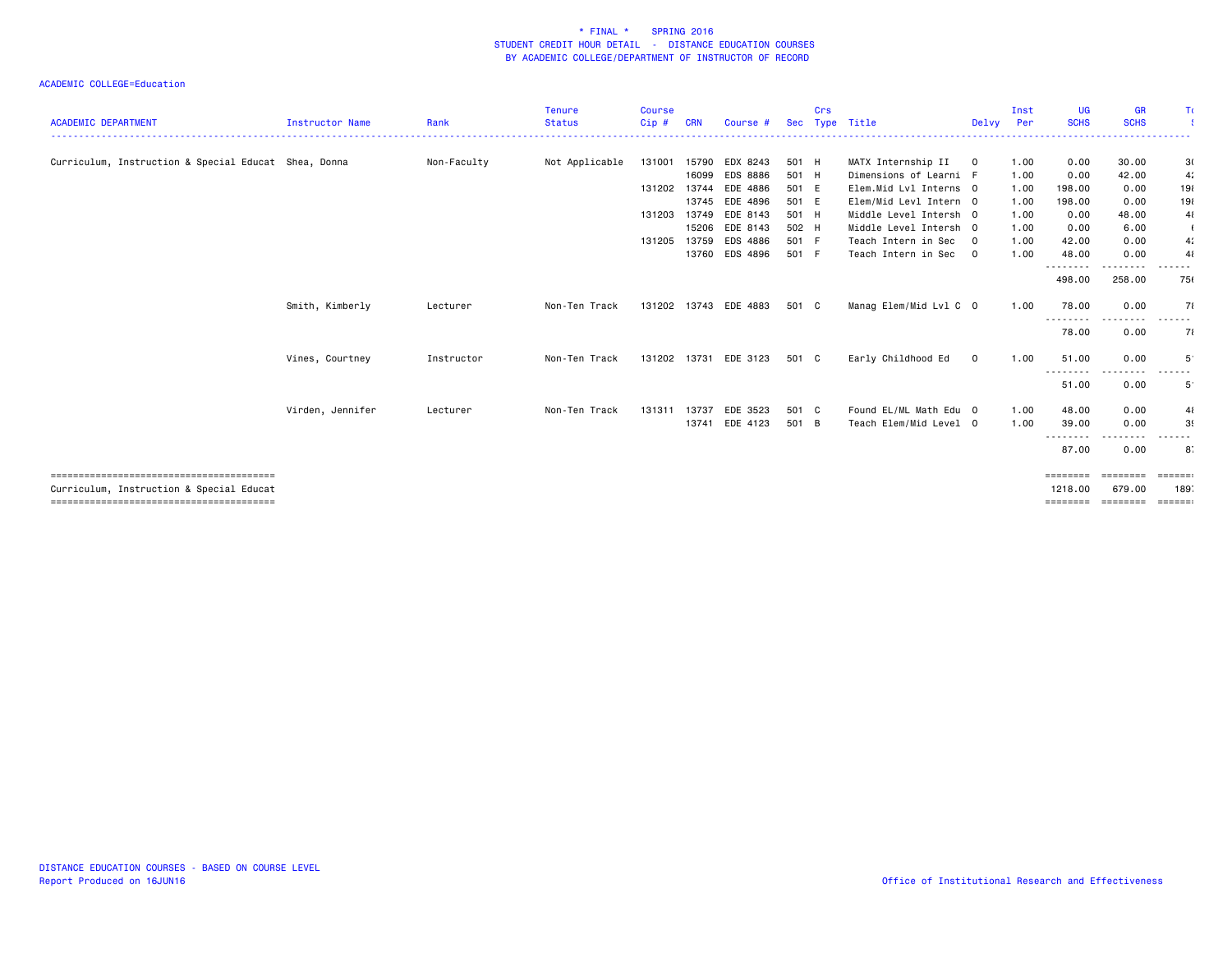| <b>ACADEMIC DEPARTMENT</b> | Instructor Name | Rank                               | <b>Tenure</b><br><b>Status</b> | <b>Course</b><br>Cip# | <b>CRN</b>   | Course #                 |       | Crs | Sec Type Title         | Delvy | Inst<br>Per | <b>UG</b><br><b>SCHS</b> | <b>GR</b><br><b>SCHS</b>                                                                                                                                     | Tα                        |
|----------------------------|-----------------|------------------------------------|--------------------------------|-----------------------|--------------|--------------------------|-------|-----|------------------------|-------|-------------|--------------------------|--------------------------------------------------------------------------------------------------------------------------------------------------------------|---------------------------|
|                            | . <u>.</u> .    |                                    |                                |                       |              |                          |       |     |                        |       |             |                          |                                                                                                                                                              |                           |
| Educational Leadership     | Baham, Jeremy   | Non-Faculty                        | Not Applicable                 | 300000                | 13956        | TKT 4423                 | 501 C |     | History of Veterans' 0 |       | 1.00        | 21.00                    | 0.00                                                                                                                                                         | $\overline{2}$            |
|                            |                 |                                    |                                |                       | 13963        | TKT 6423                 | 501 C |     | History of Veterans' 0 |       | 1.00        | 0.00<br>.                | 9.00<br>.                                                                                                                                                    | $\cdot$<br>- - -          |
|                            |                 |                                    |                                |                       |              |                          |       |     |                        |       |             | 21.00                    | 9.00                                                                                                                                                         | 3(                        |
|                            | Coats, Linda    | Professor                          | Tenured                        | 130401                | 13726        | EDA 8190                 | 501 S |     | Wkshp Ed Adm & Super 0 |       | 1.00        | 0.00                     | 9.00                                                                                                                                                         | $\cdot$                   |
|                            |                 |                                    |                                | 130407                | 13682        | CCL 8113                 | 501 C |     | Comm Col Hist/Philos 0 |       | 1.00        | 0.00                     | 30.00                                                                                                                                                        | 3(                        |
|                            |                 |                                    |                                |                       | 15843        | CCL 9000                 | 503 D |     | Diss./Dissertation R 0 |       | 1.00        | 0.00                     | 11.00                                                                                                                                                        | $-1$                      |
|                            |                 |                                    |                                |                       |              | 15997 CCL 8113           | 503 C |     | Comm Col Hist/Philos 0 |       | 1.00        | 0.00<br>.                | 12.00<br>.                                                                                                                                                   | 11<br>.                   |
|                            |                 |                                    |                                |                       |              |                          |       |     |                        |       |             | 0.00                     | 62.00                                                                                                                                                        | 6.                        |
|                            | Davis, James    | Associate Professor Tenured        |                                |                       |              | 130407  15844  CCL  9000 | 504 D |     | Diss./Dissertation R 0 |       | 1.00        | 0.00<br><u>.</u>         | 17.00<br>.                                                                                                                                                   | $\mathbf{1}$<br>.         |
|                            |                 |                                    |                                |                       |              |                          |       |     |                        |       |             | 0.00                     | 17.00                                                                                                                                                        | $1^{\circ}$               |
|                            | Farmer, Angela  | Assistant Professor Ten Track      |                                |                       |              | 130407 15163 EDA 9913    | 501 S |     | Dissertation Seminar 0 |       | 1.00        | 0.00                     | 12.00                                                                                                                                                        | 11                        |
|                            |                 |                                    |                                |                       |              |                          |       |     |                        |       |             | .<br>0.00                | 12.00                                                                                                                                                        | $\sim$ $-$<br>1:          |
|                            | Fincher, Mark   | Assistant Professor Ten Track      |                                | 130407                | 13683        | CCL 8133                 | 501 C |     | Lead Theory Pract in 0 |       | 1.00        | 0.00                     | 39.00                                                                                                                                                        | 3 <sub>1</sub>            |
|                            |                 |                                    |                                |                       | 15846        | CCL 9000                 | 505 D |     | Diss./Dissertation R 0 |       | 1.00        | 0.00                     | 12.00                                                                                                                                                        | 11                        |
|                            |                 |                                    |                                |                       |              | 16502 CCL 7000           | 501 I |     | Directed Individual 0  |       | 1.00        | 0.00<br><u>.</u>         | 3.00                                                                                                                                                         | $\ddot{\phantom{a}}$<br>. |
|                            |                 |                                    |                                |                       |              |                          |       |     |                        |       |             | 0.00                     | 54.00                                                                                                                                                        | 5.                        |
|                            | Hailey, Leigh   | Clinical Assist Pro Non-Ten Track  |                                |                       | 130401 13755 | EDL 8613                 | 501 H |     | Leadership Intern II F |       | 1.00        | 0.00                     | 21.00                                                                                                                                                        | $2^{\circ}$               |
|                            |                 |                                    |                                |                       | 13757        | EDL 8623                 | 501 C |     | Curric Leadership      | 0     | 1.00        | 0.00                     | 27.00                                                                                                                                                        | $2^{\cdot}$               |
|                            |                 |                                    |                                |                       |              | 16410 EDA 7000           | 501 I |     | Directed Indiv Study 0 |       | 1.00        | 0.00<br>.                | 3.00<br>$\frac{1}{2} \left( \frac{1}{2} \right) \left( \frac{1}{2} \right) \left( \frac{1}{2} \right) \left( \frac{1}{2} \right) \left( \frac{1}{2} \right)$ | $\cdot$<br>.              |
|                            |                 |                                    |                                |                       |              |                          |       |     |                        |       |             | 0.00                     | 51.00                                                                                                                                                        | $5^{\circ}$               |
|                            | Hanson, Bruce   | Lecturer                           | Non-Ten Track                  |                       |              | 130407 13688 CCL 8343    | 501 C |     | Community Dev Resour 0 |       | 1.00        | 0.00                     | 48.00                                                                                                                                                        | 41                        |
|                            |                 |                                    |                                |                       |              |                          |       |     |                        |       |             | <u>.</u><br>0.00         | $- - - - -$<br>48.00                                                                                                                                         | .<br>41                   |
|                            | King, Stephanie | Associate Professor Tenured        |                                | 130407                | 13684        | CCL 8143                 | 501 C |     | Program Planning and 0 |       | 1.00        | 0.00                     | 33.00                                                                                                                                                        | 3 <sup>′</sup>            |
|                            |                 |                                    |                                |                       | 15839        | CCL 9000                 | 501 D |     | Diss./Dissertation R 0 |       | 1.00        | 0.00                     | 37.00                                                                                                                                                        | 3                         |
|                            |                 |                                    |                                |                       |              | 16409 CCL 8143           | 502 C |     | Program Planning and 0 |       | 1.00        | 0.00                     | 30.00                                                                                                                                                        | 3(                        |
|                            |                 |                                    |                                |                       |              |                          |       |     |                        |       |             | .<br>0.00                | $\begin{array}{cccccccccc} \bullet & \bullet & \bullet & \bullet & \bullet & \bullet & \bullet & \bullet \end{array}$<br>100.00                              | .<br>10(                  |
|                            | McGregor, Shane | Grad Research Assis Not Applicable |                                |                       |              | 131205 13771 EDS 8623    | 501 C |     | Effective Instructio 0 |       | 1.00        | 0.00                     | 54.00                                                                                                                                                        | 5.                        |
|                            |                 |                                    |                                |                       |              |                          |       |     |                        |       |             | <u>.</u><br>0.00         | 54.00                                                                                                                                                        | $\frac{1}{2}$<br>5.       |
|                            | Miller, Robert  | Lecturer                           | Non-Ten Track                  |                       |              | 130407 13730 EDA 8323    | 501 C |     | Ed Facilities Design 0 |       | 1.00        | 0.00                     | 18.00                                                                                                                                                        | 11                        |
|                            |                 |                                    |                                |                       |              |                          |       |     |                        |       |             | .<br>0.00                | 18.00                                                                                                                                                        | $\sim$ $\sim$<br>11       |
|                            | Prince, Debra   | Associate Professor Tenured        |                                |                       |              | 130601 13751 EDF 8363    | 501 C |     | Func & Met Res In Ed 0 |       | 1.00        | 0.00                     | 27.00                                                                                                                                                        | $2$ :                     |
|                            |                 |                                    |                                |                       |              |                          |       |     |                        |       |             |                          |                                                                                                                                                              |                           |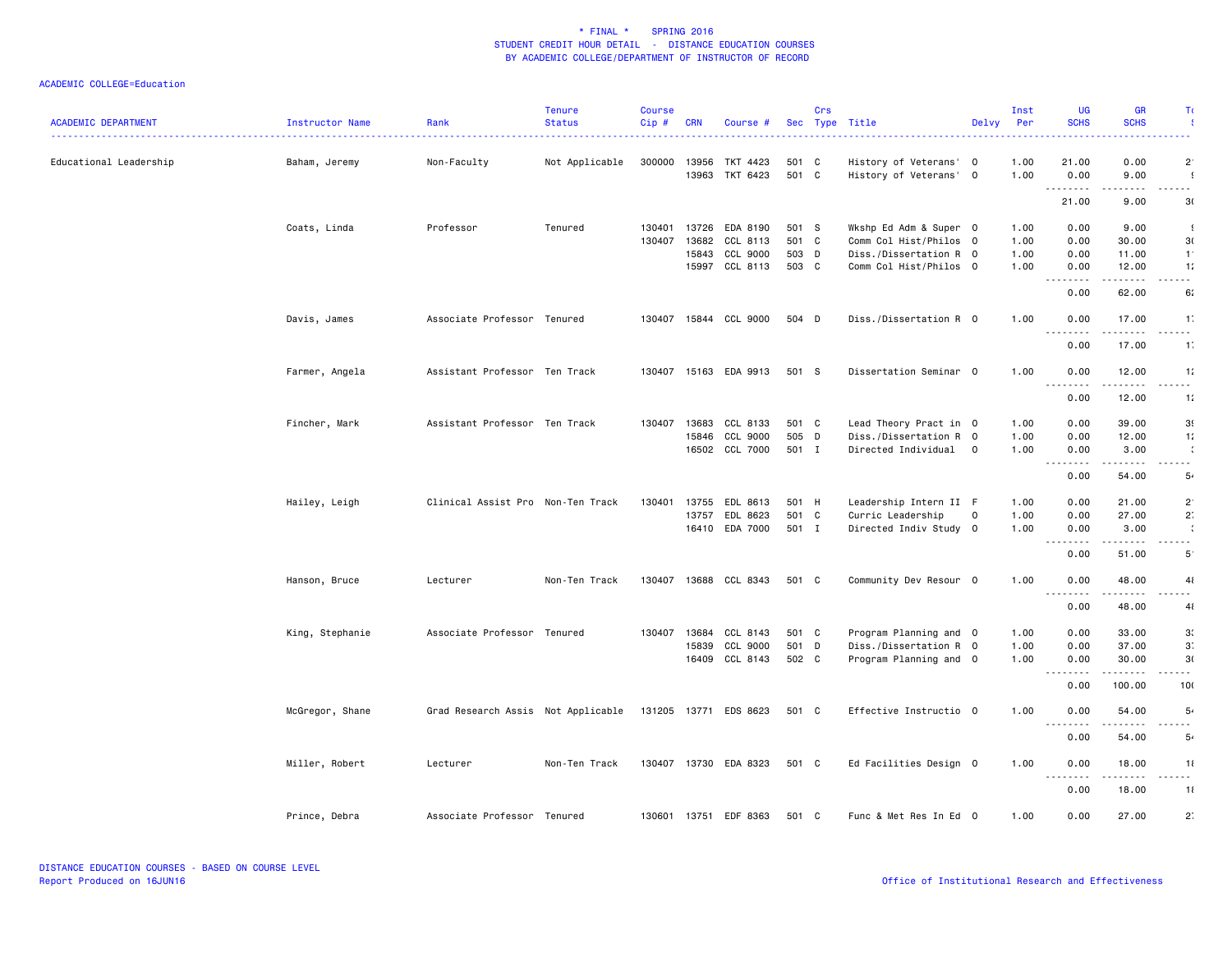| <b>ACADEMIC DEPARTMENT</b> | Instructor Name | Rank                        | Tenure<br>Status | Course<br>Cip# | <b>CRN</b> | Course #       |       | Crs | Sec Type Title         | Delvy | Inst<br>Per | <b>UG</b><br><b>SCHS</b> | <b>GR</b><br><b>SCHS</b><br>------------------- | Tα                      |
|----------------------------|-----------------|-----------------------------|------------------|----------------|------------|----------------|-------|-----|------------------------|-------|-------------|--------------------------|-------------------------------------------------|-------------------------|
|                            |                 |                             |                  |                |            |                |       |     |                        |       |             | .                        | .                                               | .                       |
|                            |                 |                             |                  |                |            |                |       |     |                        |       |             | 0.00                     | 27.00                                           | $2^{\circ}$             |
| Educational Leadership     | Stumpf, Arthur  | Associate Professor Tenured |                  | 130407         |            | 13689 CCL 8353 | 501 C |     | Appl Org Theory CC L F |       | 1.00        | 0.00                     | 27.00                                           | $2^{\circ}$             |
|                            |                 |                             |                  |                |            | 13690 CCL 8383 | 501 C |     | Ethical Decision CC F  |       | 1.00        | 0.00                     | 30.00                                           | 3(                      |
|                            |                 |                             |                  |                |            | 15841 CCL 9000 | 502 D |     | Diss./Dissertation R 0 |       | 1.00        | 0.00                     | 40.00                                           | 4(                      |
|                            |                 |                             |                  |                |            |                |       |     |                        |       |             | ---------                | .                                               | -------                 |
|                            |                 |                             |                  |                |            |                |       |     |                        |       |             | 0.00                     | 97.00                                           | .9.                     |
|                            |                 |                             |                  |                |            |                |       |     |                        |       |             | ========                 | ========                                        | $= 22222222$            |
| Educational Leadership     |                 |                             |                  |                |            |                |       |     |                        |       |             | 21,00                    | 549.00                                          | 570                     |
|                            |                 |                             |                  |                |            |                |       |     |                        |       |             | ========                 | ========                                        | $=$ $=$ $=$ $=$ $=$ $:$ |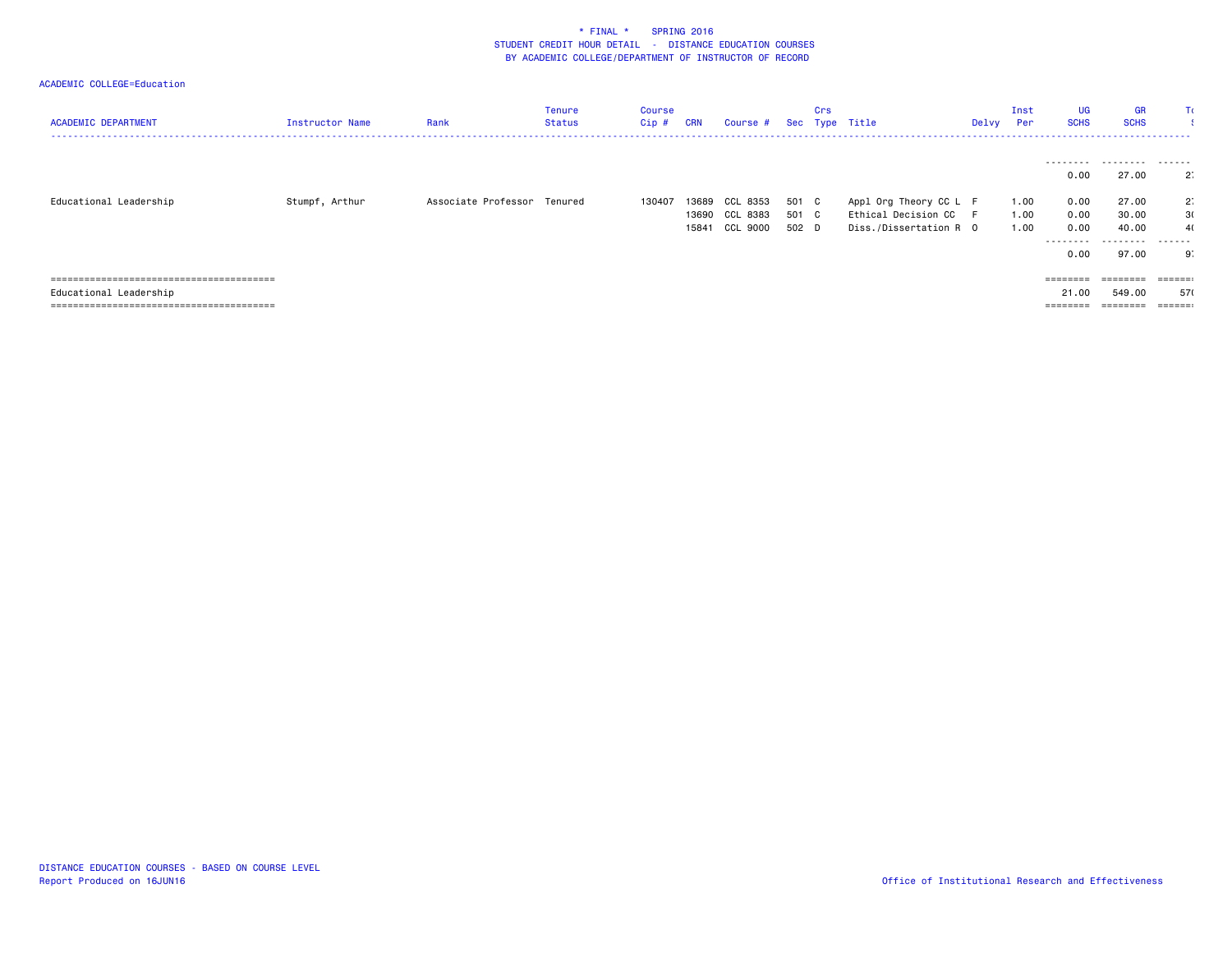| <b>ACADEMIC DEPARTMENT</b>                            | Instructor Name   | Rank                          | <b>Tenure</b><br><b>Status</b> | Course<br>Cip# | <b>CRN</b> | Course #              |       | Crs | Sec Type Title         | Delvy          | Inst<br>Per | UG<br><b>SCHS</b>  | <b>GR</b><br><b>SCHS</b> |                |
|-------------------------------------------------------|-------------------|-------------------------------|--------------------------------|----------------|------------|-----------------------|-------|-----|------------------------|----------------|-------------|--------------------|--------------------------|----------------|
| Instructional Systems & Workforce Develo Adams, James |                   | Associate Professor Tenured   |                                | 131309         | 13953      | TKT 4143              | 501 C |     | His & Phil Career &    | - 0            | 1.00        | 18.00              | 0.00                     | 11             |
|                                                       |                   |                               |                                |                | 13961      | TKT 6143              | 501 C |     | His & Phil Career &    | $\overline{0}$ | 1.00        | 0.00               | 15.00                    | 1!             |
|                                                       |                   |                               |                                |                | 14719      | TKT 4886              | 501 F |     | Teaching Intern Tech 0 |                | 1.00        | 6.00               | 0.00                     | $\blacksquare$ |
|                                                       |                   |                               |                                |                | 14720      | TKT 4896              | 501 F |     | Teaching Intern Tech 0 |                | 1.00        | 6.00               | 0.00                     | $\sqrt{ }$     |
|                                                       |                   |                               |                                |                | 14731      | TKT 4873              | 501 C |     | Prof Sem Voc/Tech Ed 0 |                | 1.00        | 3.00               | 0.00                     | $\ddot{\cdot}$ |
|                                                       |                   |                               |                                | 131399         | 13955      | TKT 4263              | 501 C |     | Diverse Wrk & Ed Env 0 |                | 1.00        | 63.00              | 0.00                     | 6.             |
|                                                       |                   |                               |                                |                | 13962      | TKT 6263              | 501 C |     | Diverse Wrk & Ed Env 0 |                | 1.00        | 0.00<br>.          | 6.00                     | $\sqrt{2}$     |
|                                                       |                   |                               |                                |                |            |                       |       |     |                        |                |             | 96.00              | 21.00                    | 11             |
|                                                       | Bailey, Ennis     | Non-Faculty                   | Not Applicable                 | 300000         | 13957      | TKT 4433              | 501 C |     | Dev of Veteran's Ben 0 |                | 1.00        | 24.00              | 0.00                     | 2 <sub>1</sub> |
|                                                       |                   |                               |                                |                | 13964      | TKT 6433              | 501 C |     | Dev of Veterans' Ben 0 |                | 1.00        | 0.00               | 3.00                     |                |
|                                                       |                   |                               |                                |                |            |                       |       |     |                        |                |             | .                  |                          | .              |
|                                                       |                   |                               |                                |                |            |                       |       |     |                        |                |             | 24.00              | 3.00                     | $2^{\circ}$    |
|                                                       | Ballard, Iva      | Instructor                    | Non-Ten Track                  |                |            | 521302 13681 BQA 8443 | 501 C |     | Stat Analy Bus Dec     | $\mathbf 0$    | 1.00        | 0.00<br>$  -$<br>. | 72.00<br>.               | 7:             |
|                                                       |                   |                               |                                |                |            |                       |       |     |                        |                |             | 0.00               | 72.00                    | 7:             |
|                                                       | Bass, Amy         | Lecturer                      | Non-Ten Track                  | 130301         | 13884      | LSK 2010              | 501 C |     | Praxis: Acad Core En 0 |                | 1.00        | 30.00              | 0.00                     | 30             |
|                                                       |                   |                               |                                | 131315         | 13883      | LSK 1023              | 501 C |     | Col Read/Study Skill 0 |                | 1.00        | 96.00              | 0.00                     | 91             |
|                                                       |                   |                               |                                |                |            |                       |       |     |                        |                |             | .<br>126.00        | 0.00                     | 12(            |
|                                                       |                   |                               |                                | 131303 15564   |            |                       |       |     |                        |                |             |                    | 0.00                     | 3 <sub>1</sub> |
|                                                       | Berryhill, Amy    | Non-Faculty                   | Not Applicable                 |                |            | TKB 2133              | 501 B |     | Sprdsht Design & Ana 0 |                | 1.00        | 39.00<br>.         |                          |                |
|                                                       |                   |                               |                                |                |            |                       |       |     |                        |                |             | 39.00              | 0.00                     | 3 <sub>1</sub> |
|                                                       | Busby, Michael    | Non-Faculty                   | Not Applicable                 |                |            | 240102 13872 IDS 4111 | 501 C |     | Professional Seminar 0 |                | 1.00        | 18.00<br>.         | 0.00<br>$\frac{1}{2}$    | 11<br>.        |
|                                                       |                   |                               |                                |                |            |                       |       |     |                        |                |             | 18.00              | 0.00                     | 11             |
|                                                       | Cornelious, Linda | Professor                     | Tenured                        | 131309         | 14735      | TKT 8263              | 501 C |     | Phil & Adm Career &    | $\overline{0}$ | 1.00        | 0.00               | 12.00                    | 1:             |
|                                                       |                   |                               |                                | 131321         | 13960      | TKT 4803              | 501 C |     | Integ Tech for Learn 0 |                | 1.00        | 54.00              | 0.00                     | 5.             |
|                                                       |                   |                               |                                |                | 13967      | TKT 6803              | 501 C |     | Integ Tech for Learn 0 |                | 1.00        | 0.00               | 18.00                    | 11             |
|                                                       |                   |                               |                                |                |            |                       |       |     |                        |                |             | .                  |                          |                |
|                                                       |                   |                               |                                |                |            |                       |       |     |                        |                |             | 54.00              | 30.00                    | 8              |
|                                                       | Crawford, Amie    | Grad Teach Assist             | Not Applicable                 | 110301 13950   |            | TKT 1273              | 502 C |     | Computer Application 0 |                | 1.00        | 66.00<br>.         | 0.00                     | 6              |
|                                                       |                   |                               |                                |                |            |                       |       |     |                        |                |             | 66.00              | 0.00                     | 61             |
|                                                       | Huang, Kun        | Assistant Professor Ten Track |                                | 131309         | 13959      | TKT 4763              | 501 C |     | Digital Tools/Learni 0 |                | 1.00        | 75.00              | 0.00                     | 7!             |
|                                                       |                   |                               |                                |                | 13966      | TKT 6763              | 501 C |     | Digital Tools/Learni 0 |                | 1.00        | 0.00               | 6.00                     | $\sqrt{ }$     |
|                                                       |                   |                               |                                |                |            |                       |       |     |                        |                |             | .                  | .                        | .              |
|                                                       |                   |                               |                                |                |            |                       |       |     |                        |                |             | 75.00              | 6.00                     | 8              |
|                                                       | Keel, Vicki       | Instructor                    | Non-Ten Track                  | 110301         | 13949      | TKT 1273              | 501 C |     | Computer Application 0 |                | 1.00        | 87.00              | 0.00                     | 8.             |
|                                                       |                   |                               |                                | 110401         | 15563      | TKB 2123              | 501 B |     | Database Mgt           | $\mathsf{o}$   | 1.00        | 45.00<br>.         | 0.00                     | 4!<br>.        |
|                                                       |                   |                               |                                |                |            |                       |       |     |                        |                |             | 132.00             | 0.00                     | 13:            |
|                                                       | Okojie, Mabel     | Professor                     | Tenured                        | 131309         |            | 14732 TKT 8273        | 501 C |     | Con Iss Cur Pla ISWE 0 |                | 1.00        | 0.00               | 9.00                     | $\cdot$        |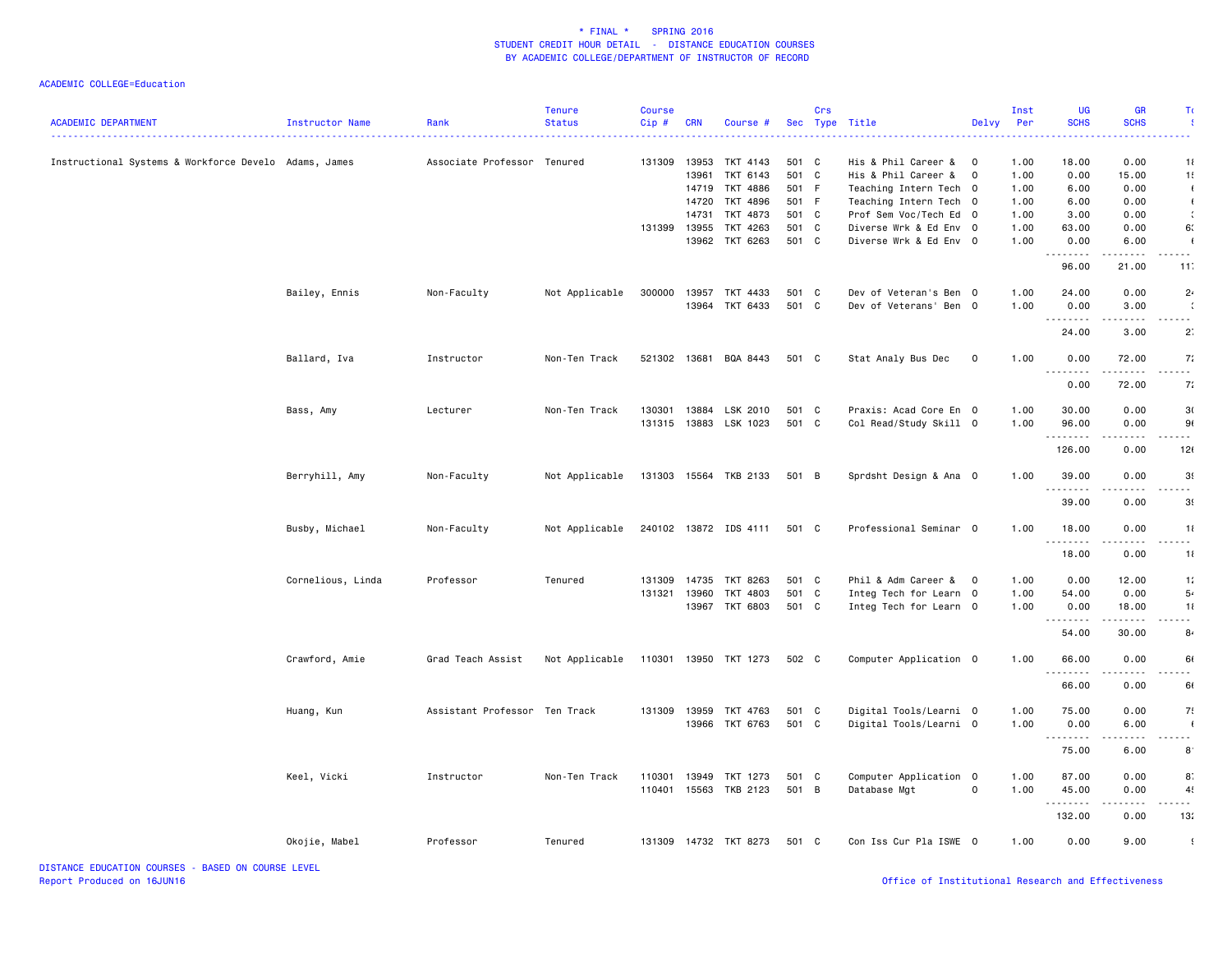| <b>ACADEMIC DEPARTMENT</b>                                    | Instructor Name | Rank                          | Tenure<br>Status | Course<br>Cip #  | <b>CRN</b> | Course #                   |                | Crs | Sec Type Title                                | Delvy Per                | Inst         | <b>UG</b><br><b>SCHS</b>                | <b>GR</b><br><b>SCHS</b>       | Π                             |
|---------------------------------------------------------------|-----------------|-------------------------------|------------------|------------------|------------|----------------------------|----------------|-----|-----------------------------------------------|--------------------------|--------------|-----------------------------------------|--------------------------------|-------------------------------|
|                                                               |                 |                               |                  |                  |            |                            |                |     |                                               |                          |              | ---------<br>0.00                       | .<br>9.00                      | -------                       |
| Instructional Systems & Workforce Develo Scott-Bracey, Pamela |                 | Assistant Professor Ten Track |                  | 130501<br>131303 | 15183      | TKT 8533<br>13948 TKB 3133 | 501 C<br>501 C |     | Eval & Assess Instr<br>Admin Management & P 0 | $\overline{\phantom{0}}$ | 1.00<br>1.00 | 0.00<br>102.00<br>---------<br>102.00   | 36.00<br>0.00<br>.<br>36.00    | 3(<br>10:<br>------<br>131    |
|                                                               | Yu, Chien       | Professor                     | Tenured          | 130501           |            | 14733 TKT 8443             | 501 C          |     | Theory of Multimedia 0                        |                          | 1.00         | 0.00<br>---------<br>0.00               | 48.00<br>---------<br>48.00    | $\mathbf{A}$<br>-------<br>41 |
| Instructional Systems & Workforce Develo                      |                 |                               |                  |                  |            |                            |                |     |                                               |                          |              | $=$ = = = = = = =<br>732.00<br>======== | ========<br>225.00<br>======== | 95.<br><b>ESSESS</b>          |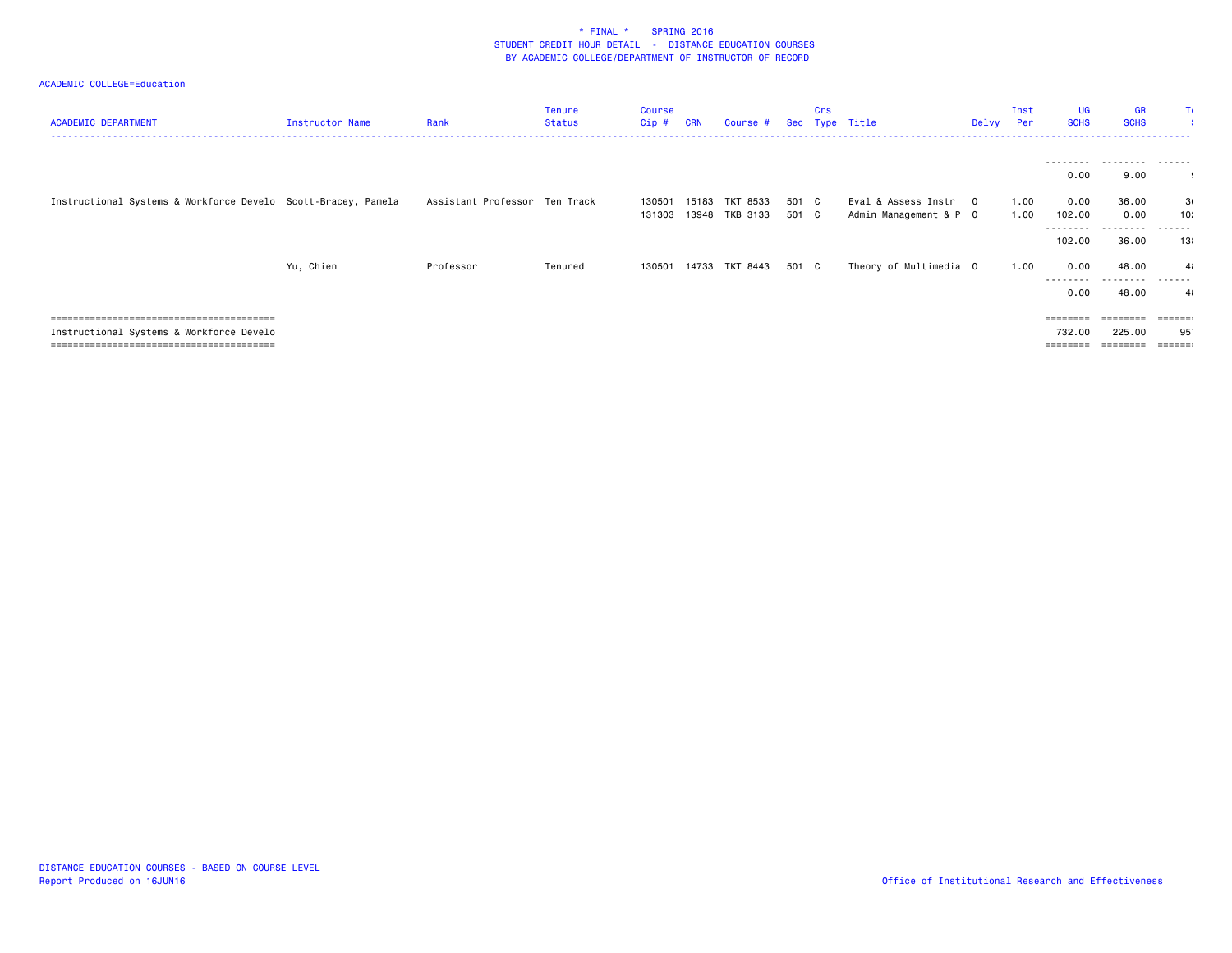| <b>ACADEMIC DEPARTMENT</b> | Instructor Name | Rank                        | Tenure<br>Status | Course<br>Cip # | <b>CRN</b> | Course # Sec Type Title |       | Crs |                        | Delvy | Inst<br>Per | UG<br><b>SCHS</b> | <b>GR</b><br><b>SCHS</b> | TC.                     |
|----------------------------|-----------------|-----------------------------|------------------|-----------------|------------|-------------------------|-------|-----|------------------------|-------|-------------|-------------------|--------------------------|-------------------------|
| Kinesiology                | Vickers, J.     | Associate Professor Tenured |                  |                 |            | 131314 15043 PE 4000    | 501 I |     | Directed Indiv Study 0 |       | 1.00        | 1.00<br>.         | 0.00<br>.                | .                       |
|                            |                 |                             |                  |                 |            |                         |       |     |                        |       |             | 1.00              | 0.00                     |                         |
|                            |                 |                             |                  |                 |            |                         |       |     |                        |       |             | $=$ = = = = = = = | ========                 | $=$ $=$ $=$ $=$ $=$ $:$ |
| Kinesiology                |                 |                             |                  |                 |            |                         |       |     |                        |       |             | .00               | 0.00                     |                         |
|                            |                 |                             |                  |                 |            |                         |       |     |                        |       |             | $=$ = = = = = = = | ========                 | $=$ $=$ $=$ $=$ $=$ $:$ |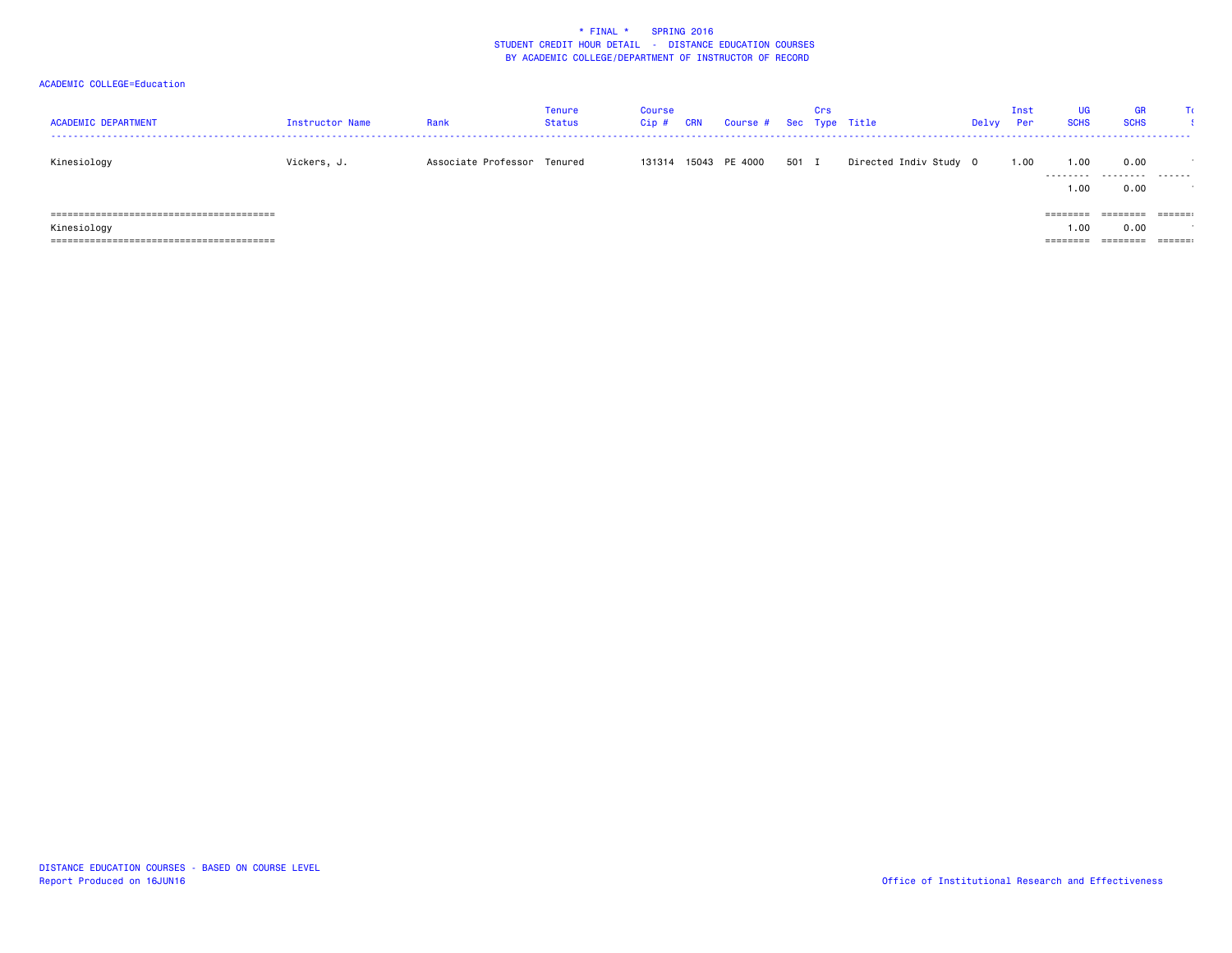| <b>ACADEMIC DEPARTMENT</b> | <b>Instructor Name</b> | Rank                          | Tenure<br><b>Status</b> | <b>Course</b><br>Cip # | <b>CRN</b> | Course #                         |                | Crs | Sec Type Title                           | Delvy          | Inst<br>Per  | UG<br><b>SCHS</b>  | <b>GR</b><br><b>SCHS</b> | Τc                              |
|----------------------------|------------------------|-------------------------------|-------------------------|------------------------|------------|----------------------------------|----------------|-----|------------------------------------------|----------------|--------------|--------------------|--------------------------|---------------------------------|
| Music                      | Brown, Michael R.      | Professor                     | Tenured                 |                        |            | 131312 13904 MU 1123             | 501 C          |     | American Music App.                      | $\overline{0}$ | 1.00         | 72.00              | 0.00                     | 7:                              |
|                            |                        |                               |                         |                        |            |                                  |                |     |                                          |                |              | ---------<br>72.00 | . <sub>.</sub><br>0.00   | -------<br>7:                   |
|                            | Damm, Robert           | Professor                     | Tenured                 | 131312                 |            | 13905 MUE 4886<br>13906 MUE 4896 | 501 F<br>501 F |     | Stu Teach Music Ed<br>Stu Teach Music Ed | E<br>F         | 1.00<br>1.00 | 12.00<br>12.00     | 0.00<br>0.00             | 1:<br>11                        |
|                            |                        |                               |                         |                        |            |                                  |                |     |                                          |                |              | ---------<br>24.00 | 0.00                     | -------<br>2 <sub>1</sub>       |
|                            | Hause, Barry           | Lecturer                      | Non-Ten Track           |                        |            | 500902 14711 MU 1133             | 501 C          |     | The History of Rock 0                    |                | 1.00         | 84.00              | 0.00                     | 8.                              |
|                            |                        |                               |                         |                        |            |                                  |                |     |                                          |                |              | --------<br>84.00  | 0.00                     | ------<br>84                    |
|                            | Kirkland, Anthony      | Assistant Professor Ten Track |                         | 500901                 |            | 16247 MU 4000                    | 501 I          |     | Directed Indiv Study 0                   |                | 1.00         | 2.00               | 0.00                     |                                 |
|                            |                        |                               |                         |                        |            |                                  |                |     |                                          |                |              | --------<br>2.00   | 0.00                     | ------<br>-11                   |
|                            | Patilla, Carol         | Lecturer                      | Non-Ten Track           | 500901                 |            | 13903 MU 1113                    | 501 C          |     | His & Apprec Of Musi 0                   |                | 1.00         | 39.00              | 0.00                     | 3(                              |
|                            |                        |                               |                         |                        |            |                                  |                |     |                                          |                |              | ---------<br>39.00 | ----<br>0.00             | ------<br>39                    |
|                            |                        |                               |                         |                        |            |                                  |                |     |                                          |                |              | ========           | ========                 | $=$ $=$ $=$ $=$ $=$ $:$         |
| Music                      |                        |                               |                         |                        |            |                                  |                |     |                                          |                |              | 221.00<br>======== | 0.00<br>--------         | $22^{\circ}$<br>$= = = = = = :$ |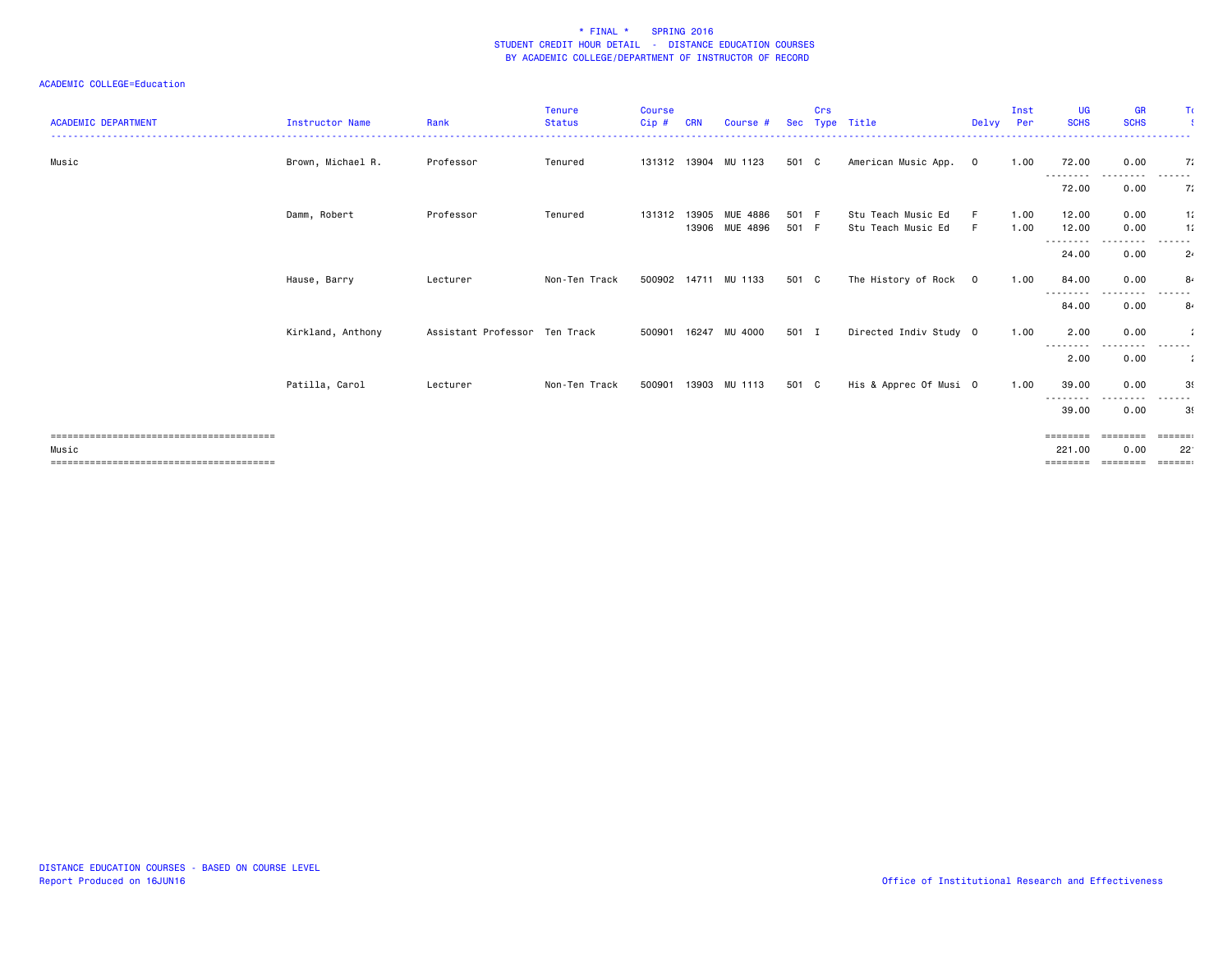### ACADEMIC COLLEGE=Engineering

| <b>ACADEMIC DEPARTMENT</b> | Instructor Name     | Rank                          | <b>Tenure</b><br><b>Status</b> | <b>Course</b><br>Cip # | CRN   | Course #                   | <b>Sec</b>     | Crs | Type Title                         | Delvy                       | Inst<br>Per  | <b>UG</b><br><b>SCHS</b>  | <b>GR</b><br><b>SCHS</b> | Τc                            |
|----------------------------|---------------------|-------------------------------|--------------------------------|------------------------|-------|----------------------------|----------------|-----|------------------------------------|-----------------------------|--------------|---------------------------|--------------------------|-------------------------------|
|                            |                     |                               |                                |                        |       |                            |                |     |                                    |                             |              |                           |                          |                               |
| Aerospace Engineering      | Janus, Jonathan     | Associate Professor Tenured   |                                | 140201                 | 16077 | ASE 8000<br>16078 ASE 9000 | 501 D<br>501 D |     | Research / Thesis<br>Research/Diss | $\mathbf{O}$<br>$\mathbf 0$ | 1.00<br>1.00 | 0.00<br>0.00              | 1.00<br>2.00             |                               |
|                            |                     |                               |                                |                        |       |                            |                |     |                                    |                             |              | ---------<br>0.00         | .<br>3.00                | .<br>$\ddot{\phantom{a}}$     |
|                            | Newman, James       | Professor                     | Tenured                        |                        |       | 141901 14666 ME 8253       | 501 C          |     | Fatigue in Engin Des 0             |                             | 1.00         | 0.00<br>--------          | 21.00                    | $2^{\cdot}$                   |
|                            |                     |                               |                                |                        |       |                            |                |     |                                    |                             |              | 0.00                      | 21.00                    | $2^{\cdot}$                   |
|                            | Rais-Rohani, Masoud | Professor                     | Tenured                        | 140201                 | 13668 | ASE 6553                   | 501 C          |     | Eng Design Optimizat 0             |                             | 1.00         | 0.00<br>--------          | 12.00                    | 11<br>------                  |
|                            |                     |                               |                                |                        |       |                            |                |     |                                    |                             |              | 0.00                      | 12.00                    | $-11$                         |
|                            | Sescu, Adrian       | Assistant Professor Ten Track |                                | 140201                 |       | 16079 ASE 9000             | 503 D          |     | Research/Diss                      | $\mathbf 0$                 | 1.00         | 0.00<br>---------         | 6.00<br>. <b>.</b> .     | . <b>.</b>                    |
|                            |                     |                               |                                |                        |       |                            |                |     |                                    |                             |              | 0.00                      | 6.00                     |                               |
|                            | Thompson, David     | Professor                     | Tenured                        | 140201                 | 16080 | ASE 9000                   | 502 D          |     | Research/Diss                      | $\mathbf 0$                 | 1.00         | 0.00<br>--------          | 2.00                     | - - - - - -                   |
|                            |                     |                               |                                |                        |       |                            |                |     |                                    |                             |              | 0.00<br>========          | 2.00<br>========         | $\cdot$ :<br>$= 22222222$     |
| Aerospace Engineering      |                     |                               |                                |                        |       |                            |                |     |                                    |                             |              | 0.00<br>$=$ = = = = = = = | 44.00<br>========        | 4.<br>$=$ $=$ $=$ $=$ $=$ $:$ |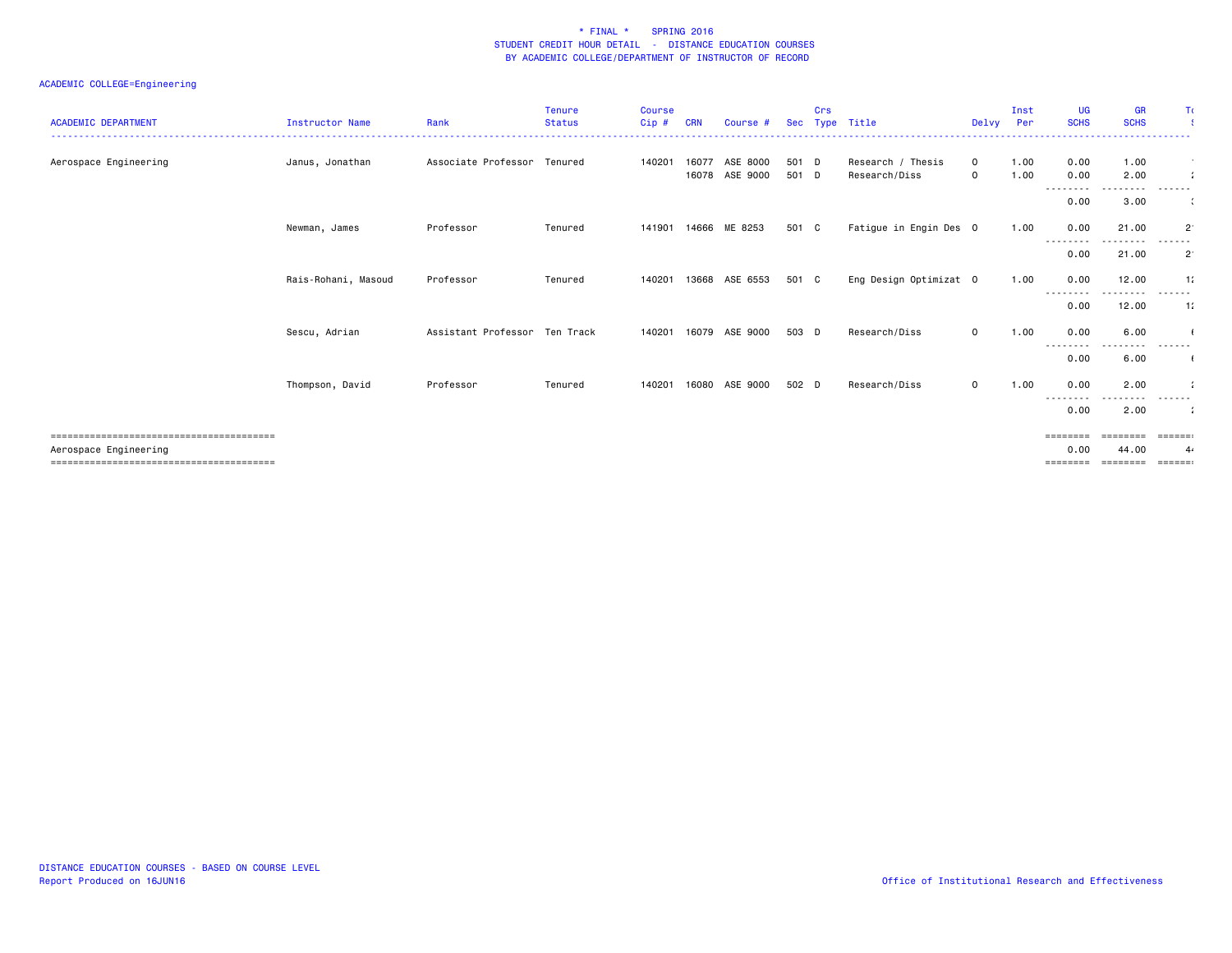### ACADEMIC COLLEGE=Engineering

| <b>ACADEMIC DEPARTMENT</b>        | Instructor Name     | Rank                              | <b>Tenure</b><br>Status | <b>Course</b><br>$Cip$ # | <b>CRN</b> | Course #                              |                | Crs | Sec Type Title                            | Delvy          | Inst<br>Per  | <b>UG</b><br><b>SCHS</b>                                    | <b>GR</b><br><b>SCHS</b>                                                                                                          | Τc                                                                                                                        |
|-----------------------------------|---------------------|-----------------------------------|-------------------------|--------------------------|------------|---------------------------------------|----------------|-----|-------------------------------------------|----------------|--------------|-------------------------------------------------------------|-----------------------------------------------------------------------------------------------------------------------------------|---------------------------------------------------------------------------------------------------------------------------|
| Civil & Environmental Engineering | Freyne, Seamus      | Assistant Professor Ten Track     |                         |                          |            | 140801 14672 CE 6993<br>14743 CE 9000 | 501 C<br>501 D |     | Prestr Concr Structu 0<br>Research / Diss | 0              | 1.00<br>1.00 | 0.00<br>0.00<br>.                                           | 42.00<br>13.00                                                                                                                    | 4 <sub>i</sub><br>1:                                                                                                      |
|                                   |                     |                                   |                         |                          |            |                                       |                |     |                                           |                |              | 0.00                                                        | 55.00                                                                                                                             | 5!                                                                                                                        |
|                                   | Gude, Veera         | Assistant Professor Ten Track     |                         |                          |            | 140801 14761 CE 8000                  | 502 D          |     | Research / Thesis                         | $\mathsf{o}$   | 1.00         | 0.00<br>$  -$<br>----                                       | 4.00                                                                                                                              | $\frac{1}{2} \left( \frac{1}{2} \right) \left( \frac{1}{2} \right) \left( \frac{1}{2} \right) \left( \frac{1}{2} \right)$ |
|                                   |                     |                                   |                         |                          |            |                                       |                |     |                                           |                |              | 0.00                                                        | 4.00                                                                                                                              |                                                                                                                           |
|                                   | Gullett, Philip     | Associate Professor Tenured       |                         | 140801                   |            | 14745 CE 9000<br>14762 CE 8000        | 503 D<br>503 D |     | Research / Diss<br>Research / Thesis      | 0<br>0         | 1.00<br>1.00 | 0.00<br>0.00                                                | 2.00<br>2.00                                                                                                                      | $\cdot$                                                                                                                   |
|                                   |                     |                                   |                         |                          |            |                                       |                |     |                                           |                |              | .<br>0.00                                                   | $\frac{1}{2} \left( \frac{1}{2} \right) \left( \frac{1}{2} \right) \left( \frac{1}{2} \right) \left( \frac{1}{2} \right)$<br>4.00 | -----                                                                                                                     |
|                                   | Howard, Isaac       | Associate Professor Tenured       |                         |                          |            | 140801 14746 CE 9000                  | 504 D          |     | Research / Diss                           | $\mathsf{o}$   | 1.00         | 0.00                                                        | 4.00                                                                                                                              |                                                                                                                           |
|                                   |                     |                                   |                         |                          |            | 15616 CE 8000                         | 504 D          |     | Research / Thesis                         | $\mathsf{o}$   | 1.00         | 0.00                                                        | 1.00                                                                                                                              |                                                                                                                           |
|                                   |                     |                                   |                         |                          |            |                                       |                |     |                                           |                |              | 0.00                                                        | 5.00                                                                                                                              | 4                                                                                                                         |
|                                   | Martin, James L.    | Professor                         | Tenured                 |                          |            | 140801 14747 CE 9000                  | 507 D          |     | Research / Diss                           | $\mathsf{o}$   | 1.00         | 0.00                                                        | 6.00                                                                                                                              | $\left($                                                                                                                  |
|                                   |                     |                                   |                         |                          |            | 14763 CE 8000                         | 507 D          |     | Research / Thesis                         | $\mathbf 0$    | 1.00         | 0.00                                                        | 2.00                                                                                                                              | $\mathcal{L}$                                                                                                             |
|                                   |                     |                                   |                         |                          |            | 16327 CE 7000                         | 502 I          |     | Directed Indiv Study 0                    |                | 1.00         | 0.00<br>-----<br>$\sim$ $\sim$ $\sim$                       | 6.00<br>$\frac{1}{2}$                                                                                                             | $\sqrt{2}$<br>الداعات ب                                                                                                   |
|                                   |                     |                                   |                         |                          |            |                                       |                |     |                                           |                |              | 0.00                                                        | 14.00                                                                                                                             | 1.                                                                                                                        |
|                                   | Ramirez Avila, John | Research Assist Pro Non-Ten Track |                         | 140801                   | 14764      | CE 8000                               | 508 D          |     | Research / Thesis                         | $\mathsf{o}$   | 1.00         | 0.00                                                        | 3.00                                                                                                                              | $\ddot{\cdot}$                                                                                                            |
|                                   |                     |                                   |                         | 140805                   |            | 13694 CE 6513                         | 501 C          |     | Engr. Hydrology                           | $\mathsf{o}$   | 1.00         | 0.00                                                        | 27.00                                                                                                                             | 2                                                                                                                         |
|                                   |                     |                                   |                         |                          |            | 14678 CE 8593                         | 501 C          |     | Environmental Hydrol 0                    |                | 1.00         | 0.00                                                        | 36.00                                                                                                                             | 3(                                                                                                                        |
|                                   |                     |                                   |                         |                          |            |                                       |                |     |                                           |                |              | --------                                                    | .                                                                                                                                 | $\omega_{\rm{eff}}$ and $\omega_{\rm{eff}}$                                                                               |
|                                   |                     | Lecturer                          | Non-Ten Track           |                          |            | 140801 14670 CE 6963                  | 501 C          |     | Steel Structures                          | $\mathsf{o}\,$ | 1.00         | 0.00<br>0.00                                                | 66.00<br>36.00                                                                                                                    | 61<br>3(                                                                                                                  |
|                                   | Smith, Matthew      |                                   |                         |                          |            |                                       |                |     |                                           |                |              | .                                                           | .                                                                                                                                 | .                                                                                                                         |
|                                   |                     |                                   |                         |                          |            |                                       |                |     |                                           |                |              | 0.00                                                        | 36.00                                                                                                                             | 3(                                                                                                                        |
|                                   | Truax, Dennis       | Professor                         | Tenured                 |                          |            | 140801 14749 CE 9000                  | 509 D          |     | Research / Diss                           | $\mathbf 0$    | 1.00         | 0.00<br><u>.</u>                                            | 3.00                                                                                                                              | .                                                                                                                         |
|                                   |                     |                                   |                         |                          |            |                                       |                |     |                                           |                |              | 0.00                                                        | 3.00                                                                                                                              | $\ddot{\phantom{a}}$                                                                                                      |
|                                   | Vahedifard, Farshid | Assistant Professor Ten Track     |                         |                          |            | 140801 14677 CE 8463                  | 501 C          |     | Slopes & Embankments 0                    |                | 1.00         | 0.00                                                        | 21.00                                                                                                                             | $2^{\circ}$                                                                                                               |
|                                   |                     |                                   |                         |                          |            | 15615 CE 9000                         | 510 D          |     | Research / Diss                           | $\mathsf{o}$   | 1.00         | 0.00                                                        | 3.00                                                                                                                              | $\cdot$                                                                                                                   |
|                                   |                     |                                   |                         |                          |            |                                       |                |     |                                           |                |              | $\sim$ $\sim$ $\sim$ $\sim$<br>$\sim$ $\sim$ $\sim$<br>0.00 | .<br>24.00                                                                                                                        | . <b>.</b><br>$2\cdot$                                                                                                    |
|                                   |                     |                                   |                         |                          |            |                                       |                |     |                                           |                |              |                                                             |                                                                                                                                   |                                                                                                                           |
|                                   | White, Thomas       | Professor                         | Tenured                 |                          |            | 140801 14750 CE 9000                  | 511 D          |     | Research / Diss                           | $\mathsf{o}$   | 1.00         | 0.00<br><u>.</u>                                            | 5.00                                                                                                                              | $\cdot$<br>.                                                                                                              |
|                                   |                     |                                   |                         |                          |            |                                       |                |     |                                           |                |              | 0.00                                                        | 5.00                                                                                                                              |                                                                                                                           |
|                                   | Zhang, Li           | Associate Professor Tenured       |                         |                          |            | 140801 14751 CE 9000                  | 512 D          |     | Research / Diss                           | $\mathsf{o}$   | 1.00         | 0.00                                                        | 5.00<br>.                                                                                                                         | .                                                                                                                         |
|                                   |                     |                                   |                         |                          |            |                                       |                |     |                                           |                |              | 0.00                                                        | 5.00                                                                                                                              |                                                                                                                           |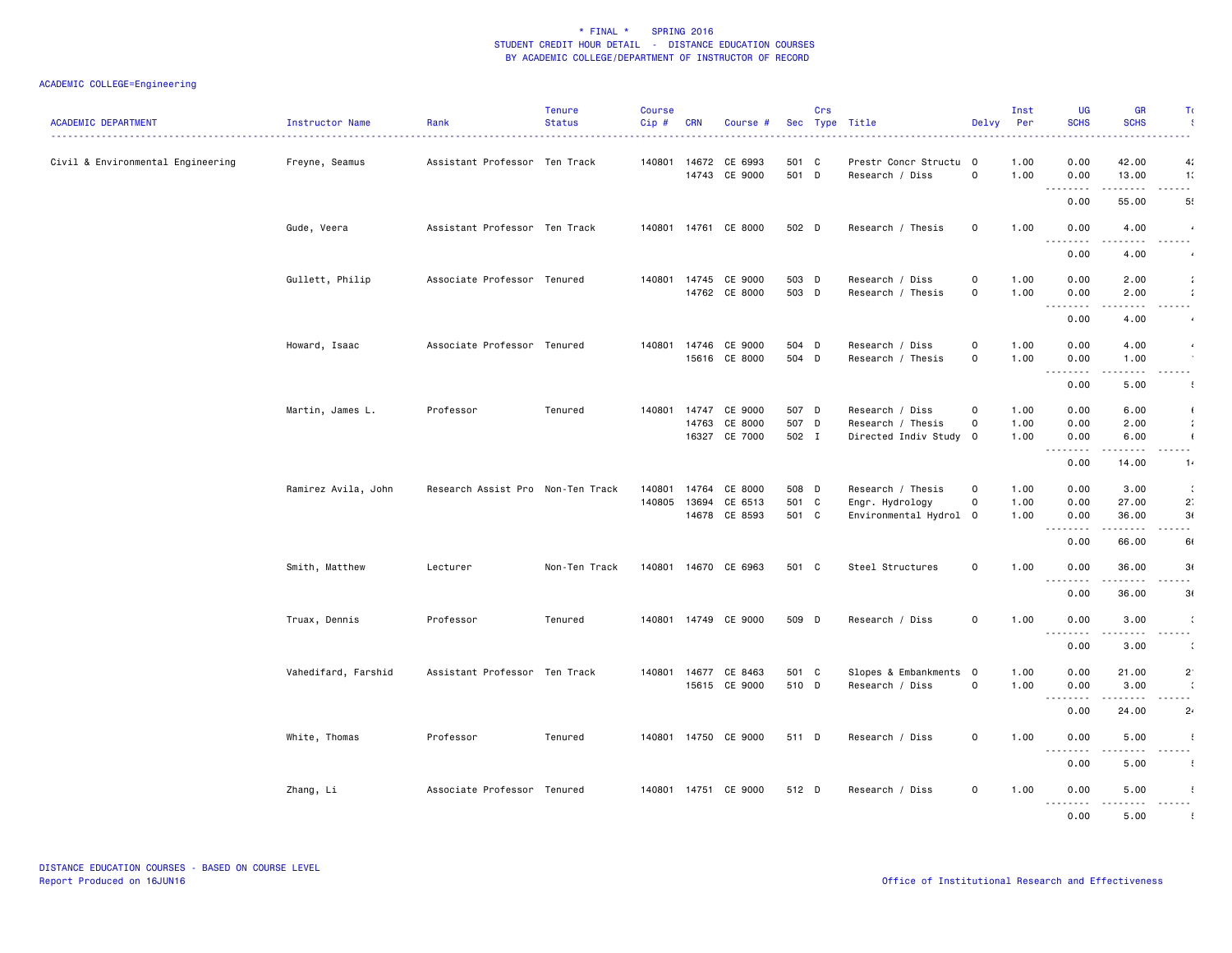### ACADEMIC COLLEGE=Engineering

|                     |                 | Tenure |                                   |  |           | Inst |           |  |
|---------------------|-----------------|--------|-----------------------------------|--|-----------|------|-----------|--|
| ACADEMIC DEPARTMENT | Instructor Name | Status | Cip # CRN Course # Sec Type Title |  | Delvy Per |      | SCHS SCHS |  |
|                     |                 |        |                                   |  |           |      |           |  |

======================================== ======== ======== =======

Civil & Environmental Engineering

======================================== ======== ======== =======

 $0.00$  221.00 22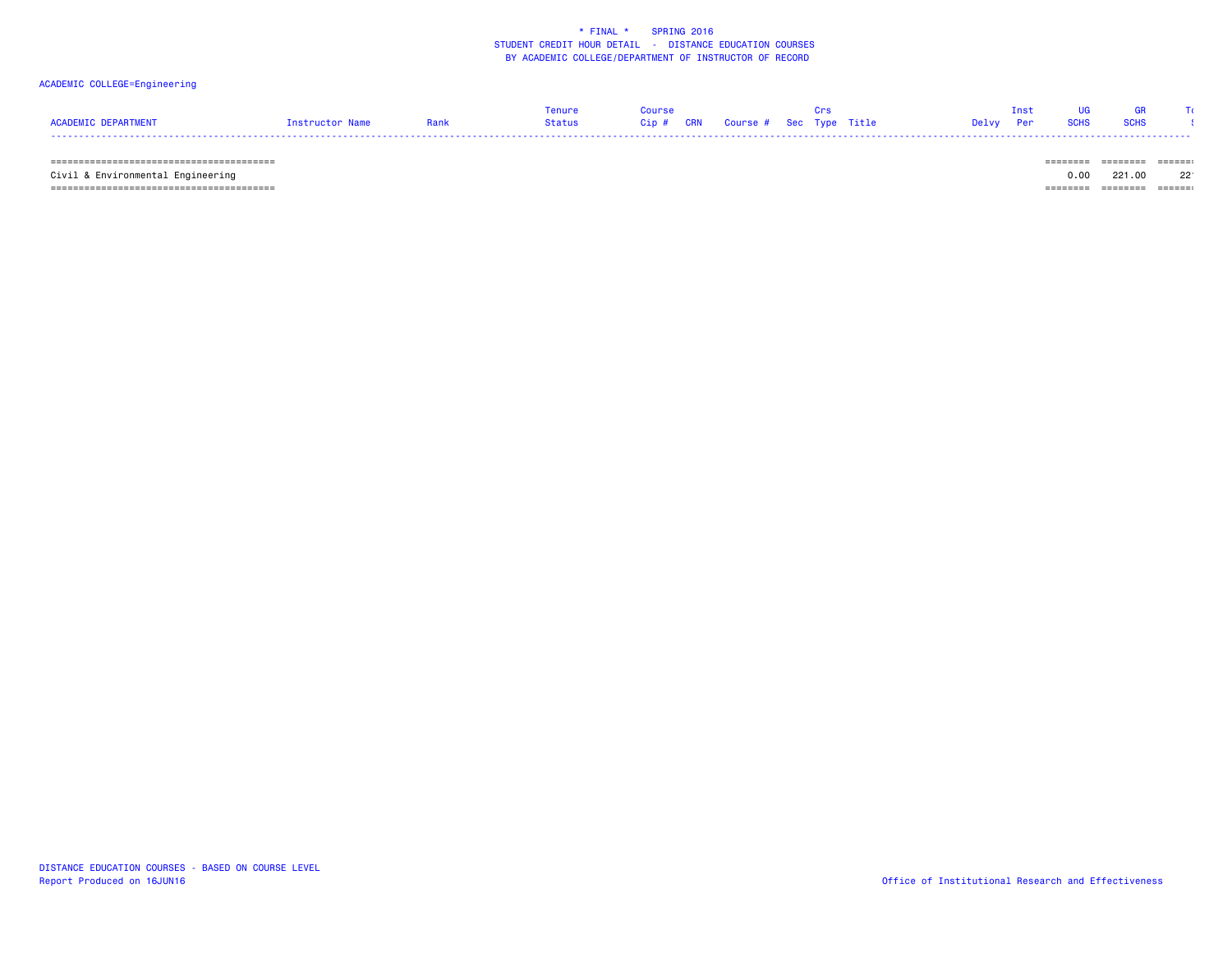### ACADEMIC COLLEGE=Engineering

| <b>ACADEMIC DEPARTMENT</b>     | Instructor Name | Rank                        | <b>Tenure</b><br><b>Status</b> | <b>Course</b><br>Cip# | <b>CRN</b> | Course #                   |                | Crs | Sec Type Title                             | Delvy       | Inst<br>Per  | <b>UG</b><br><b>SCHS</b> | <b>GR</b><br><b>SCHS</b> | Tα                   |
|--------------------------------|-----------------|-----------------------------|--------------------------------|-----------------------|------------|----------------------------|----------------|-----|--------------------------------------------|-------------|--------------|--------------------------|--------------------------|----------------------|
| Computer Science & Engineering | Dampier, David  | Professor                   | Tenured                        | 110101                | 16324      | CSE 7000<br>16593 CSE 8000 | 501 I<br>501 D |     | Directed Indiv Study 0<br>Research /Thesis | $\mathbf 0$ | 1.00<br>1.00 | 0.00<br>0.00             | 3.00<br>1.00             | $\ddot{\phantom{1}}$ |
|                                |                 |                             |                                |                       |            |                            |                |     |                                            |             |              | --------<br>0.00         | 4.00                     | $\overline{a}$       |
|                                | Perkins, Andy   | Associate Professor Tenured |                                | 110101                |            | 15880 CSE 8990             | 503 C          |     | Special Topic in CS                        | -F          | 1.00         | 0.00<br>--------         | 3.00<br>.                | .                    |
|                                |                 |                             |                                |                       |            |                            |                |     |                                            |             |              | 0.00                     | 3.00                     | $\ddot{\phantom{a}}$ |
|                                | Zhang, Song     | Associate Professor Tenured |                                | 110101                |            | 14759 CSE 8990             | 501 C          |     | Special Topic in CS 0                      |             | 1.00         | 0.00                     | 6.00                     |                      |
|                                |                 |                             |                                |                       |            |                            |                |     |                                            |             |              | ---------<br>0.00        | ------<br>6.00           | -------              |
|                                |                 |                             |                                |                       |            |                            |                |     |                                            |             |              |                          | ========                 | $= = = = = = :$      |
| Computer Science & Engineering |                 |                             |                                |                       |            |                            |                |     |                                            |             |              | 0.00<br>========         | 13.00                    | 1:<br>======         |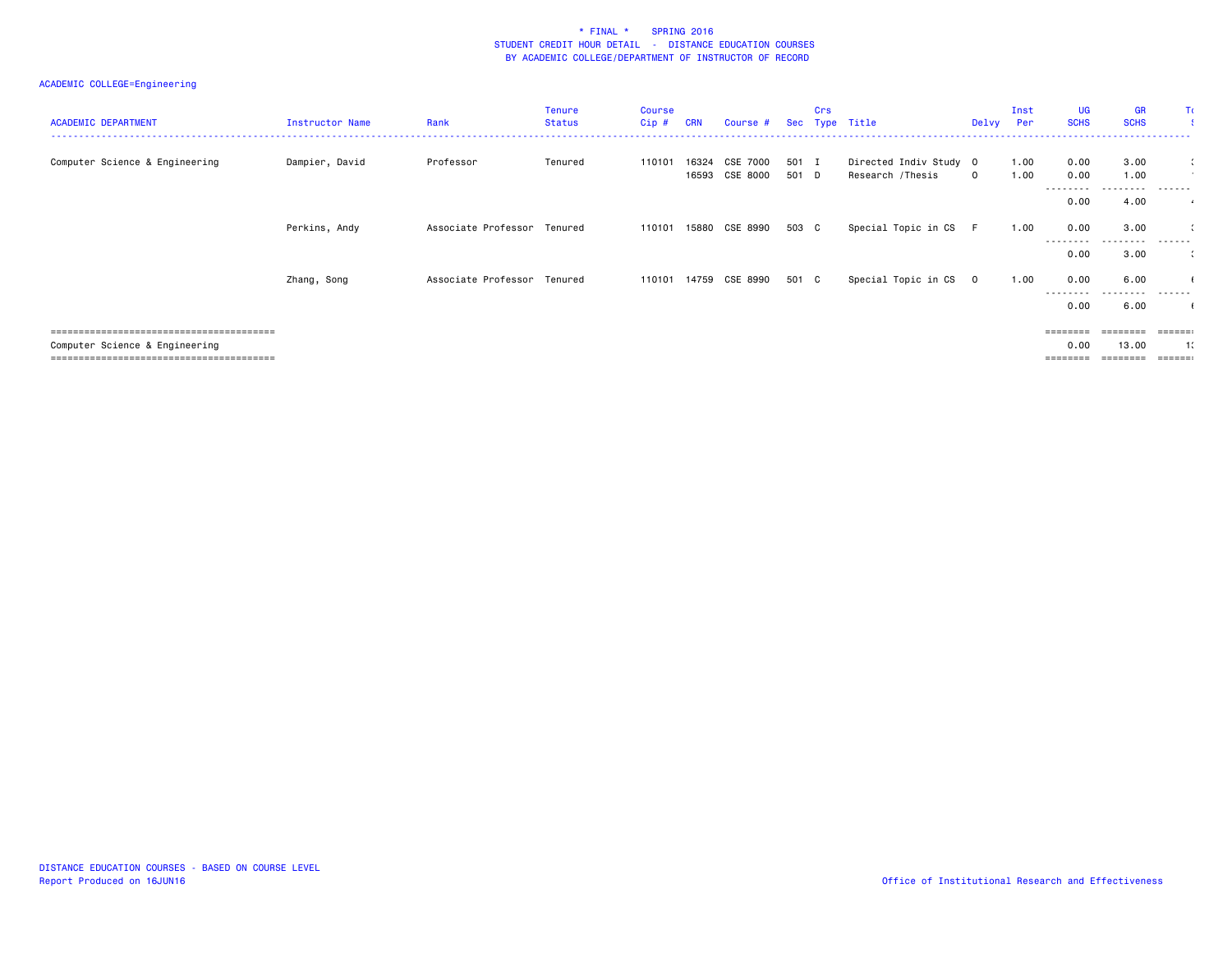### ACADEMIC COLLEGE=Engineering

| <b>ACADEMIC DEPARTMENT</b>        | Instructor Name<br>.                                  | Rank                          | <b>Tenure</b><br><b>Status</b> | Course<br>Cip# | <b>CRN</b> | Course #                                |                | Crs | Sec Type Title                            | Delvy                               | Inst<br>Per  | UG<br><b>SCHS</b>                                                                                                                                                                                                                                                                                                                                                                                                                                                                                       | <b>GR</b><br><b>SCHS</b>                                                                                                                                              | T.                      |
|-----------------------------------|-------------------------------------------------------|-------------------------------|--------------------------------|----------------|------------|-----------------------------------------|----------------|-----|-------------------------------------------|-------------------------------------|--------------|---------------------------------------------------------------------------------------------------------------------------------------------------------------------------------------------------------------------------------------------------------------------------------------------------------------------------------------------------------------------------------------------------------------------------------------------------------------------------------------------------------|-----------------------------------------------------------------------------------------------------------------------------------------------------------------------|-------------------------|
| Electrical & Computer Engineering | Abdelwahed, Sherif                                    | Associate Professor Tenured   |                                | 141001 14723   |            | ECE 9000<br>14734 ECE 8000              | 501 D<br>501 D |     | Research/Diss<br>Research/Thesis          | $\mathbf 0$<br>$\mathbf 0$          | 1.00<br>1.00 | 0.00<br>0.00<br>.                                                                                                                                                                                                                                                                                                                                                                                                                                                                                       | 12.00<br>1.00<br>$\frac{1}{2} \left( \frac{1}{2} \right) \left( \frac{1}{2} \right) \left( \frac{1}{2} \right) \left( \frac{1}{2} \right) \left( \frac{1}{2} \right)$ | 11<br>$  -$             |
|                                   | Anderson, Derek                                       | Assistant Professor Ten Track |                                | 141001         | 14684      | ECE 8833<br>14736 ECE 8000              | 501 C<br>502 D |     | Computational Intell 0<br>Research/Thesis | $\mathsf{o}$                        | 1.00<br>1.00 | 0.00<br>0.00<br>0.00                                                                                                                                                                                                                                                                                                                                                                                                                                                                                    | 13.00<br>12.00<br>7.00                                                                                                                                                | 10<br>11<br>.           |
|                                   | Ball, John                                            | Assistant Professor Ten Track |                                |                |            | 141001 14683 ECE 6433                   | 501 C          |     | Introduction to Rada 0                    |                                     | 1.00         | .<br>0.00<br>0.00<br>$\sim$ $\sim$ $\sim$                                                                                                                                                                                                                                                                                                                                                                                                                                                               | .<br>19.00<br>21.00                                                                                                                                                   | 1!<br>$2^{\circ}$<br>.  |
|                                   | Donohoe, John                                         | Professor                     | Tenured                        |                |            | 141001 14737 ECE 8000                   | 506 D          |     | Research/Thesis                           | $\mathbf 0$                         | 1.00         | 0.00<br>0.00<br>$\sim$ $\sim$ $\sim$<br>.                                                                                                                                                                                                                                                                                                                                                                                                                                                               | 21.00<br>1.00<br>----                                                                                                                                                 | $2^{\circ}$<br>.        |
|                                   | Du, Qian                                              | Professor                     | Tenured                        |                |            | 141001 14682 ECE 6423<br>14726 ECE 9000 | 501 C<br>507 D |     | Intro to Remote Sens 0<br>Research/Diss   | $\mathsf{o}$                        | 1.00<br>1.00 | 0.00<br>0.00<br>0.00                                                                                                                                                                                                                                                                                                                                                                                                                                                                                    | 1.00<br>24.00<br>1.00                                                                                                                                                 | 2 <sub>1</sub>          |
|                                   | Follett, Randolph                                     | Associate Professor Tenured   |                                |                |            | 141001 14663 ASE 8863                   | 501 C          |     | Optimal Control Dyna 0                    |                                     | 1.00         | <u>.</u><br>0.00<br>0.00                                                                                                                                                                                                                                                                                                                                                                                                                                                                                | .<br>25.00<br>3.00                                                                                                                                                    | - - -<br>2!             |
|                                   |                                                       |                               | Tenured                        |                |            |                                         | 501 C          |     |                                           | $\overline{0}$                      |              | .<br>.<br>0.00                                                                                                                                                                                                                                                                                                                                                                                                                                                                                          | 3.00                                                                                                                                                                  |                         |
|                                   | Fowler, James                                         | Professor                     |                                |                |            | 141001 14681 ECE 3443<br>14727 ECE 9000 | 509 D          |     | Signals and Systems<br>Research/Diss      | 0                                   | 1.00<br>1.00 | 6.00<br>0.00<br>$\sim$ $\sim$ $\sim$ $\sim$<br>6.00                                                                                                                                                                                                                                                                                                                                                                                                                                                     | 0.00<br>6.00<br>6.00                                                                                                                                                  | 1:                      |
|                                   | Fu, Yong                                              | Associate Professor Tenured   |                                |                |            | 141001 13720 ECE 6633<br>14728 ECE 9000 | 501 C<br>510 D |     | Pwer Distrib Systems 0<br>Research/Diss   | $\mathsf{O}\xspace$                 | 1.00<br>1.00 | 0.00<br>0.00<br>.<br>$\sim$ $\sim$ $\sim$                                                                                                                                                                                                                                                                                                                                                                                                                                                               | 6.00<br>6.00<br>$- - - -$                                                                                                                                             | $\mathbf{I}$            |
|                                   | Karimi-Ghartemani, Maso Associate Professor Ten Track |                               |                                |                |            | 141001 14862 ECE 8990                   | 501 C          |     | Special Topic in ECE 0                    |                                     | 1.00         | 0.00<br>0.00<br>.                                                                                                                                                                                                                                                                                                                                                                                                                                                                                       | 12.00<br>12.00                                                                                                                                                        | 11<br>11<br>$- - - - -$ |
|                                   | Mazzola, Michael                                      | Professor                     | Tenured                        |                |            | 141001 13721 ECE 6653                   | 501 C          |     | Intro to Power Elect 0                    |                                     | 1.00         | 0.00<br>0.00                                                                                                                                                                                                                                                                                                                                                                                                                                                                                            | 12.00<br>15.00                                                                                                                                                        | 1:<br>11<br>.           |
|                                   | Younan, Nicolas                                       | Professor                     | Tenured                        |                |            | 141001 14730 ECE 9000<br>14742 ECE 8000 | 520 D<br>520 D |     | Research/Diss<br>Research/Thesis          | $\mathsf{O}\xspace$<br>$\mathsf{o}$ | 1.00<br>1.00 | 0.00<br>0.00<br>0.00                                                                                                                                                                                                                                                                                                                                                                                                                                                                                    | 15.00<br>1.00<br>1.00                                                                                                                                                 | 1!                      |
|                                   |                                                       |                               |                                |                |            |                                         |                |     |                                           |                                     |              | 22222<br>0.00<br>$\begin{array}{cccccccccc} \multicolumn{2}{c}{} & \multicolumn{2}{c}{} & \multicolumn{2}{c}{} & \multicolumn{2}{c}{} & \multicolumn{2}{c}{} & \multicolumn{2}{c}{} & \multicolumn{2}{c}{} & \multicolumn{2}{c}{} & \multicolumn{2}{c}{} & \multicolumn{2}{c}{} & \multicolumn{2}{c}{} & \multicolumn{2}{c}{} & \multicolumn{2}{c}{} & \multicolumn{2}{c}{} & \multicolumn{2}{c}{} & \multicolumn{2}{c}{} & \multicolumn{2}{c}{} & \multicolumn{2}{c}{} & \multicolumn{2}{c}{} & \mult$ | 22222<br>2.00<br>========                                                                                                                                             | eesse:                  |
| Electrical & Computer Engineering |                                                       |                               |                                |                |            |                                         |                |     |                                           |                                     |              | 6.00                                                                                                                                                                                                                                                                                                                                                                                                                                                                                                    | 129.00<br>======== ======== ======                                                                                                                                    | 13!                     |

DISTANCE EDUCATION COURSES - BASED ON COURSE LEVEL Report Produced on 16JUN16 Office of Institutional Research and Effectiveness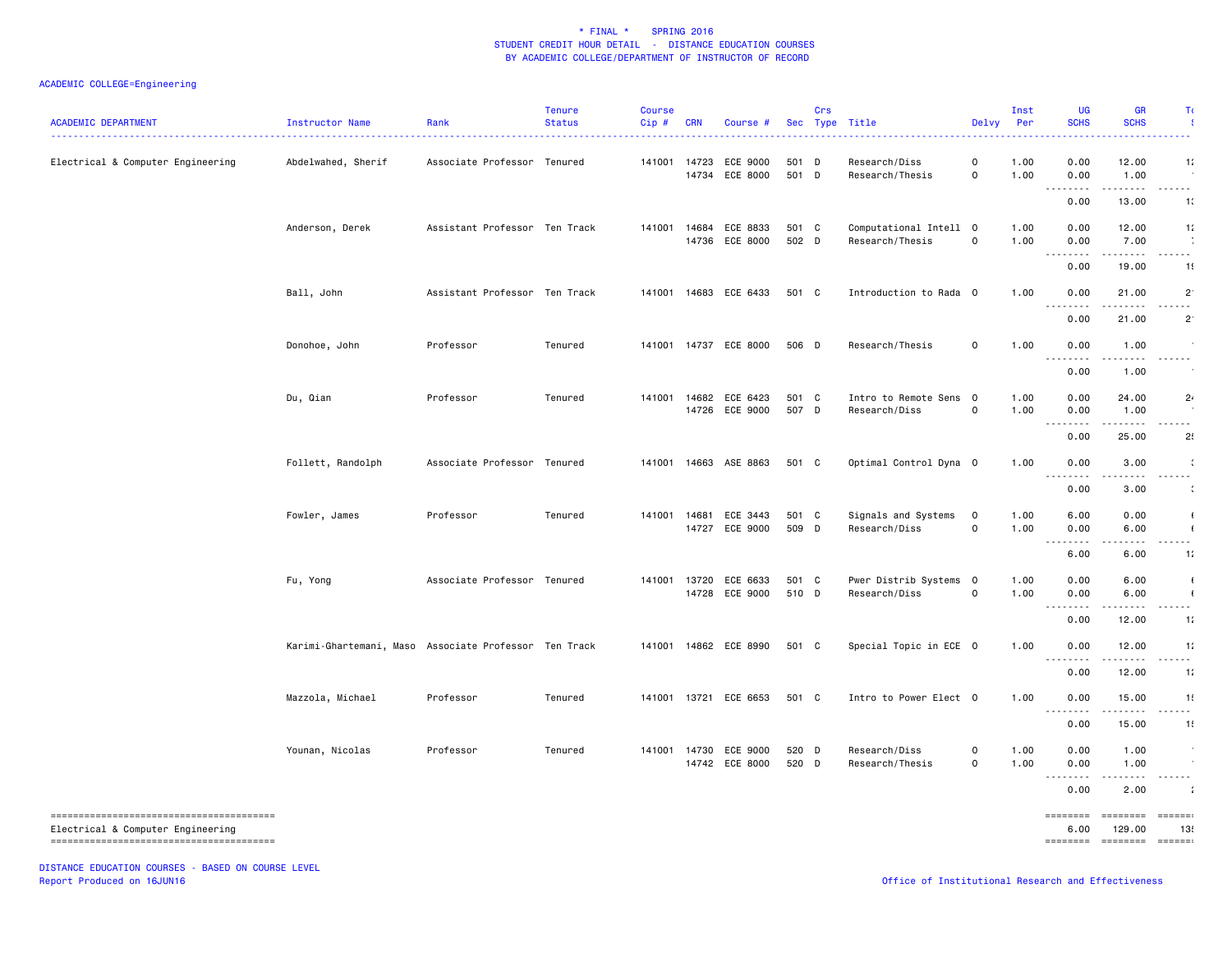### ACADEMIC COLLEGE=Engineering

| <b>ACADEMIC DEPARTMENT</b>       | Instructor Name        | Rank                              | <b>Tenure</b><br><b>Status</b> | <b>Course</b><br>Cip# | <b>CRN</b>     | Course #             |                | Crs | Sec Type Title                           | Delvy                      | Inst<br>Per  | UG<br><b>SCHS</b>                                                                                                                 | <b>GR</b><br><b>SCHS</b>                                                                                                                                      | Τ                                                                                                                                                    |
|----------------------------------|------------------------|-----------------------------------|--------------------------------|-----------------------|----------------|----------------------|----------------|-----|------------------------------------------|----------------------------|--------------|-----------------------------------------------------------------------------------------------------------------------------------|---------------------------------------------------------------------------------------------------------------------------------------------------------------|------------------------------------------------------------------------------------------------------------------------------------------------------|
| Industrial & Systems Engineering | Bian, Linkan           | Assistant Professor Ten Track     |                                | 142701                | 14660          | IE 8353              | 501 C          |     | Mfg Systems Modeling 0                   |                            | 1.00         | 0.00                                                                                                                              | 15.00                                                                                                                                                         | 1!                                                                                                                                                   |
|                                  |                        |                                   |                                | 143501                | 14771          | IE 9000              | 503 D          |     | Research/DIss                            | $\mathbf 0$                | 1.00         | 0.00                                                                                                                              | 9.00                                                                                                                                                          | $\cdot$                                                                                                                                              |
|                                  |                        |                                   |                                |                       |                | 270301 14657 IE 6623 | 501 C          |     | Eng Statistics II                        | 0                          | 1.00         | 0.00<br>.                                                                                                                         | 12.00<br>$\frac{1}{2} \left( \frac{1}{2} \right) \left( \frac{1}{2} \right) \left( \frac{1}{2} \right) \left( \frac{1}{2} \right) \left( \frac{1}{2} \right)$ | 11<br>- - -                                                                                                                                          |
|                                  |                        |                                   |                                |                       |                |                      |                |     |                                          |                            |              | 0.00                                                                                                                              | 36.00                                                                                                                                                         | 3(                                                                                                                                                   |
|                                  | Bullington, Stanley    | Professor                         | Tenured                        | 143501                | 13875          | IE 6573              | 501 C          |     | Process Imprvmnt Eng 0                   |                            | 1.00         | 0.00                                                                                                                              | 51.00                                                                                                                                                         | $5^{\cdot}$                                                                                                                                          |
|                                  |                        |                                   |                                |                       | 14662          | IE 8913              | 501 C          |     | Engr Economy II                          | $\mathsf 0$                | 1.00         | 0.00                                                                                                                              | 48.00                                                                                                                                                         | 41                                                                                                                                                   |
|                                  |                        |                                   |                                |                       |                | 14777 IE 9000        | 509 D          |     | Research/DIss                            | $\mathbf 0$                | 1.00         | 0.00<br>$\sim$ $\sim$ $\sim$<br>.                                                                                                 | 1.00<br>$- - - -$                                                                                                                                             | $\frac{1}{2} \left( \frac{1}{2} \right) \left( \frac{1}{2} \right) \left( \frac{1}{2} \right) \left( \frac{1}{2} \right) \left( \frac{1}{2} \right)$ |
|                                  |                        |                                   |                                |                       |                |                      |                |     |                                          |                            |              | 0.00                                                                                                                              | 100.00                                                                                                                                                        | 10(                                                                                                                                                  |
|                                  | Jaradat, Raed          | Assistant Professor Ten Track     |                                |                       |                | 143501 14655 IE 6543 | 501 C          |     | Logistics Engineerin 0                   |                            | 1.00         | 0.00                                                                                                                              | 15.00                                                                                                                                                         | 1!                                                                                                                                                   |
|                                  |                        |                                   |                                |                       |                |                      |                |     |                                          |                            |              | .<br>0.00                                                                                                                         | $\frac{1}{2} \left( \frac{1}{2} \right) \left( \frac{1}{2} \right) \left( \frac{1}{2} \right) \left( \frac{1}{2} \right) \left( \frac{1}{2} \right)$<br>15.00 | .<br>1!                                                                                                                                              |
|                                  | Marufuzzaman, Mohammad | Assistant Professor Ten Track     |                                |                       | 143501 14775   | IE 9000              | 507 D          |     | Research/DIss                            | 0                          | 1.00         | 0.00                                                                                                                              | 8.00                                                                                                                                                          | $\mathbf{I}$                                                                                                                                         |
|                                  |                        |                                   |                                |                       |                | 15972 IE 7000        | 502 I          |     | Directed Indiv Study                     | $\mathbf 0$                | 1.00         | 0.00                                                                                                                              | 3.00                                                                                                                                                          | $\mathcal{L}$                                                                                                                                        |
|                                  |                        |                                   |                                |                       |                |                      |                |     |                                          |                            |              | $\frac{1}{2} \left( \frac{1}{2} \right) \left( \frac{1}{2} \right) \left( \frac{1}{2} \right) \left( \frac{1}{2} \right)$<br>0.00 | $\frac{1}{2}$<br>11.00                                                                                                                                        | .<br>$-1$ <sup>-</sup>                                                                                                                               |
|                                  |                        |                                   |                                |                       |                |                      |                |     |                                          |                            |              |                                                                                                                                   |                                                                                                                                                               |                                                                                                                                                      |
|                                  | Medal, Hugh            | Assistant Professor Ten Track     |                                | 143501                | 14774          | IE 9000              | 506 D          |     | Research/DIss                            | $\mathbf 0$                | 1.00         | 0.00                                                                                                                              | 5.00                                                                                                                                                          | 4                                                                                                                                                    |
|                                  |                        |                                   |                                | 270101                | 14658<br>14661 | IE 6733<br>IE 8743   | 501 C<br>501 C |     | Linear Programming I<br>Nonlinear Prog I | $\mathbf 0$<br>$\mathsf 0$ | 1.00<br>1.00 | 0.00<br>0.00                                                                                                                      | 9.00                                                                                                                                                          | $\cdot$<br>1:                                                                                                                                        |
|                                  |                        |                                   |                                |                       |                |                      |                |     |                                          |                            |              | $\sim$ $\sim$ $\sim$<br>د د د د                                                                                                   | 12.00<br>.                                                                                                                                                    | .                                                                                                                                                    |
|                                  |                        |                                   |                                |                       |                |                      |                |     |                                          |                            |              | 0.00                                                                                                                              | 26.00                                                                                                                                                         | 2(                                                                                                                                                   |
|                                  | Reeves, Kari           | Associate Professor Non-Ten Track |                                | 143501                |                | 14772 IE 9000        | 504 D          |     | Research/DIss                            | $\mathsf 0$                | 1.00         | 0.00                                                                                                                              | 14.00                                                                                                                                                         | 1.                                                                                                                                                   |
|                                  |                        |                                   |                                |                       |                | 14781 IE 8000        | 504 D          |     | Research / Thesis                        | $\mathsf{O}\xspace$        | 1.00         | 0.00<br>.                                                                                                                         | 1.00<br>.                                                                                                                                                     |                                                                                                                                                      |
|                                  |                        |                                   |                                |                       |                |                      |                |     |                                          |                            |              | 0.00                                                                                                                              | 15.00                                                                                                                                                         | .<br>1!                                                                                                                                              |
|                                  | Smith, Brian           | Assistant Professor Ten Track     |                                |                       | 143501 14769   | IE 9000              | 502 D          |     | Research/DIss                            | $\mathsf 0$                | 1.00         | 0.00                                                                                                                              | 19.00                                                                                                                                                         | 1!                                                                                                                                                   |
|                                  |                        |                                   |                                |                       | 14779          | IE 8000              | 502 D          |     | Research / Thesis                        | $\mathbf 0$                | 1.00         | 0.00                                                                                                                              | 1.00                                                                                                                                                          |                                                                                                                                                      |
|                                  |                        |                                   |                                |                       |                |                      |                |     |                                          |                            |              | .<br>0.00                                                                                                                         | .<br>20.00                                                                                                                                                    | .<br>2(                                                                                                                                              |
|                                  |                        |                                   |                                |                       |                |                      |                |     |                                          |                            |              |                                                                                                                                   |                                                                                                                                                               |                                                                                                                                                      |
|                                  | Strawderman, Lesley    | Associate Professor Tenured       |                                | 143501                | 14659<br>14767 | IE 8163<br>IE 9000   | 501 C<br>501 D |     | Macroergonomics<br>Research/DIss         | $\mathbf 0$<br>$\mathbf 0$ | 1.00<br>1.00 | 0.00<br>0.00                                                                                                                      | 42.00<br>8.00                                                                                                                                                 | 4:<br>$\cdot$                                                                                                                                        |
|                                  |                        |                                   |                                |                       | 15325          | IE 7000              | 501 I          |     | Directed Indiv Study                     | $\mathbf 0$                | 1.00         | 0.00                                                                                                                              | 3.00                                                                                                                                                          | $\mathcal{L}$                                                                                                                                        |
|                                  |                        |                                   |                                |                       |                |                      |                |     |                                          |                            |              | $\frac{1}{2}$                                                                                                                     | ----                                                                                                                                                          | $\sim$ $\sim$                                                                                                                                        |
|                                  |                        |                                   |                                |                       |                |                      |                |     |                                          |                            |              | 0.00                                                                                                                              | 53.00                                                                                                                                                         | 5 <sup>′</sup>                                                                                                                                       |
|                                  | Usher, John            | Professor                         | Tenured                        | 143501                | 14773          | IE 9000              | 505 D          |     | Research/DIss                            | 0                          | 1.00         | 0.00                                                                                                                              | 3.00                                                                                                                                                          | $\ddot{\phantom{a}}$                                                                                                                                 |
|                                  |                        |                                   |                                |                       |                | 14782 IE 8000        | 505 D          |     | Research / Thesis                        | $\mathbf 0$                | 1.00         | 0.00                                                                                                                              | 3.00                                                                                                                                                          | $\ddot{\phantom{a}}$                                                                                                                                 |
|                                  |                        |                                   |                                |                       |                |                      |                |     |                                          |                            |              | .<br>0.00                                                                                                                         | .<br>6.00                                                                                                                                                     | .                                                                                                                                                    |
|                                  |                        |                                   |                                |                       |                |                      |                |     |                                          |                            |              | $=$ = = = = = = =                                                                                                                 | ========                                                                                                                                                      | $=$ $=$ $=$ $=$ $=$                                                                                                                                  |
| Industrial & Systems Engineering |                        |                                   |                                |                       |                |                      |                |     |                                          |                            |              | 0.00                                                                                                                              | 282.00                                                                                                                                                        | 28:                                                                                                                                                  |
|                                  |                        |                                   |                                |                       |                |                      |                |     |                                          |                            |              |                                                                                                                                   | ======== ======== ======                                                                                                                                      |                                                                                                                                                      |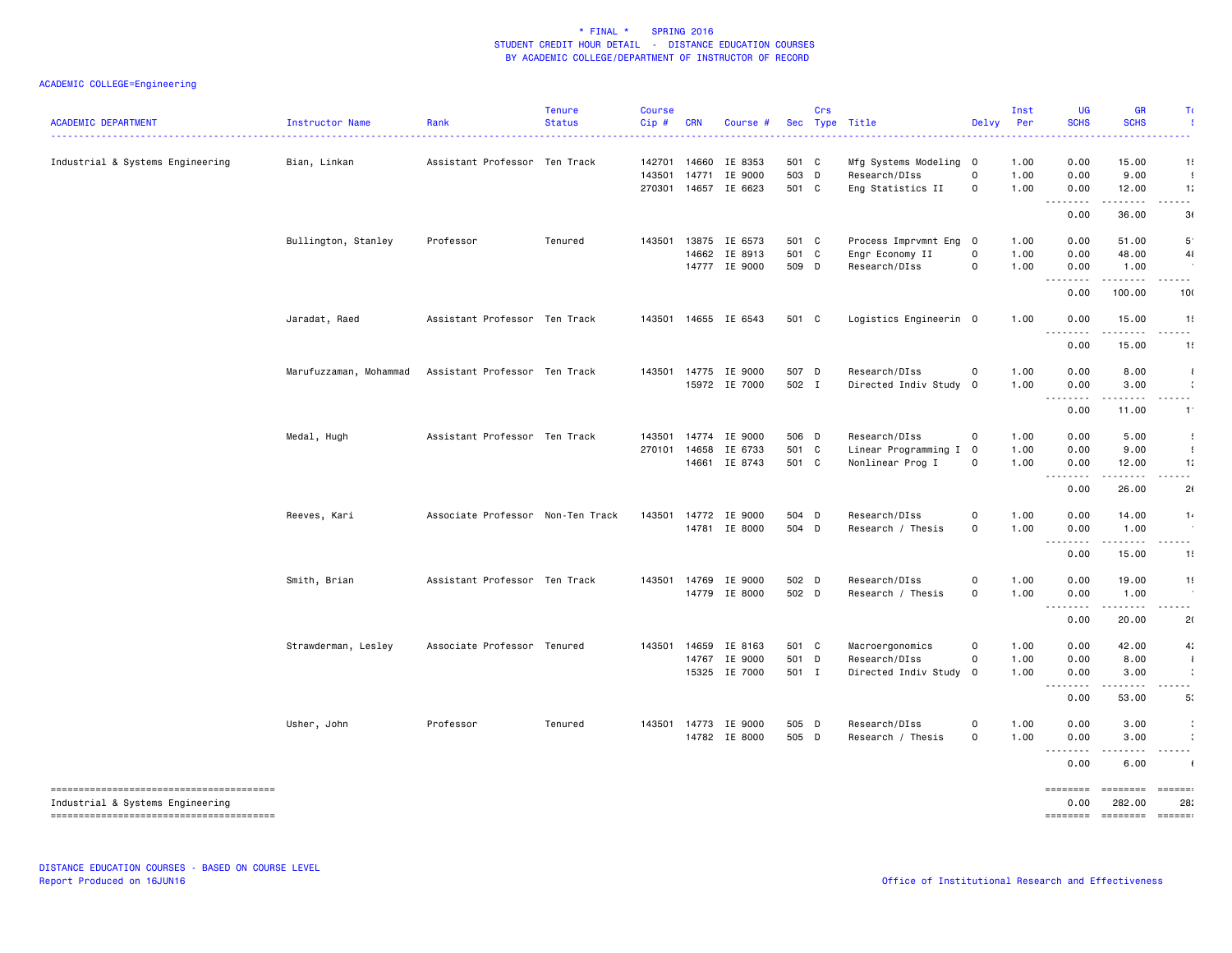### ACADEMIC COLLEGE=Engineering

| <b>ACADEMIC DEPARTMENT</b> | Instructor Name   | Rank                          | Tenure<br><b>Status</b> | <b>Course</b><br>Cip# |       | Course #                 |                | Crs | Sec Type Title                    | Delvy                       | Inst<br>Per  | <b>UG</b><br><b>SCHS</b><br><u>.</u> | <b>GR</b><br><b>SCHS</b> | Τı<br>.                      |
|----------------------------|-------------------|-------------------------------|-------------------------|-----------------------|-------|--------------------------|----------------|-----|-----------------------------------|-----------------------------|--------------|--------------------------------------|--------------------------|------------------------------|
| Mechanical Engineering     | Horstemeyer, Mark | Professor                     | Tenured                 | 141901                | 14665 | ME 8223<br>16075 ME 8000 | 501 C<br>507 D |     | Inelasticity<br>Research / Thesis | $\mathbf 0$<br>$\mathbf{O}$ | 1.00<br>1.00 | 0.00<br>0.00                         | 9.00<br>5.00             | $\cdot$                      |
|                            |                   |                               |                         |                       |       |                          |                |     |                                   |                             |              | --------<br>0.00                     | 14.00                    | 1.                           |
|                            | Krishnan, Sundar  | Associate Professor Tenured   |                         | 141901                | 14664 | ME 6543                  | 501 C          |     | Combustion Engines                | $\mathbf 0$                 | 1.00         | 0.00<br>---------                    | 24.00<br>.               | 2 <sub>1</sub><br>. <b>.</b> |
|                            |                   |                               |                         |                       |       |                          |                |     |                                   |                             |              | 0.00                                 | 24.00                    | 2 <sub>1</sub>               |
|                            | Schneider, Judith | Non-Employee                  | Not Applicable          | 141901                |       | 16326 ME 9000            | 520 D          |     | Research / Diss                   | 0                           | 1.00         | 0.00<br>---------                    | 1.00<br>----             | .                            |
|                            |                   |                               |                         |                       |       |                          |                |     |                                   |                             |              | 0.00                                 | 1.00                     |                              |
|                            | Shamsaei, Nima    | Assistant Professor Ten Track |                         | 141901                | 16146 | ME 9000                  | 515 D          |     | Research / Diss                   | $\mathbf{O}$                | 1.00         | 0.00<br>--------                     | 3.00<br>$\cdots$         | -------                      |
|                            |                   |                               |                         |                       |       |                          |                |     |                                   |                             |              | 0.00                                 | 3.00                     |                              |
|                            | Stone, Tonya      | Assistant Professor Ten Track |                         | 141901                |       | 16206 ME 8000            | 517 D          |     | Research / Thesis                 | $\mathbf 0$                 | 1.00         | 0.00<br>--------                     | 1.00<br>.                | ------                       |
|                            |                   |                               |                         |                       |       |                          |                |     |                                   |                             |              | 0.00                                 | 1.00                     |                              |
|                            | Thompson, Scott   | Assistant Professor Ten Track |                         | 141901                |       | 15971 ME 7000            | 501 I          |     | Directed Indiv Study 0            |                             | 1.00         | 0.00<br>--------                     | 3.00<br>----             | .                            |
|                            |                   |                               |                         |                       |       |                          |                |     |                                   |                             |              | 0.00                                 | 3.00                     |                              |
| Mechanical Engineering     |                   |                               |                         |                       |       |                          |                |     |                                   |                             |              | ========<br>0.00                     | ======== ======<br>46.00 | 4(                           |
|                            |                   |                               |                         |                       |       |                          |                |     |                                   |                             |              | ========                             | Enconcer concer          |                              |